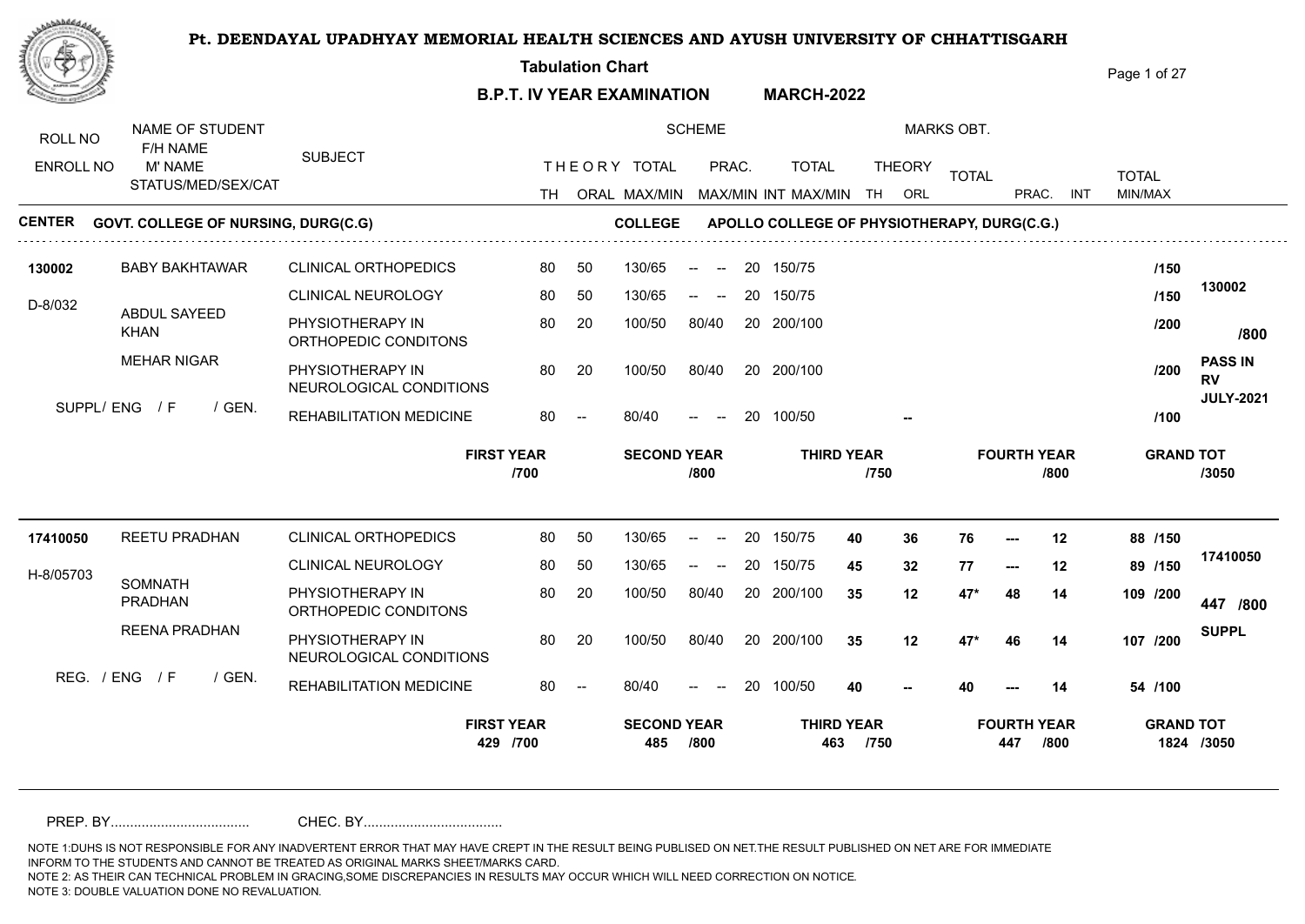**Tabulation Chart** 

**B.P.T. IV YEAR EXAMINATION MARCH-2022** Page 2 of 27

| ROLL NO          | NAME OF STUDENT<br>F/H NAME                |                                             |    |                          |                           | <b>SCHEME</b>                                  |    |                                             |                           |               | <b>MARKS OBT.</b> |                           |            |              |                                |
|------------------|--------------------------------------------|---------------------------------------------|----|--------------------------|---------------------------|------------------------------------------------|----|---------------------------------------------|---------------------------|---------------|-------------------|---------------------------|------------|--------------|--------------------------------|
| <b>ENROLL NO</b> | M' NAME                                    | <b>SUBJECT</b>                              |    |                          | THEORY TOTAL              | PRAC.                                          |    | <b>TOTAL</b>                                |                           | <b>THEORY</b> | <b>TOTAL</b>      |                           |            | <b>TOTAL</b> |                                |
|                  | STATUS/MED/SEX/CAT                         |                                             |    |                          |                           |                                                |    | TH ORAL MAX/MIN MAX/MIN INT MAX/MIN         | TH.                       | ORL           |                   | PRAC.                     | <b>INT</b> | MIN/MAX      |                                |
| <b>CENTER</b>    | <b>GOVT. COLLEGE OF NURSING, DURG(C.G)</b> |                                             |    |                          | <b>COLLEGE</b>            |                                                |    | APOLLO COLLEGE OF PHYSIOTHERAPY, DURG(C.G.) |                           |               |                   |                           |            |              |                                |
| 17410054         | <b>ROSHNI PATEL</b>                        | <b>CLINICAL ORTHOPEDICS</b>                 | 80 | 50                       | 130/65                    | $\overline{\phantom{a}}$<br>$\sim$             | 20 | 150/75                                      | 44                        | 34            | 78                | $---$                     | 13         | 91 /150      |                                |
| H-8/05707        |                                            | <b>CLINICAL NEUROLOGY</b>                   | 80 | 50                       | 130/65                    | $-$<br>$\sim$                                  | 20 | 150/75                                      | 44                        | 34            | 78                | ---                       | 13         | 91 /150      | 17410054                       |
|                  | NARESHWAR PATEL                            | PHYSIOTHERAPY IN<br>ORTHOPEDIC CONDITONS    | 80 | 20                       | 100/50                    | 80/40                                          | 20 | 200/100                                     | 41                        | 13            | 54                | 50                        | 14         | 118 /200     | 479 /800                       |
|                  | <b>NIRMLA PATEL</b>                        | PHYSIOTHERAPY IN<br>NEUROLOGICAL CONDITIONS | 80 | 20                       | 100/50                    | 80/40                                          |    | 20 200/100                                  | 41                        | 14            | 55                | 50                        | 14         | 119 /200     | <b>PASS</b>                    |
|                  | REG. / ENG<br>/ F<br>/ OBC                 | REHABILITATION MEDICINE                     | 80 | $\overline{\phantom{a}}$ | 80/40                     | $--$                                           | 20 | 100/50                                      | 45                        |               | 45                |                           | 15         | 60 /100      |                                |
|                  |                                            |                                             |    |                          |                           |                                                |    |                                             |                           |               |                   |                           |            |              |                                |
|                  |                                            | <b>FIRST YEAR</b><br>453 /700               |    |                          | <b>SECOND YEAR</b><br>504 | /800                                           |    | 447                                         | <b>THIRD YEAR</b><br>/750 |               |                   | <b>FOURTH YEAR</b><br>479 | /800       |              | <b>GRAND TOT</b><br>1883 /3050 |
| 17410059         | <b>SHUBHANGI</b>                           | <b>CLINICAL ORTHOPEDICS</b>                 | 80 | 50                       | 130/65                    | --<br>$\overline{\phantom{a}}$                 | 20 | 150/75                                      |                           |               |                   |                           |            | 104C /150    |                                |
|                  | AGRAWAL                                    | <b>CLINICAL NEUROLOGY</b>                   | 80 | 50                       | 130/65                    |                                                | 20 | 150/75                                      | $---$                     |               |                   |                           |            | 90C /150     | 17410059                       |
| H-8/05712        | S D AGRAWAL                                | PHYSIOTHERAPY IN<br>ORTHOPEDIC CONDITONS    | 80 | 20                       | 100/50                    | 80/40                                          |    | 20 200/100                                  | $---$                     |               |                   |                           |            | 124C /200    | 495 /800                       |
|                  | <b>ANITA AGRAWAL</b>                       | PHYSIOTHERAPY IN<br>NEUROLOGICAL CONDITIONS | 80 | 20                       | 100/50                    | 80/40                                          |    | 20 200/100                                  | 40                        | 15            | 55                | 52                        | <b>14C</b> | 121 /200     | <b>PASS</b>                    |
|                  | SUPPL/ENG / F<br>/ GEN                     | REHABILITATION MEDICINE                     | 80 |                          | 80/40                     | $\hspace{0.1mm}-\hspace{0.1mm}-\hspace{0.1mm}$ | 20 | 100/50                                      |                           |               |                   |                           |            | 56C /100     |                                |

PREP. BY.................................... CHEC. BY....................................

NOTE 1:DUHS IS NOT RESPONSIBLE FOR ANY INADVERTENT ERROR THAT MAY HAVE CREPT IN THE RESULT BEING PUBLISED ON NET.THE RESULT PUBLISHED ON NET ARE FOR IMMEDIATE INFORM TO THE STUDENTS AND CANNOT BE TREATED AS ORIGINAL MARKS SHEET/MARKS CARD.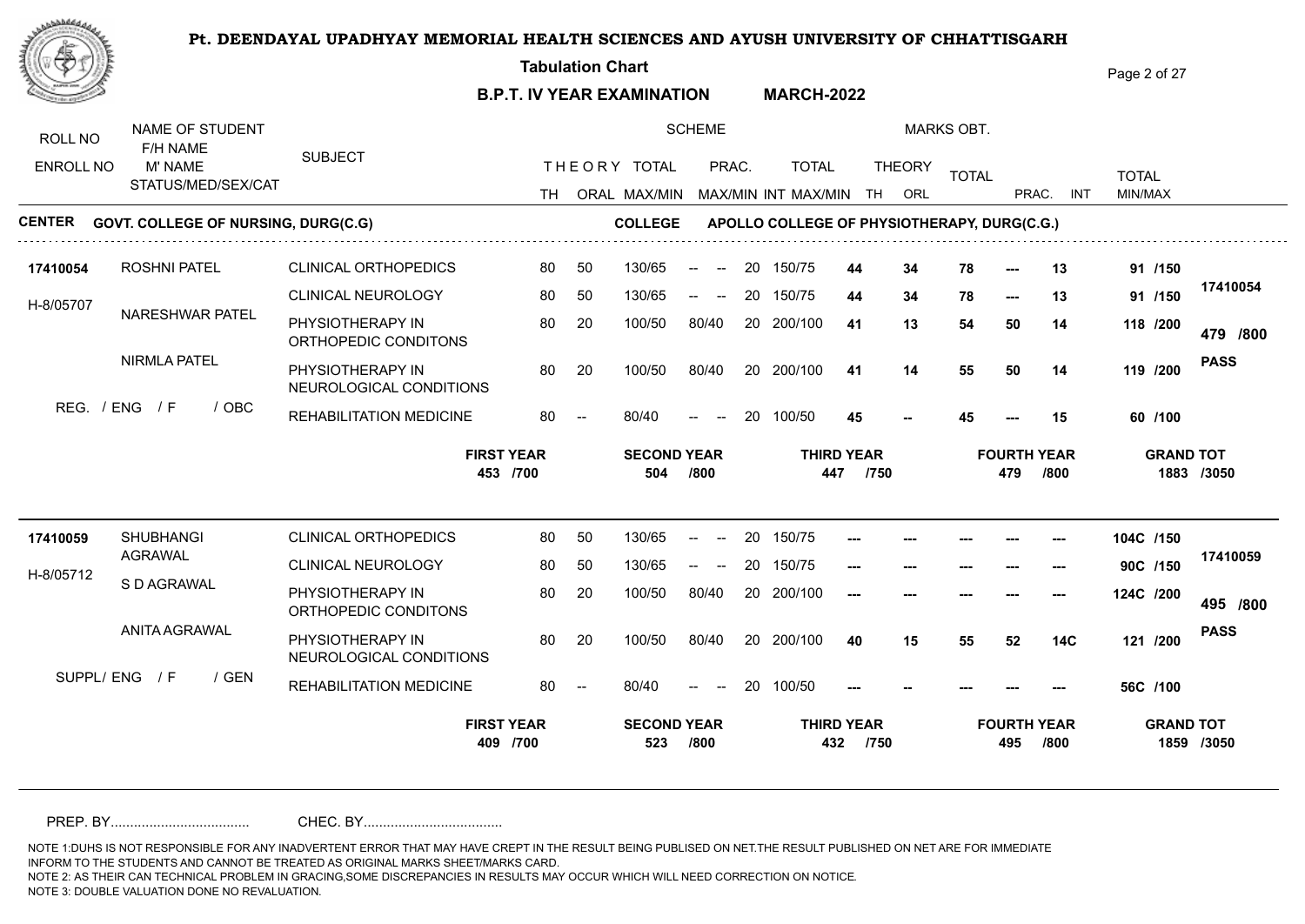**Tabulation Chart** 

**B.P.T. IV YEAR EXAMINATION MARCH-2022** Page 3 of 27

| ROLL NO          | NAME OF STUDENT<br>F/H NAME                |        |                                             |    |                          |                           | <b>SCHEME</b>                                          |    |                                             |                           |               | <b>MARKS OBT.</b> |                           |            |                  |              |
|------------------|--------------------------------------------|--------|---------------------------------------------|----|--------------------------|---------------------------|--------------------------------------------------------|----|---------------------------------------------|---------------------------|---------------|-------------------|---------------------------|------------|------------------|--------------|
| <b>ENROLL NO</b> | M' NAME                                    |        | <b>SUBJECT</b>                              |    |                          | THEORY TOTAL              | PRAC.                                                  |    | <b>TOTAL</b>                                |                           | <b>THEORY</b> | <b>TOTAL</b>      |                           |            | <b>TOTAL</b>     |              |
|                  | STATUS/MED/SEX/CAT                         |        |                                             |    |                          |                           |                                                        |    | TH ORAL MAX/MIN MAX/MIN INT MAX/MIN         | TH.                       | ORL           |                   | PRAC.                     | <b>INT</b> | MIN/MAX          |              |
| <b>CENTER</b>    | <b>GOVT. COLLEGE OF NURSING, DURG(C.G)</b> |        |                                             |    |                          | <b>COLLEGE</b>            |                                                        |    | APOLLO COLLEGE OF PHYSIOTHERAPY, DURG(C.G.) |                           |               |                   |                           |            |                  |              |
| 17410065         | <b>SWETA DIXIT</b>                         |        | <b>CLINICAL ORTHOPEDICS</b>                 | 80 | 50                       | 130/65                    | $\overline{\phantom{a}}$<br>$\overline{\phantom{a}}$   | 20 | 150/75                                      | 40                        | 35            | 75                | $---$                     | 15         | 90 /150          |              |
| H-8/05718        |                                            |        | <b>CLINICAL NEUROLOGY</b>                   | 80 | 50                       | 130/65                    | $\hspace{0.1mm}-\hspace{0.1mm}-\hspace{0.1mm}$<br>$--$ | 20 | 150/75                                      | 37                        | 38            | 75                | ---                       | 15         | 90 /150          | 17410065     |
|                  | <b>MADHAW PRASAD</b><br><b>DIXIT</b>       |        | PHYSIOTHERAPY IN<br>ORTHOPEDIC CONDITONS    | 80 | 20                       | 100/50                    | 80/40                                                  | 20 | 200/100                                     | 40                        | 12            | 52                | 52                        | 15         | 119 /200         | 479 /800     |
|                  | SAROJ DEVI DIXIT                           |        | PHYSIOTHERAPY IN<br>NEUROLOGICAL CONDITIONS | 80 | 20                       | 100/50                    | 80/40                                                  |    | 20 200/100                                  | 36                        | 15            | 51                | 55                        | 16         | 122 /200         | <b>PASS</b>  |
|                  | REG. / ENG<br>/ F                          | / GEN. | REHABILITATION MEDICINE                     | 80 | $\overline{\phantom{a}}$ | 80/40                     | $\hspace{0.1mm}-\hspace{0.1mm}-\hspace{0.1mm}$         | 20 | 100/50                                      | 42                        |               | 42                |                           | 16         | 58 /100          |              |
|                  |                                            |        |                                             |    |                          |                           |                                                        |    |                                             |                           |               |                   |                           |            |                  |              |
|                  |                                            |        | <b>FIRST YEAR</b><br>448 /700               |    |                          | <b>SECOND YEAR</b><br>520 | /800                                                   |    | 442                                         | <b>THIRD YEAR</b><br>/750 |               |                   | <b>FOURTH YEAR</b><br>479 | /800       | <b>GRAND TOT</b> | 1889 /3050   |
| 17410076         | <b>KRISHNA KUMAR</b>                       |        | <b>CLINICAL ORTHOPEDICS</b>                 | 80 | 50                       | 130/65                    | $\sim$<br>--                                           | 20 | 150/75                                      | 40                        | 30            | 70                | ---                       | 12         | 82 /150          |              |
|                  |                                            |        | <b>CLINICAL NEUROLOGY</b>                   | 80 | 50                       | 130/65                    |                                                        | 20 | 150/75                                      | 36                        | 32            | 68                | $---$                     | 12         | 80 /150          | 17410076     |
| H-8/05729        | SONSAI                                     |        | PHYSIOTHERAPY IN<br>ORTHOPEDIC CONDITONS    | 80 | 20                       | 100/50                    | 80/40                                                  |    | 20 200/100                                  | 38                        | 13            | 51                | 48                        | 13         | 112 /200         | 427 /800     |
|                  | <b>SOMARI</b>                              |        | PHYSIOTHERAPY IN<br>NEUROLOGICAL CONDITIONS | 80 | 20                       | 100/50                    | 80/40                                                  |    | 20 200/100                                  | 40                        | 13            | 53                | 48                        | 13         | 114 /200         | <b>SUPPL</b> |
|                  | REG. / ENG / M                             | / ST   | REHABILITATION MEDICINE                     | 80 | $\overline{\phantom{a}}$ | 80/40                     | $\hspace{0.1mm}-\hspace{0.1mm}-\hspace{0.1mm}$         | 20 | 100/50                                      | 26                        |               | $26*$             | $--$                      | 13         | 39* /100         |              |

PREP. BY.................................... CHEC. BY....................................

NOTE 1:DUHS IS NOT RESPONSIBLE FOR ANY INADVERTENT ERROR THAT MAY HAVE CREPT IN THE RESULT BEING PUBLISED ON NET.THE RESULT PUBLISHED ON NET ARE FOR IMMEDIATE INFORM TO THE STUDENTS AND CANNOT BE TREATED AS ORIGINAL MARKS SHEET/MARKS CARD.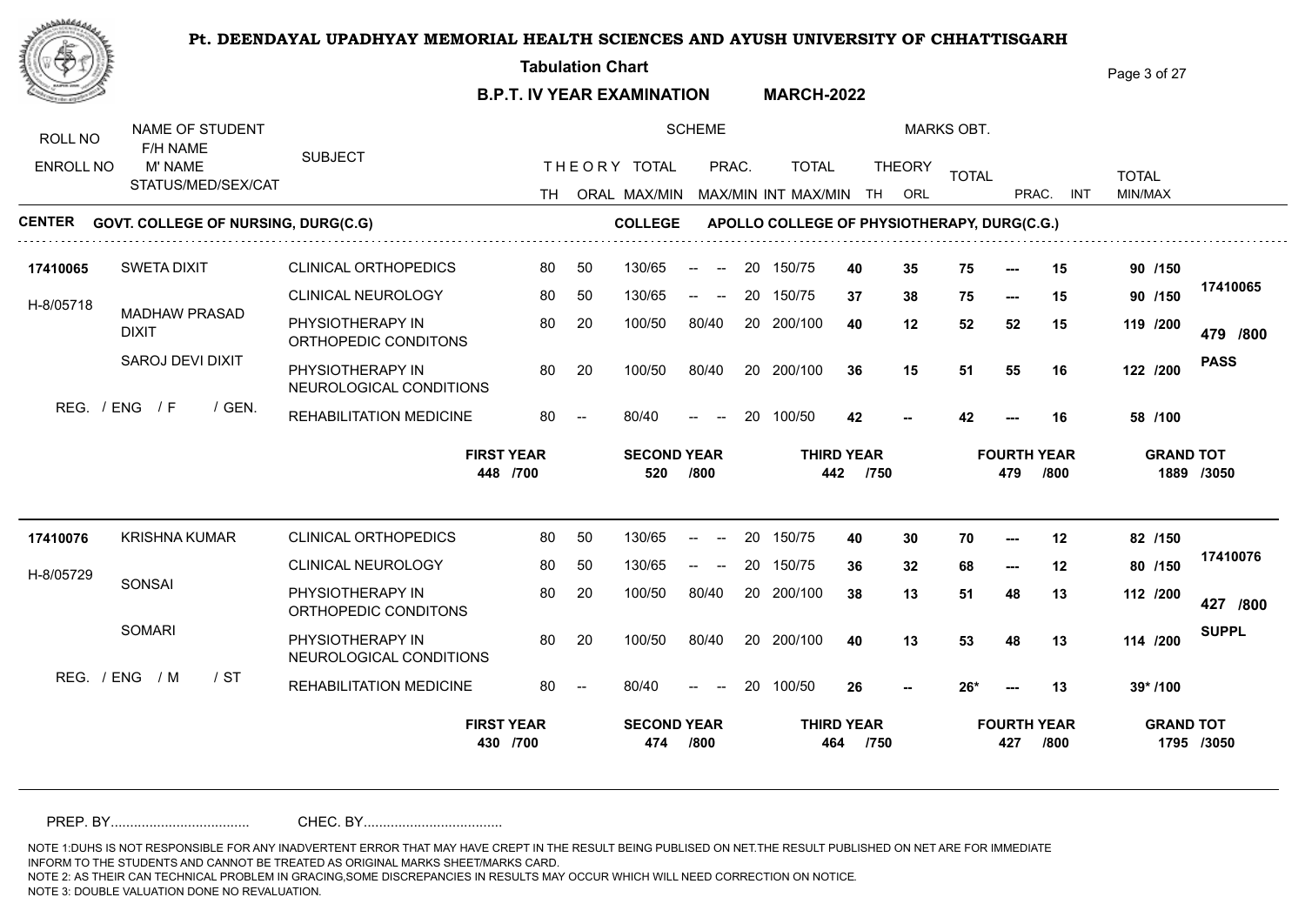**Tabulation Chart** 

**B.P.T. IV YEAR EXAMINATION MARCH-2022** Page 4 of 27

| <b>TOTAL</b><br><b>TOTAL</b><br>STATUS/MED/SEX/CAT<br>MIN/MAX<br>TH ORAL MAX/MIN MAX/MIN INT MAX/MIN TH<br>PRAC.<br>INT<br>ORL<br><b>CENTER</b><br><b>GOVT. COLLEGE OF NURSING, DURG(C.G)</b><br><b>COLLEGE</b><br>APOLLO COLLEGE OF PHYSIOTHERAPY, DURG(C.G.)<br><b>KSHAMA SAHU</b><br><b>CLINICAL ORTHOPEDICS</b><br>130/65<br>75<br>80<br>50<br>20<br>150/75<br>34<br>87 /150<br>17410077<br>-41<br>12<br>$\hspace{0.1mm}-\hspace{0.1mm}-\hspace{0.1mm}$<br>$\overline{\phantom{a}}$<br>17410077<br><b>CLINICAL NEUROLOGY</b><br>20<br>81<br>93 /150<br>80<br>50<br>130/65<br>150/75<br>49<br>32<br>12<br>$- -$<br>$\hspace{0.1mm}-\hspace{0.1mm}-\hspace{0.1mm}$<br>$\hspace{0.05cm} \ldots$<br>H-8/05730<br>NIRMAL SAHU<br>PHYSIOTHERAPY IN<br>80<br>20<br>100/50<br>80/40<br>20 200/100<br>40<br>12<br>52<br>48<br>13<br>113 /200<br>461 /800<br>ORTHOPEDIC CONDITONS<br>SAVITRI SAHU<br><b>PASS</b><br>PHYSIOTHERAPY IN<br>20 200/100<br>80<br>20<br>100/50<br>80/40<br>53<br>112 /200<br>41<br>12<br>46<br>13<br>NEUROLOGICAL CONDITIONS<br>REG. / ENG / F<br>/ OBC<br>REHABILITATION MEDICINE<br>20<br>100/50<br>80<br>80/40<br>43<br>43<br>56 /100<br>13<br>$\overline{\phantom{a}}$<br>$\hspace{0.1mm}-\hspace{0.1mm}-\hspace{0.1mm}$<br><b>FIRST YEAR</b><br><b>THIRD YEAR</b><br><b>SECOND YEAR</b><br><b>FOURTH YEAR</b><br><b>GRAND TOT</b><br>406 /700<br>/800<br>478<br>/750<br>/800<br>1853 /3050<br>508<br>461<br><b>LEENA SAHU</b><br><b>CLINICAL ORTHOPEDICS</b><br>/150<br>17410079<br>80<br>50<br>130/65<br>20<br>150/75<br>$\sim$<br>17410079<br>CLINICAL NEUROLOGY<br>/150<br>80<br>50<br>130/65<br>20<br>150/75<br>$\hspace{0.1mm}-\hspace{0.1mm}-\hspace{0.1mm}$<br>$\overline{\phantom{a}}$<br>H-8/05732<br>DERHA RAM SAHU<br>PHYSIOTHERAPY IN<br>80<br>20<br>100/50<br>80/40<br>20 200/100<br>/200<br>/800<br>ORTHOPEDIC CONDITONS<br>RUKHMANI SAHU<br><b>PASS IN</b><br>PHYSIOTHERAPY IN<br>100/50<br>80/40<br>20 200/100<br>80<br>20<br>/200<br><b>RV</b><br>NEUROLOGICAL CONDITIONS<br><b>JULY-2021</b><br>SUPPL/ENG / F<br>/ OBC<br>REHABILITATION MEDICINE<br>80<br>80/40<br>20<br>100/50<br>/100<br>$ -$<br><b>FIRST YEAR</b><br><b>THIRD YEAR</b><br><b>FOURTH YEAR</b><br><b>SECOND YEAR</b><br><b>GRAND TOT</b><br>/800<br>/750<br>/800<br>/3050<br>/700 | ROLL NO<br><b>ENROLL NO</b> | NAME OF STUDENT<br>F/H NAME<br>M' NAME | <b>SUBJECT</b> |  | THEORY TOTAL | <b>SCHEME</b><br>PRAC. | <b>TOTAL</b> | <b>THEORY</b> | <b>MARKS OBT.</b> |  |  |
|------------------------------------------------------------------------------------------------------------------------------------------------------------------------------------------------------------------------------------------------------------------------------------------------------------------------------------------------------------------------------------------------------------------------------------------------------------------------------------------------------------------------------------------------------------------------------------------------------------------------------------------------------------------------------------------------------------------------------------------------------------------------------------------------------------------------------------------------------------------------------------------------------------------------------------------------------------------------------------------------------------------------------------------------------------------------------------------------------------------------------------------------------------------------------------------------------------------------------------------------------------------------------------------------------------------------------------------------------------------------------------------------------------------------------------------------------------------------------------------------------------------------------------------------------------------------------------------------------------------------------------------------------------------------------------------------------------------------------------------------------------------------------------------------------------------------------------------------------------------------------------------------------------------------------------------------------------------------------------------------------------------------------------------------------------------------------------------------------------------------------------------------------------------------------------------------------------------------------------------------------------------------------------------------|-----------------------------|----------------------------------------|----------------|--|--------------|------------------------|--------------|---------------|-------------------|--|--|
|                                                                                                                                                                                                                                                                                                                                                                                                                                                                                                                                                                                                                                                                                                                                                                                                                                                                                                                                                                                                                                                                                                                                                                                                                                                                                                                                                                                                                                                                                                                                                                                                                                                                                                                                                                                                                                                                                                                                                                                                                                                                                                                                                                                                                                                                                                |                             |                                        |                |  |              |                        |              |               |                   |  |  |
|                                                                                                                                                                                                                                                                                                                                                                                                                                                                                                                                                                                                                                                                                                                                                                                                                                                                                                                                                                                                                                                                                                                                                                                                                                                                                                                                                                                                                                                                                                                                                                                                                                                                                                                                                                                                                                                                                                                                                                                                                                                                                                                                                                                                                                                                                                |                             |                                        |                |  |              |                        |              |               |                   |  |  |
|                                                                                                                                                                                                                                                                                                                                                                                                                                                                                                                                                                                                                                                                                                                                                                                                                                                                                                                                                                                                                                                                                                                                                                                                                                                                                                                                                                                                                                                                                                                                                                                                                                                                                                                                                                                                                                                                                                                                                                                                                                                                                                                                                                                                                                                                                                |                             |                                        |                |  |              |                        |              |               |                   |  |  |
|                                                                                                                                                                                                                                                                                                                                                                                                                                                                                                                                                                                                                                                                                                                                                                                                                                                                                                                                                                                                                                                                                                                                                                                                                                                                                                                                                                                                                                                                                                                                                                                                                                                                                                                                                                                                                                                                                                                                                                                                                                                                                                                                                                                                                                                                                                |                             |                                        |                |  |              |                        |              |               |                   |  |  |
|                                                                                                                                                                                                                                                                                                                                                                                                                                                                                                                                                                                                                                                                                                                                                                                                                                                                                                                                                                                                                                                                                                                                                                                                                                                                                                                                                                                                                                                                                                                                                                                                                                                                                                                                                                                                                                                                                                                                                                                                                                                                                                                                                                                                                                                                                                |                             |                                        |                |  |              |                        |              |               |                   |  |  |
|                                                                                                                                                                                                                                                                                                                                                                                                                                                                                                                                                                                                                                                                                                                                                                                                                                                                                                                                                                                                                                                                                                                                                                                                                                                                                                                                                                                                                                                                                                                                                                                                                                                                                                                                                                                                                                                                                                                                                                                                                                                                                                                                                                                                                                                                                                |                             |                                        |                |  |              |                        |              |               |                   |  |  |
|                                                                                                                                                                                                                                                                                                                                                                                                                                                                                                                                                                                                                                                                                                                                                                                                                                                                                                                                                                                                                                                                                                                                                                                                                                                                                                                                                                                                                                                                                                                                                                                                                                                                                                                                                                                                                                                                                                                                                                                                                                                                                                                                                                                                                                                                                                |                             |                                        |                |  |              |                        |              |               |                   |  |  |
|                                                                                                                                                                                                                                                                                                                                                                                                                                                                                                                                                                                                                                                                                                                                                                                                                                                                                                                                                                                                                                                                                                                                                                                                                                                                                                                                                                                                                                                                                                                                                                                                                                                                                                                                                                                                                                                                                                                                                                                                                                                                                                                                                                                                                                                                                                |                             |                                        |                |  |              |                        |              |               |                   |  |  |
|                                                                                                                                                                                                                                                                                                                                                                                                                                                                                                                                                                                                                                                                                                                                                                                                                                                                                                                                                                                                                                                                                                                                                                                                                                                                                                                                                                                                                                                                                                                                                                                                                                                                                                                                                                                                                                                                                                                                                                                                                                                                                                                                                                                                                                                                                                |                             |                                        |                |  |              |                        |              |               |                   |  |  |
|                                                                                                                                                                                                                                                                                                                                                                                                                                                                                                                                                                                                                                                                                                                                                                                                                                                                                                                                                                                                                                                                                                                                                                                                                                                                                                                                                                                                                                                                                                                                                                                                                                                                                                                                                                                                                                                                                                                                                                                                                                                                                                                                                                                                                                                                                                |                             |                                        |                |  |              |                        |              |               |                   |  |  |
|                                                                                                                                                                                                                                                                                                                                                                                                                                                                                                                                                                                                                                                                                                                                                                                                                                                                                                                                                                                                                                                                                                                                                                                                                                                                                                                                                                                                                                                                                                                                                                                                                                                                                                                                                                                                                                                                                                                                                                                                                                                                                                                                                                                                                                                                                                |                             |                                        |                |  |              |                        |              |               |                   |  |  |
|                                                                                                                                                                                                                                                                                                                                                                                                                                                                                                                                                                                                                                                                                                                                                                                                                                                                                                                                                                                                                                                                                                                                                                                                                                                                                                                                                                                                                                                                                                                                                                                                                                                                                                                                                                                                                                                                                                                                                                                                                                                                                                                                                                                                                                                                                                |                             |                                        |                |  |              |                        |              |               |                   |  |  |
|                                                                                                                                                                                                                                                                                                                                                                                                                                                                                                                                                                                                                                                                                                                                                                                                                                                                                                                                                                                                                                                                                                                                                                                                                                                                                                                                                                                                                                                                                                                                                                                                                                                                                                                                                                                                                                                                                                                                                                                                                                                                                                                                                                                                                                                                                                |                             |                                        |                |  |              |                        |              |               |                   |  |  |
|                                                                                                                                                                                                                                                                                                                                                                                                                                                                                                                                                                                                                                                                                                                                                                                                                                                                                                                                                                                                                                                                                                                                                                                                                                                                                                                                                                                                                                                                                                                                                                                                                                                                                                                                                                                                                                                                                                                                                                                                                                                                                                                                                                                                                                                                                                |                             |                                        |                |  |              |                        |              |               |                   |  |  |

PREP. BY.................................... CHEC. BY....................................

NOTE 1:DUHS IS NOT RESPONSIBLE FOR ANY INADVERTENT ERROR THAT MAY HAVE CREPT IN THE RESULT BEING PUBLISED ON NET.THE RESULT PUBLISHED ON NET ARE FOR IMMEDIATE INFORM TO THE STUDENTS AND CANNOT BE TREATED AS ORIGINAL MARKS SHEET/MARKS CARD.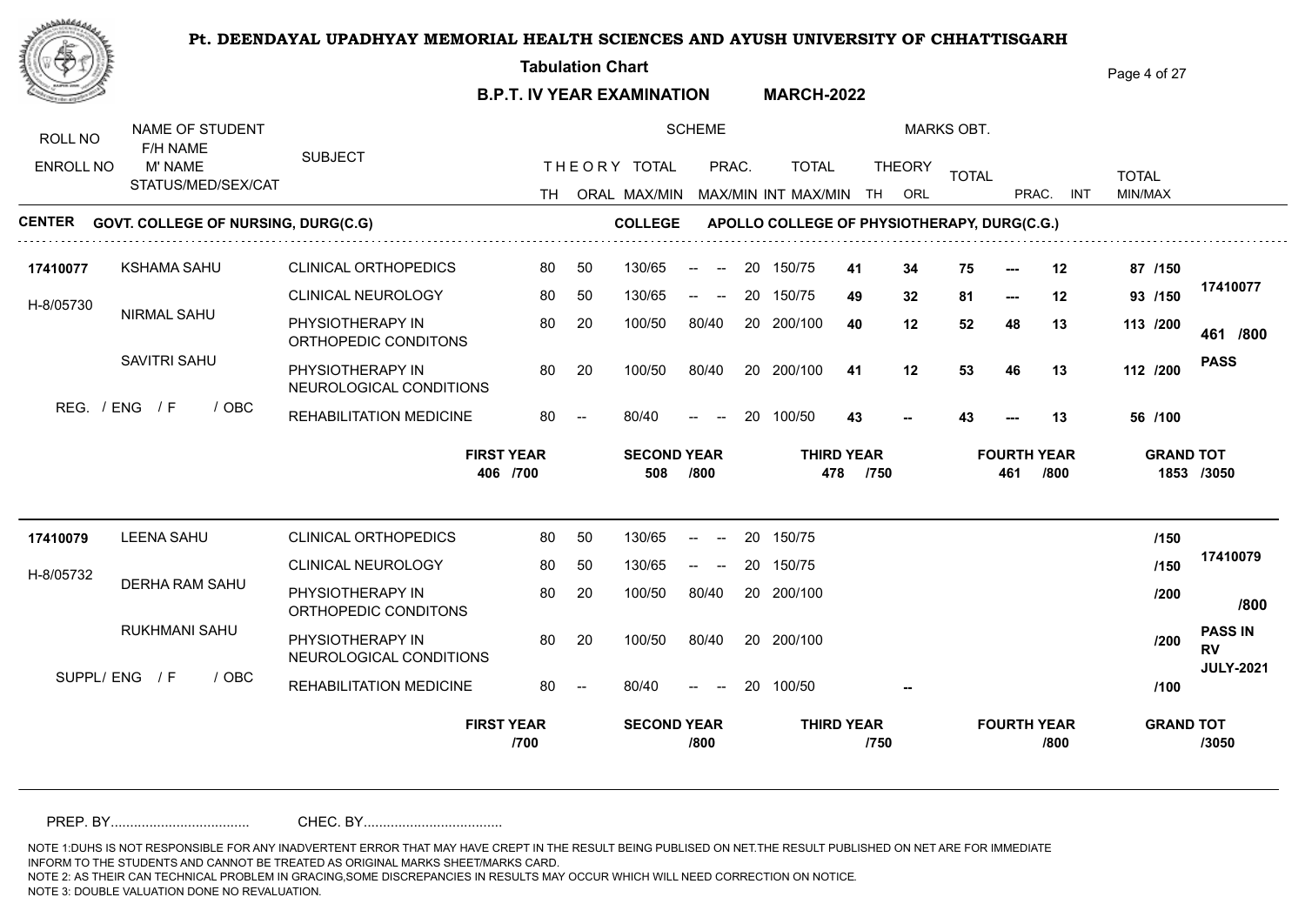**Tabulation Chart** 

**B.P.T. IV YEAR EXAMINATION MARCH-2022** Page 5 of 27

NAME OF STUDENT SCHEME MARKS OBT. ROLL NO F/H NAME SUBJECT THE ORY TOTAL PRAC. TOTAL ENROLL NO M' NAME TOTAL THEORY <sub>TOTAL</sub> TOTAL TOTAL STATUS/MED/SEX/CAT TH ORAL MAX/MIN MAX/MIN MAX/MIN INT MAX/MIN TH ORL PRAC. INT INT MIN/MAX **CENTER** GOVT. COLLEGE OF NURSING, DURG(C.G) **COLLEGE APOLLO COLLEGE OF PHYSIOTHERAPY, DURG(C.G.) 17410093** 150/75 CLINICAL ORTHOPEDICS PRIYA KURREY 80 50 130/65 -- -- 20 150/75 3**5 38** 1 50 130/65 **35 38 73 --- 13 86 /150 17410093** CLINICAL NEUROLOGY 80 50 80 50 130/65 -- -- 20 150/75 **45 34** 1 **/150 45 34 79 --- 13 92** H-8/05746 S R KURREY PHYSIOTHERAPY IN 80 20 100/50 80/40 **35 13 48\* 50 14 112** 100/50 80/40 20 200/100 35 13 48 **/800 /200 469** ORTHOPEDIC CONDITONS ARCHANA KURREY **PASS** PHYSIOTHERAPY IN 30 20 100/50 80/40 20 200/100 40 14 54 100/50 100/50 80/40 **/200 40 14 54 50 14 118** NEUROLOGICAL CONDITIONS **DC-02** REG. / ENG / F / SC REHABILITATION MEDICINE 80/40  $47$ 80/40 -- -- 20 100/50 **/100 47 47 --- 14 61 FIRST YEAR SECOND YEAR THIRD YEAR FOURTH YEAR GRAND TOT 466 /700 507 /800 453 /750 469 /800 1895 /3050 17410106** CLINICAL ORTHOPEDICS DAMINI YADAV 80 50 130/65 -- -- 20 150/75 4**5 30** 1 **/150 45 30 75 --- 12 87 17410106** CLINICAL NEUROLOGY 80 50  $130/65$  -- --130/65 -- -- 20 150/75 43 32 7 **/150 43 32 75 --- 12 87** H-8/05759 ASHOK CHARAN PHYSIOTHERAPY IN 80 20 100/50 80/40 100/50 80/40 20 200/100 40 12 52 **40 12 52 48 13 113 /800 /200 439** ORTHOPEDIC CONDITONS MADHU YADAV **SUPPL** PHYSIOTHERAPY IN 20 20 20 200/100 20 200/100 20 21 21 25\* 100/50 **/200** 100/50 80/40 20 200/100 23 **23 12 35\* 46 13 94\*** NEUROLOGICAL CONDITIONS  $RFG$  /  $FNG$  /  $F$  /  $GFN$ REHABILITATION MEDICINE 80 - $80/40$ 80/40 -- -- 20 100/50 **45 45 --- 13 58 45 /100 FIRST YEAR SECOND YEAR THIRD YEAR FOURTH YEAR GRAND TOT 484 /700 507 /800 484 /750 439 /800 1914 /3050**

PREP. BY.................................... CHEC. BY....................................

NOTE 1:DUHS IS NOT RESPONSIBLE FOR ANY INADVERTENT ERROR THAT MAY HAVE CREPT IN THE RESULT BEING PUBLISED ON NET.THE RESULT PUBLISHED ON NET ARE FOR IMMEDIATE INFORM TO THE STUDENTS AND CANNOT BE TREATED AS ORIGINAL MARKS SHEET/MARKS CARD.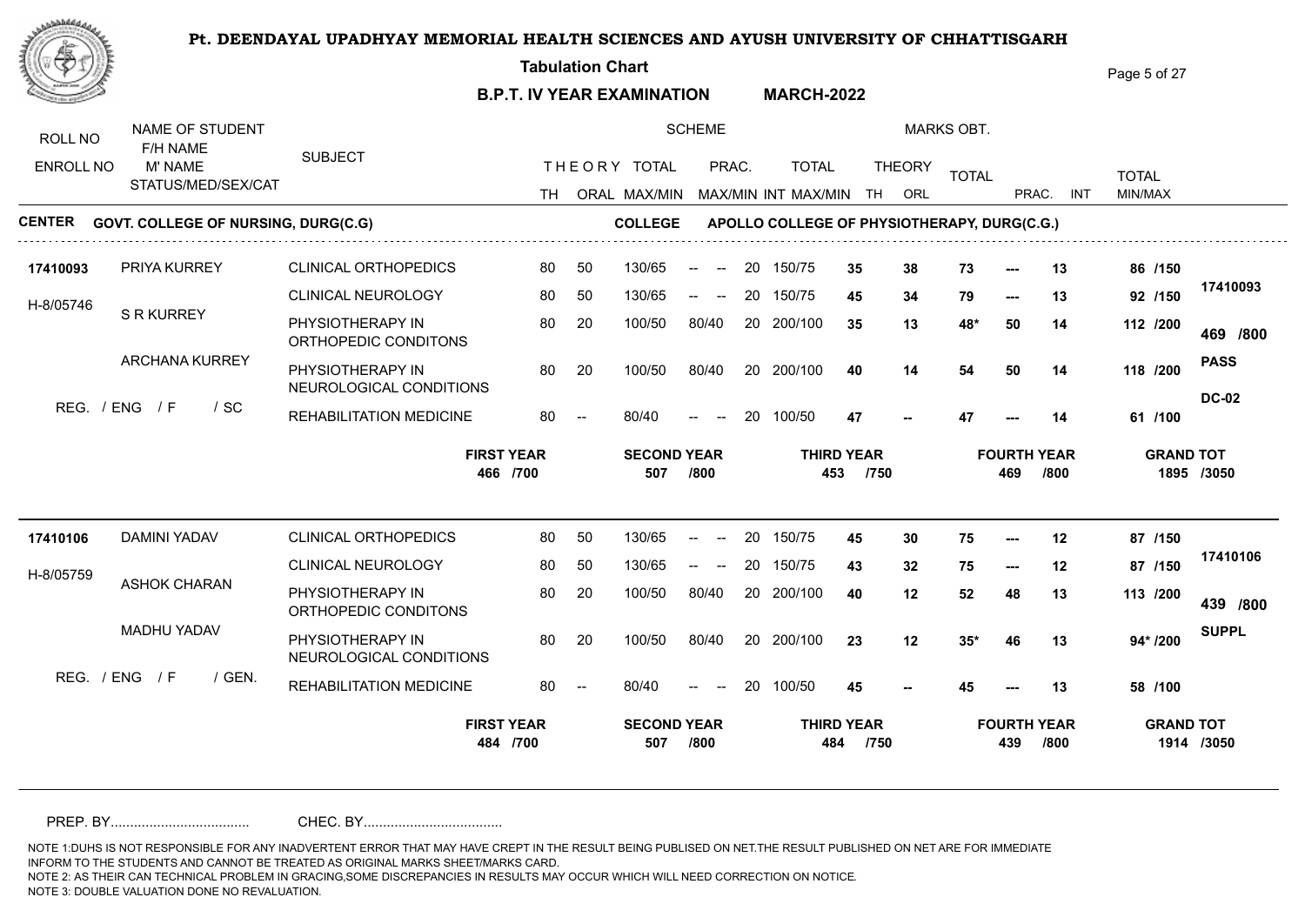**Tabulation Chart** 

**B.P.T. IV YEAR EXAMINATION MARCH-2022** Page 6 of 27

| ROLL NO          | NAME OF STUDENT<br>F/H NAME                |                                             |                               |                          |                           | <b>SCHEME</b>                                         |    |                                             |                           |               | <b>MARKS OBT.</b> |                           |            |                  |               |
|------------------|--------------------------------------------|---------------------------------------------|-------------------------------|--------------------------|---------------------------|-------------------------------------------------------|----|---------------------------------------------|---------------------------|---------------|-------------------|---------------------------|------------|------------------|---------------|
| <b>ENROLL NO</b> | M' NAME                                    | <b>SUBJECT</b>                              |                               |                          | THEORY TOTAL              | PRAC.                                                 |    | <b>TOTAL</b>                                |                           | <b>THEORY</b> | <b>TOTAL</b>      |                           |            | <b>TOTAL</b>     |               |
|                  | STATUS/MED/SEX/CAT                         |                                             | TH.                           |                          | ORAL MAX/MIN              |                                                       |    | MAX/MIN INT MAX/MIN                         | TH                        | ORL           |                   | PRAC.                     | <b>INT</b> | MIN/MAX          |               |
| CENTER           | <b>GOVT. COLLEGE OF NURSING, DURG(C.G)</b> |                                             |                               |                          | <b>COLLEGE</b>            |                                                       |    | APOLLO COLLEGE OF PHYSIOTHERAPY, DURG(C.G.) |                           |               |                   |                           |            |                  |               |
| 17410107         | <b>DARSHITA</b>                            | <b>CLINICAL ORTHOPEDICS</b>                 | 80                            | 50                       | 130/65                    | $\sim$<br>$\overline{\phantom{a}}$                    | 20 | 150/75                                      | 32                        | 32            | $64*$             | ---                       | 13         | 77 /150          |               |
| H-8/05760        | <b>SWARNKAR</b>                            | <b>CLINICAL NEUROLOGY</b>                   | 80                            | 50                       | 130/65                    | $\hspace{0.1mm}-\hspace{0.1mm}-\hspace{0.1mm}$<br>$-$ | 20 | 150/75                                      | 50                        | 40            | 90                | $---$                     | 13         | 103 /150         | 17410107      |
|                  | <b>RAMAKANT</b><br><b>SWARNKAR</b>         | PHYSIOTHERAPY IN<br>ORTHOPEDIC CONDITONS    | 80                            | 20                       | 100/50                    | 80/40                                                 | 20 | 200/100                                     | 44                        | 14            | 58                | 56                        | 14         | 128 /200         | 510 /800      |
|                  | <b>SEEMA SWARNKAR</b>                      | PHYSIOTHERAPY IN<br>NEUROLOGICAL CONDITIONS | 80                            | 20                       | 100/50                    | 80/40                                                 |    | 20 200/100                                  | 47                        | 15            | 62                | 56                        | 14         | 132 /200         | <b>PASS</b>   |
| REG. / ENG       | $\sqrt{F}$<br>/ OBC                        | REHABILITATION MEDICINE                     | 80                            | $\overline{\phantom{a}}$ | 80/40                     | $\hspace{0.1mm}-\hspace{0.1mm}-\hspace{0.1mm}$        | 20 | 100/50                                      | 56                        |               | 56                |                           | 14         | 70 /100          | <b>VCG 01</b> |
|                  |                                            |                                             | <b>FIRST YEAR</b><br>424 /700 |                          | <b>SECOND YEAR</b><br>499 | /800                                                  |    | 450                                         | <b>THIRD YEAR</b><br>/750 |               |                   | <b>FOURTH YEAR</b><br>510 | /800       | <b>GRAND TOT</b> | 1883 /3050    |
| 175              | <b>NEHA VERMA</b>                          | <b>CLINICAL ORTHOPEDICS</b>                 | 80                            | 50                       | 130/65                    |                                                       | 20 | 150/75                                      | 50                        | 32            | 82                | ---                       | <b>15C</b> | 97 /150          |               |
| B-8/0098         |                                            | <b>CLINICAL NEUROLOGY</b>                   | 80                            | 50                       | 130/65                    | $-$<br>$\sim$                                         | 20 | 150/75                                      | ---                       |               |                   |                           |            | 98C /150         | 175           |
|                  | RAJENDRA KUMAR<br><b>VERMA</b>             | PHYSIOTHERAPY IN<br>ORTHOPEDIC CONDITONS    | 80                            | 20                       | 100/50                    | 80/40                                                 |    | 20 200/100                                  | ---                       |               |                   |                           |            | 127C /200        | 484 /800      |
|                  | LAXMI DEVI VERMA                           | PHYSIOTHERAPY IN<br>NEUROLOGICAL CONDITIONS | 80                            | 20                       | 100/50                    | 80/40                                                 |    | 20 200/100                                  | 34                        | 13            | $47*$             | 45                        | 15C        | 107 /200         | <b>PASS</b>   |
|                  | SUPPL/ENG / F<br>$/$ SC                    | REHABILITATION MEDICINE                     | 80                            | $\overline{\phantom{a}}$ | 80/40                     | $\hspace{0.1mm}-\hspace{0.1mm}-\hspace{0.1mm}$        | 20 | 100/50                                      | 40                        |               | 40                |                           | 15C        | 55 /100          | <b>DC-03</b>  |
|                  |                                            |                                             | <b>FIRST YEAR</b>             |                          | <b>SECOND YEAR</b>        |                                                       |    |                                             | <b>THIRD YEAR</b>         |               |                   | <b>FOURTH YEAR</b>        |            | <b>GRAND TOT</b> |               |

PREP. BY.................................... CHEC. BY....................................

NOTE 1:DUHS IS NOT RESPONSIBLE FOR ANY INADVERTENT ERROR THAT MAY HAVE CREPT IN THE RESULT BEING PUBLISED ON NET.THE RESULT PUBLISHED ON NET ARE FOR IMMEDIATE INFORM TO THE STUDENTS AND CANNOT BE TREATED AS ORIGINAL MARKS SHEET/MARKS CARD.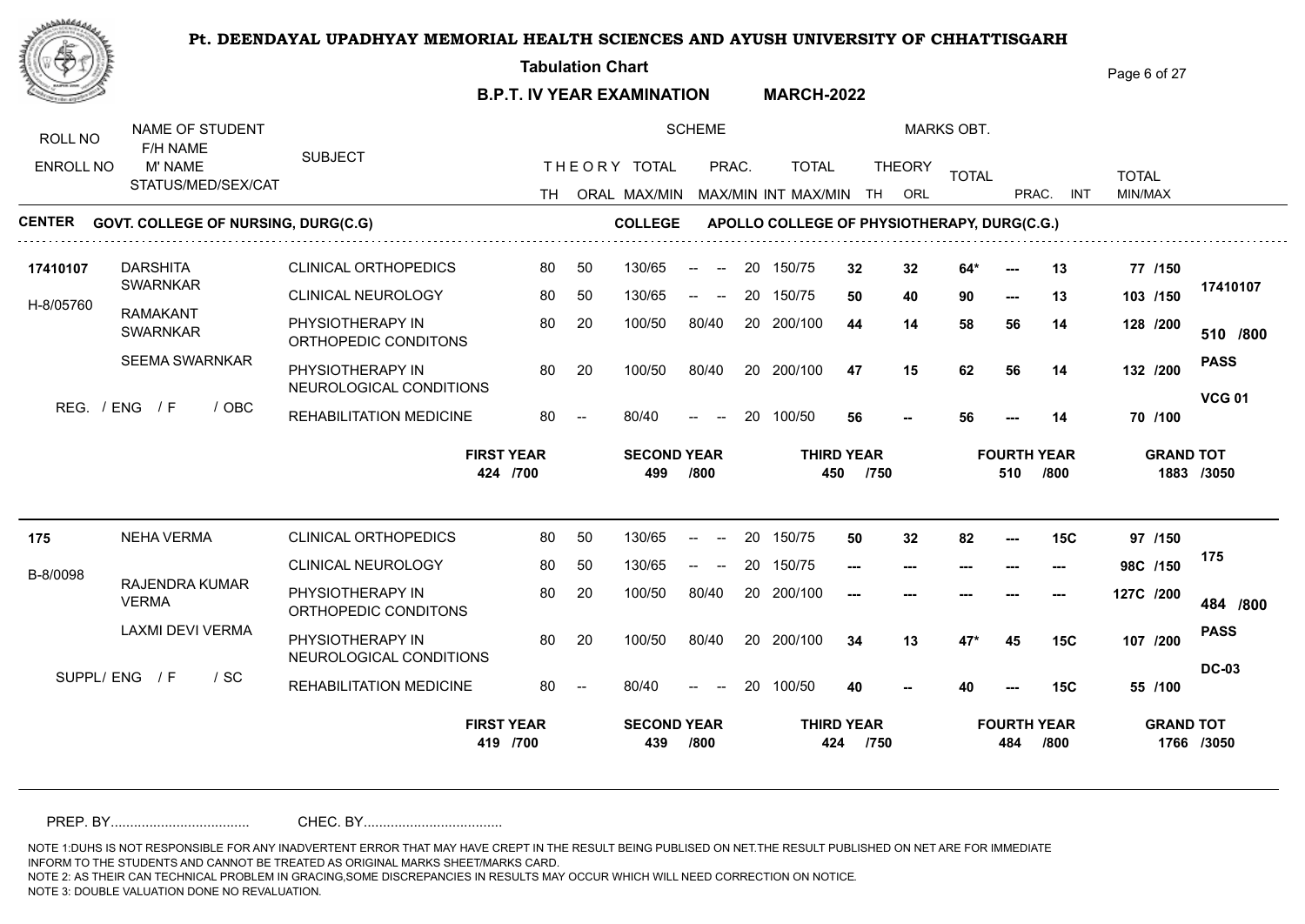**Tabulation Chart** 

**B.P.T. IV YEAR EXAMINATION MARCH-2022** Page 7 of 27

| ROLL NO<br><b>ENROLL NO</b> | NAME OF STUDENT<br>F/H NAME<br>M' NAME     | <b>SUBJECT</b>                              |     |                          | THEORY TOTAL              | <b>SCHEME</b><br>PRAC.                                                     |    | <b>TOTAL</b>                                |                           | <b>THEORY</b> | <b>MARKS OBT.</b> |                           |            |                         |             |
|-----------------------------|--------------------------------------------|---------------------------------------------|-----|--------------------------|---------------------------|----------------------------------------------------------------------------|----|---------------------------------------------|---------------------------|---------------|-------------------|---------------------------|------------|-------------------------|-------------|
|                             | STATUS/MED/SEX/CAT                         |                                             | TH. |                          | ORAL MAX/MIN              |                                                                            |    | MAX/MIN INT MAX/MIN                         | TH                        | ORL           | <b>TOTAL</b>      | PRAC.                     | <b>INT</b> | <b>TOTAL</b><br>MIN/MAX |             |
| CENTER                      | <b>GOVT. COLLEGE OF NURSING, DURG(C.G)</b> |                                             |     |                          | <b>COLLEGE</b>            |                                                                            |    | APOLLO COLLEGE OF PHYSIOTHERAPY, DURG(C.G.) |                           |               |                   |                           |            |                         |             |
| 18410044                    | <b>AANCHAL</b>                             | <b>CLINICAL ORTHOPEDICS</b>                 | 80  | 50                       | 130/65                    | $\sim$<br>$\overline{\phantom{a}}$                                         | 20 | 150/75                                      | 42                        | 42            | 84                |                           | 17         | 101 /150                |             |
| I-8/03567                   |                                            | <b>CLINICAL NEUROLOGY</b>                   | 80  | 50                       | 130/65                    | $\overline{\phantom{a}}$<br>$\hspace{0.1mm}-\hspace{0.1mm}-\hspace{0.1mm}$ | 20 | 150/75                                      | 53                        | 42            | 95                | $---$                     | 17         | 112 /150                | 18410044    |
|                             | RAMBARAN SAHU                              | PHYSIOTHERAPY IN<br>ORTHOPEDIC CONDITONS    | 80  | 20                       | 100/50                    | 80/40                                                                      | 20 | 200/100                                     | 41                        | 16            | 57                | 68                        | 18         | 143 /200                | 572 /800    |
|                             | <b>HEMANTI</b>                             | PHYSIOTHERAPY IN<br>NEUROLOGICAL CONDITIONS | 80  | 20                       | 100/50                    | 80/40                                                                      |    | 20 200/100                                  | 43                        | 16            | 59                | 70                        | 18         | 147 /200                | <b>PASS</b> |
|                             | REG. / ENG<br>/ F<br>/ OBC                 | REHABILITATION MEDICINE                     | 80  | $\overline{\phantom{a}}$ | 80/40                     | $\hspace{0.1mm}-\hspace{0.1mm}-\hspace{0.1mm}$                             | 20 | 100/50                                      | 51                        |               | 51                |                           | 18         | 69 /100                 |             |
|                             |                                            |                                             |     |                          |                           |                                                                            |    |                                             |                           |               |                   |                           |            | <b>GRAND TOT</b>        |             |
|                             |                                            | <b>FIRST YEAR</b><br>446 /700               |     |                          | <b>SECOND YEAR</b><br>507 | /800                                                                       |    | 494                                         | <b>THIRD YEAR</b><br>/750 |               |                   | <b>FOURTH YEAR</b><br>572 | /800       |                         | 2019 /3050  |
| 18410047                    | <b>ANJALI RAI</b>                          | <b>CLINICAL ORTHOPEDICS</b>                 | 80  | 50                       | 130/65                    | $\overline{\phantom{a}}$<br>$- -$                                          | 20 | 150/75                                      | 46                        | 40            | 86                | $---$                     | 15         | 101 /150                |             |
|                             |                                            | <b>CLINICAL NEUROLOGY</b>                   | 80  | 50                       | 130/65                    |                                                                            | 20 | 150/75                                      | 59                        | 43            | 102               | $\hspace{0.05cm} \ldots$  | 15         | 117 /150                | 18410047    |
| I-8/03570                   | DR RAVI KUMAR RAI                          | PHYSIOTHERAPY IN<br>ORTHOPEDIC CONDITONS    | 80  | 20                       | 100/50                    | 80/40                                                                      |    | 20 200/100                                  | 40                        | 15            | 55                | 64                        | 15         | 134 /200                | 558 /800    |
|                             | <b>REKHA RAI</b>                           | PHYSIOTHERAPY IN<br>NEUROLOGICAL CONDITIONS | 80  | 20                       | 100/50                    | 80/40                                                                      |    | 20 200/100                                  | 43                        | 16            | 59                | 64                        | 16         | 139 /200                | <b>PASS</b> |
|                             | REG. / ENG / F<br>$/$ GEN.                 | REHABILITATION MEDICINE                     | 80  |                          | 80/40                     | $\overline{\phantom{a}}$                                                   | 20 | 100/50                                      | 51                        |               | 51                |                           | 16         | 67 /100                 |             |

PREP. BY.................................... CHEC. BY....................................

NOTE 1:DUHS IS NOT RESPONSIBLE FOR ANY INADVERTENT ERROR THAT MAY HAVE CREPT IN THE RESULT BEING PUBLISED ON NET.THE RESULT PUBLISHED ON NET ARE FOR IMMEDIATE INFORM TO THE STUDENTS AND CANNOT BE TREATED AS ORIGINAL MARKS SHEET/MARKS CARD.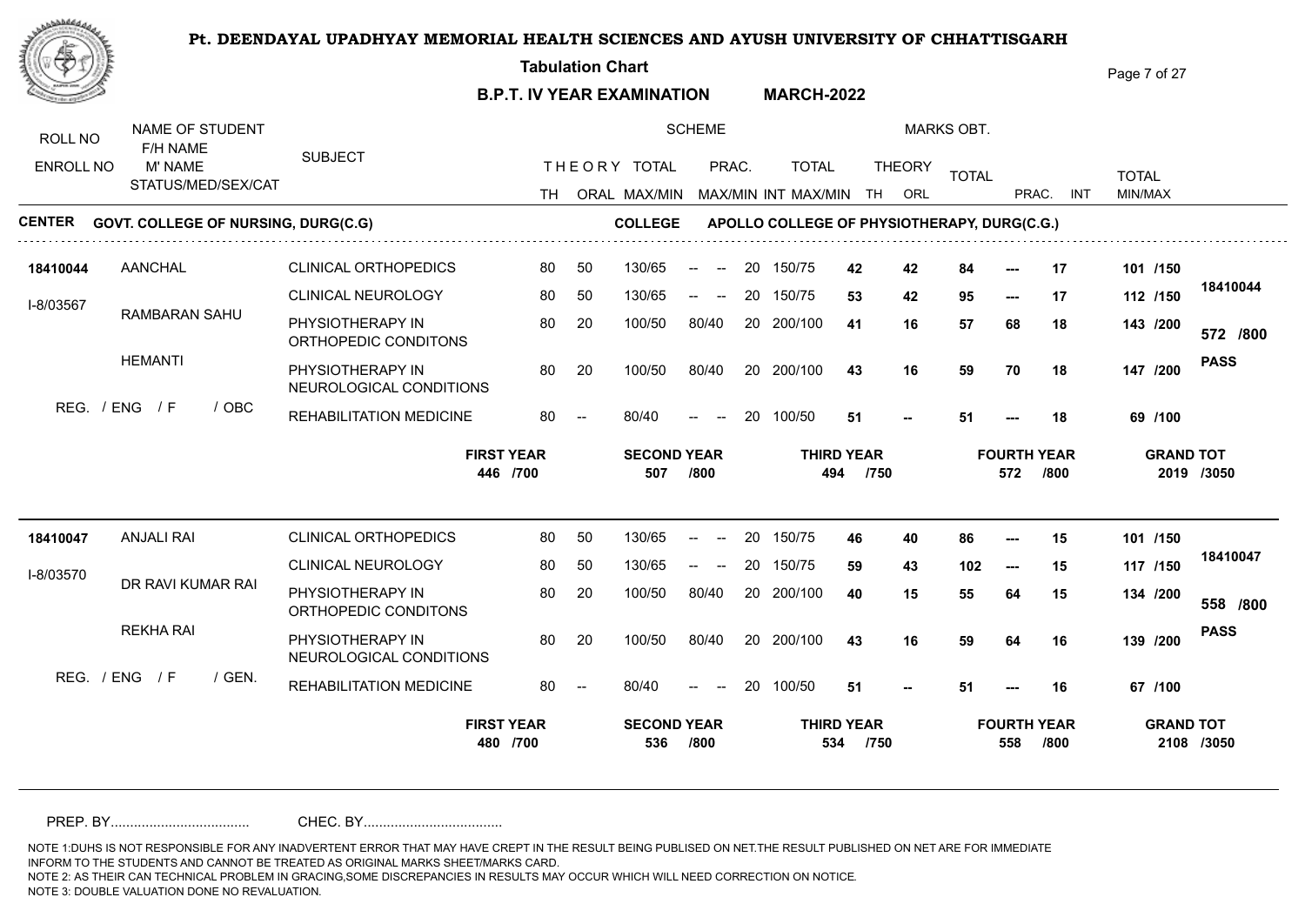**Tabulation Chart** 

**B.P.T. IV YEAR EXAMINATION MARCH-2022** Page 8 of 27

| NAME OF STUDENT                                 |                                                                                                    |                                                                                                               |                          |                           | <b>SCHEME</b>                                              |                                |              |                                                     |                     | <b>MARKS OBT.</b> |                           |            |                                                      |              |
|-------------------------------------------------|----------------------------------------------------------------------------------------------------|---------------------------------------------------------------------------------------------------------------|--------------------------|---------------------------|------------------------------------------------------------|--------------------------------|--------------|-----------------------------------------------------|---------------------|-------------------|---------------------------|------------|------------------------------------------------------|--------------|
| M' NAME                                         |                                                                                                    |                                                                                                               |                          |                           |                                                            |                                | <b>TOTAL</b> |                                                     |                     |                   |                           |            |                                                      |              |
|                                                 |                                                                                                    |                                                                                                               |                          |                           |                                                            |                                |              | TH                                                  | ORL                 |                   |                           | <b>INT</b> | MIN/MAX                                              |              |
|                                                 |                                                                                                    |                                                                                                               |                          |                           |                                                            |                                |              |                                                     |                     |                   |                           |            |                                                      |              |
| <b>JAGRITI CHANDRA</b>                          | <b>CLINICAL ORTHOPEDICS</b>                                                                        | 80                                                                                                            | 50                       | 130/65                    | $\sim$<br>$\sim$                                           | 20                             |              | 50                                                  | 40                  | 90                | $---$                     | 15         | 105 /150                                             |              |
|                                                 | <b>CLINICAL NEUROLOGY</b>                                                                          | 80                                                                                                            | 50                       | 130/65                    | $\begin{array}{ccc} \text{diam} & \text{diam} \end{array}$ | 20                             |              | 53                                                  | 40                  | 93                | $\hspace{0.05cm} \ldots$  | 15         | 108 /150                                             | 18410052     |
| PRASAD CHANDRA                                  | PHYSIOTHERAPY IN<br>ORTHOPEDIC CONDITONS                                                           | 80                                                                                                            | 20                       | 100/50                    | 80/40                                                      | 20                             |              | 40                                                  | 15                  | 55                | 62                        | 15         | 132 /200                                             | 548 /800     |
| <b>LATA KIRAN</b><br><b>CHANDRA</b>             | PHYSIOTHERAPY IN                                                                                   | 80                                                                                                            | 20                       | 100/50                    | 80/40                                                      |                                |              | 41                                                  | 15                  | 56                | 62                        | 16         | 134 /200                                             | <b>PASS</b>  |
| / F<br>/ OBC                                    | REHABILITATION MEDICINE                                                                            | 80                                                                                                            | $\overline{\phantom{a}}$ | 80/40                     | $\hspace{0.1mm}-\hspace{0.1mm}-\hspace{0.1mm}$             | 20                             |              | 53                                                  |                     | 53                |                           | 16         | 69 /100                                              |              |
|                                                 |                                                                                                    |                                                                                                               |                          |                           |                                                            |                                |              |                                                     |                     |                   |                           |            |                                                      |              |
|                                                 | <b>FIRST YEAR</b><br>469 /700                                                                      |                                                                                                               |                          | <b>SECOND YEAR</b><br>531 | /800                                                       |                                | 548          | <b>THIRD YEAR</b><br>/750                           |                     |                   | <b>FOURTH YEAR</b><br>548 | /800       | <b>GRAND TOT</b>                                     | 2096 /3050   |
| <b>LOKESHWARI SINHA</b><br>18410053             | <b>CLINICAL ORTHOPEDICS</b>                                                                        | 80                                                                                                            | 50                       | 130/65                    | $- -$<br>$\overline{\phantom{a}}$                          | 20                             | 150/75       | 45                                                  | 41                  | 86                | $---$                     | 15         | 101 /150                                             |              |
|                                                 | <b>CLINICAL NEUROLOGY</b>                                                                          | 80                                                                                                            | 50                       | 130/65                    | $\begin{array}{ccc} -\infty & \infty & \infty \end{array}$ | 20                             | 150/75       | 59                                                  | 42                  | 101               | $\hspace{0.05cm} \ldots$  | 15         | 116 /150                                             | 18410053     |
| I-8/03576<br><b>ASHOK KUMAR</b><br><b>SINHA</b> | PHYSIOTHERAPY IN<br>ORTHOPEDIC CONDITONS                                                           | 80                                                                                                            | 20                       | 100/50                    | 80/40                                                      |                                | 20 200/100   | 40                                                  | 16                  | 56                | 64                        | 16         | 136 /200                                             | 543 /800     |
| <b>LATA BAI SINHA</b>                           | PHYSIOTHERAPY IN<br>NEUROLOGICAL CONDITIONS                                                        | 80                                                                                                            | 20                       | 100/50                    | 80/40                                                      |                                | 20 200/100   | 32                                                  | 16                  | 48*               | 64                        | 17         | 129 /200                                             | <b>PASS</b>  |
| REG. / ENG / F<br>/ OBC                         | REHABILITATION MEDICINE                                                                            | 80                                                                                                            |                          | 80/40                     | $\hspace{0.1mm}-\hspace{0.1mm}-\hspace{0.1mm}$             | 20                             | 100/50       | 44                                                  |                     | 44                |                           | 17         | 61 /100                                              | <b>DC-02</b> |
|                                                 | ROLL NO<br>F/H NAME<br><b>ENROLL NO</b><br>18410052<br>I-8/03575<br><b>TILESHWAR</b><br>REG. / ENG | <b>SUBJECT</b><br>STATUS/MED/SEX/CAT<br><b>GOVT. COLLEGE OF NURSING, DURG(C.G)</b><br>NEUROLOGICAL CONDITIONS | TH.                      |                           | THEORY TOTAL                                               | ORAL MAX/MIN<br><b>COLLEGE</b> | PRAC.        | 150/75<br>150/75<br>200/100<br>20 200/100<br>100/50 | MAX/MIN INT MAX/MIN | <b>THEORY</b>     | <b>TOTAL</b>              |            | PRAC.<br>APOLLO COLLEGE OF PHYSIOTHERAPY, DURG(C.G.) | <b>TOTAL</b> |

PREP. BY.................................... CHEC. BY....................................

NOTE 1:DUHS IS NOT RESPONSIBLE FOR ANY INADVERTENT ERROR THAT MAY HAVE CREPT IN THE RESULT BEING PUBLISED ON NET.THE RESULT PUBLISHED ON NET ARE FOR IMMEDIATE INFORM TO THE STUDENTS AND CANNOT BE TREATED AS ORIGINAL MARKS SHEET/MARKS CARD.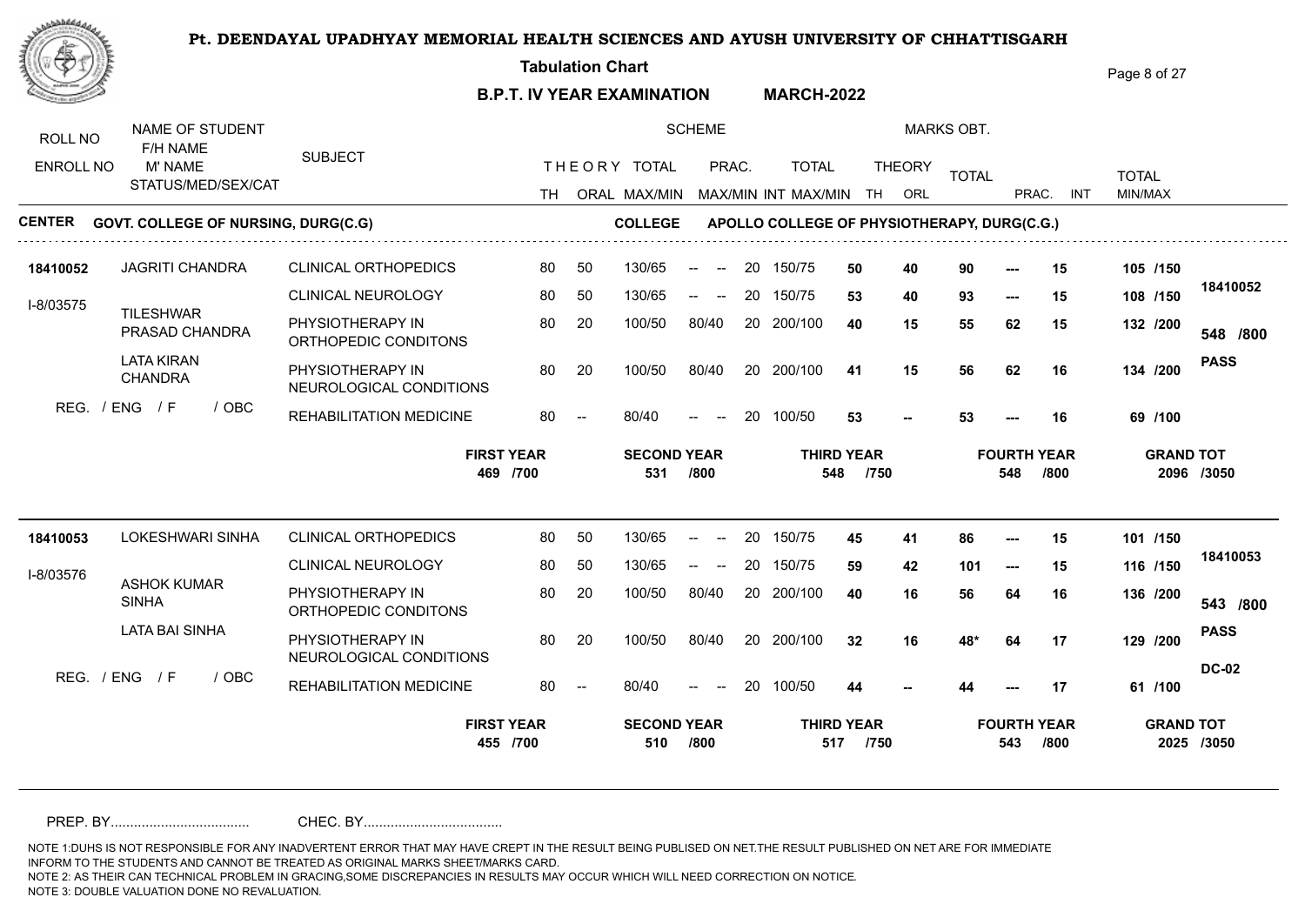**Tabulation Chart** 

**B.P.T. IV YEAR EXAMINATION MARCH-2022** Page 9 of 27

| ROLL NO          | NAME OF STUDENT<br>F/H NAME                |                                             |      |                          |                           | <b>SCHEME</b>                                              |    |                                             |                           |               | <b>MARKS OBT.</b> |                          |                            |                  |             |
|------------------|--------------------------------------------|---------------------------------------------|------|--------------------------|---------------------------|------------------------------------------------------------|----|---------------------------------------------|---------------------------|---------------|-------------------|--------------------------|----------------------------|------------------|-------------|
| <b>ENROLL NO</b> | M' NAME                                    | <b>SUBJECT</b>                              |      |                          | THEORY TOTAL              | PRAC.                                                      |    | <b>TOTAL</b>                                |                           | <b>THEORY</b> | <b>TOTAL</b>      |                          |                            | <b>TOTAL</b>     |             |
|                  | STATUS/MED/SEX/CAT                         |                                             | TH . |                          |                           |                                                            |    | ORAL MAX/MIN MAX/MIN INT MAX/MIN            | TH                        | ORL           |                   | PRAC.                    | <b>INT</b>                 | MIN/MAX          |             |
| <b>CENTER</b>    | <b>GOVT. COLLEGE OF NURSING, DURG(C.G)</b> |                                             |      |                          | <b>COLLEGE</b>            |                                                            |    | APOLLO COLLEGE OF PHYSIOTHERAPY, DURG(C.G.) |                           |               |                   |                          |                            |                  |             |
| 18410058         | <b>NIKITA GANGWANI</b>                     | <b>CLINICAL ORTHOPEDICS</b>                 | 80   | 50                       | 130/65                    | $-$<br>$\sim$                                              | 20 | 150/75                                      | 52                        | 44            | 96                | $---$                    | 17                         | 113 /150         |             |
| I-8/03581        |                                            | <b>CLINICAL NEUROLOGY</b>                   | 80   | 50                       | 130/65                    | $\begin{array}{ccc} -\infty & \infty & \infty \end{array}$ | 20 | 150/75                                      | 57                        | 45            | 102               | $---$                    | 17                         | 119 /150         | 18410058    |
|                  | <b>DHANRAJ</b><br><b>GANGWANI</b>          | PHYSIOTHERAPY IN<br>ORTHOPEDIC CONDITONS    | 80   | 20                       | 100/50                    | 80/40                                                      | 20 | 200/100                                     | 41                        | 17            | 58                | 74                       | 18                         | 150 /200         | 600 /800    |
|                  | ANITA GANGWANI                             | PHYSIOTHERAPY IN<br>NEUROLOGICAL CONDITIONS | 80   | 20                       | 100/50                    | 80/40                                                      |    | 20 200/100                                  | 42                        | 17            | 59                | 74                       | 18                         | 151 /200         | <b>PASS</b> |
|                  | REG. / ENG<br>/ F<br>/ GEN.                | REHABILITATION MEDICINE                     | 80   | $\overline{\phantom{a}}$ | 80/40                     | $\overline{\phantom{a}}$                                   | 20 | 100/50                                      | 49                        |               | 49                |                          | 18                         | 67 /100          |             |
|                  |                                            |                                             |      |                          |                           |                                                            |    |                                             |                           |               |                   |                          |                            |                  |             |
|                  |                                            | <b>FIRST YEAR</b><br>506 /700               |      |                          | <b>SECOND YEAR</b><br>542 | /800                                                       |    | 576                                         | <b>THIRD YEAR</b><br>/750 |               |                   | 600                      | <b>FOURTH YEAR</b><br>/800 | <b>GRAND TOT</b> | 2224 /3050  |
| 18410060         | SANA AMDANI                                | <b>CLINICAL ORTHOPEDICS</b>                 | 80   | 50                       | 130/65                    | $- -$<br>$\hspace{0.05cm}$ – $\hspace{0.05cm}$             | 20 | 150/75                                      | 44                        | 42            | 86                | $---$                    | 16                         | 102 /150         |             |
|                  |                                            | <b>CLINICAL NEUROLOGY</b>                   | 80   | 50                       | 130/65                    |                                                            | 20 | 150/75                                      | 57                        | 42            | 99                | $\hspace{0.05cm} \ldots$ | 16                         | 115 /150         | 18410060    |
| I-8/03583        | <b>ANIS AMDANI</b>                         | PHYSIOTHERAPY IN<br>ORTHOPEDIC CONDITONS    | 80   | 20                       | 100/50                    | 80/40                                                      |    | 20 200/100                                  | 43                        | 16            | 59                | 70                       | 16                         | 145 /200         | 578 /800    |
|                  | MUMTAZ AMDANI                              | PHYSIOTHERAPY IN<br>NEUROLOGICAL CONDITIONS | 80   | 20                       | 100/50                    | 80/40                                                      |    | 20 200/100                                  | 43                        | 16            | 59                | 72                       | 17                         | 148 /200         | <b>PASS</b> |
|                  | REG. / ENG / F<br>/ GEN.                   | REHABILITATION MEDICINE                     | 80   | $\overline{\phantom{a}}$ | 80/40                     | $\hspace{0.05cm}$ – $\hspace{0.05cm}$                      | 20 | 100/50                                      | 51                        |               | 51                |                          | 17                         | 68 /100          |             |

PREP. BY.................................... CHEC. BY....................................

NOTE 1:DUHS IS NOT RESPONSIBLE FOR ANY INADVERTENT ERROR THAT MAY HAVE CREPT IN THE RESULT BEING PUBLISED ON NET.THE RESULT PUBLISHED ON NET ARE FOR IMMEDIATE INFORM TO THE STUDENTS AND CANNOT BE TREATED AS ORIGINAL MARKS SHEET/MARKS CARD.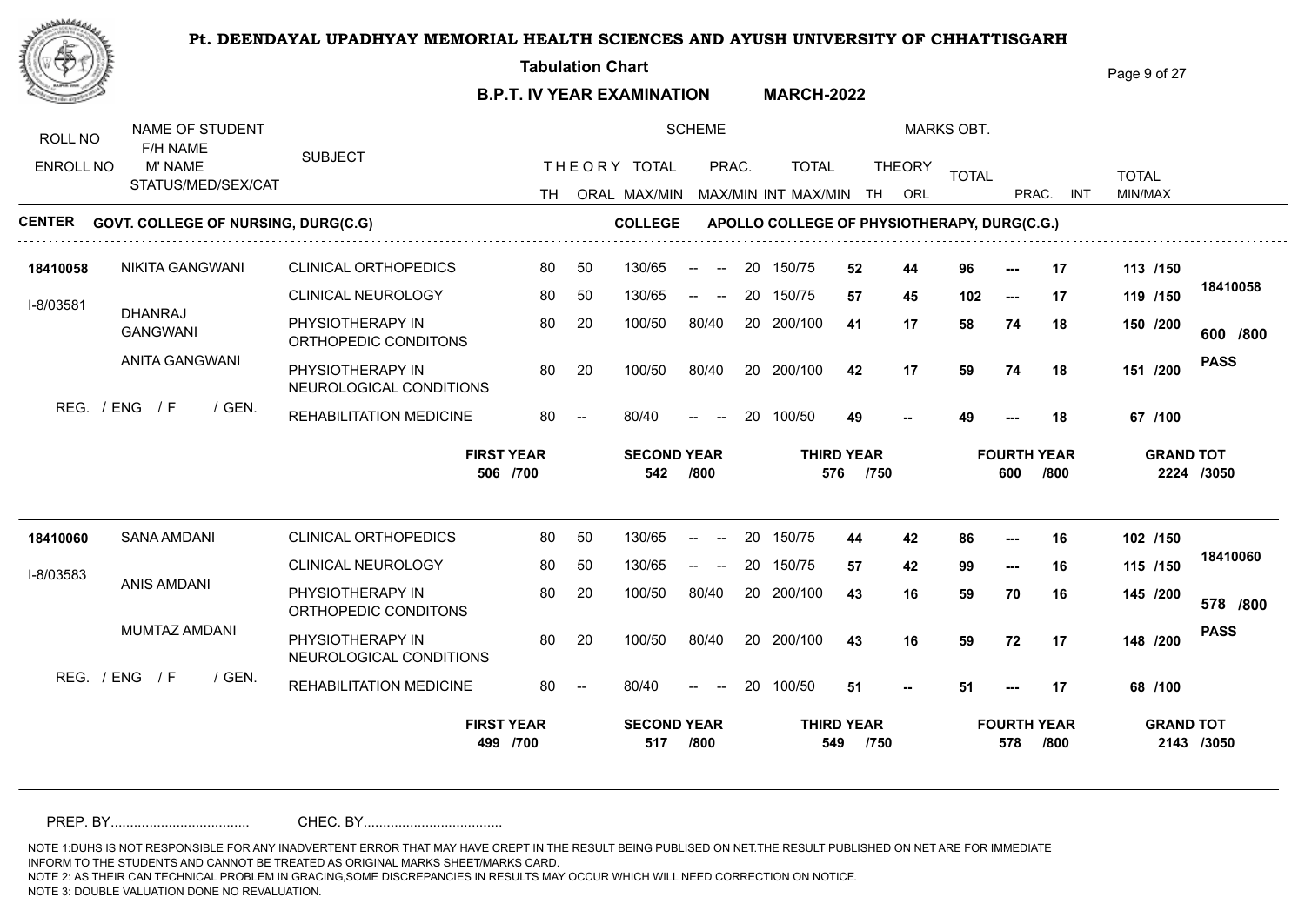**Tabulation Chart** 

**B.P.T. IV YEAR EXAMINATION MARCH-2022** Page 10 of 27

| ROLL NO<br><b>ENROLL NO</b> | NAME OF STUDENT<br>F/H NAME<br>M' NAME<br>STATUS/MED/SEX/CAT |        | <b>SUBJECT</b>                              |                               |                          | THEORY TOTAL                   | <b>SCHEME</b><br>PRAC.                                                     |    | <b>TOTAL</b>                                                       |                           | <b>THEORY</b> | <b>MARKS OBT.</b><br><b>TOTAL</b> |                           |            | <b>TOTAL</b> |                                |
|-----------------------------|--------------------------------------------------------------|--------|---------------------------------------------|-------------------------------|--------------------------|--------------------------------|----------------------------------------------------------------------------|----|--------------------------------------------------------------------|---------------------------|---------------|-----------------------------------|---------------------------|------------|--------------|--------------------------------|
| CENTER                      | <b>GOVT. COLLEGE OF NURSING, DURG(C.G)</b>                   |        |                                             | TH.                           |                          | ORAL MAX/MIN<br><b>COLLEGE</b> |                                                                            |    | MAX/MIN INT MAX/MIN<br>APOLLO COLLEGE OF PHYSIOTHERAPY, DURG(C.G.) | TH                        | ORL           |                                   | PRAC.                     | <b>INT</b> | MIN/MAX      |                                |
|                             |                                                              |        |                                             |                               |                          |                                |                                                                            |    |                                                                    |                           |               |                                   |                           |            |              |                                |
| 18410061                    | SHASHI GOVINDANI                                             |        | <b>CLINICAL ORTHOPEDICS</b>                 | 80                            | 50                       | 130/65                         | $\mathrel{{\mathsf{--}}}\mathrel{{\mathsf{--}}}$<br>$\sim$                 | 20 | 150/75                                                             | 45                        | 40            | 85                                |                           | 15         | 100 /150     |                                |
| I-8/03584                   |                                                              |        | <b>CLINICAL NEUROLOGY</b>                   | 80                            | 50                       | 130/65                         | $\overline{\phantom{a}}$<br>$\hspace{0.1mm}-\hspace{0.1mm}-\hspace{0.1mm}$ | 20 | 150/75                                                             | 57                        | 40            | 97                                | $---$                     | 15         | 112 /150     | 18410061                       |
|                             | <b>DILIP KUMAR</b><br><b>GOVINDANI</b>                       |        | PHYSIOTHERAPY IN<br>ORTHOPEDIC CONDITONS    | 80                            | 20                       | 100/50                         | 80/40                                                                      | 20 | 200/100                                                            | 40                        | 15            | 55                                | 68                        | 15         | 138 /200     | 562 /800                       |
|                             | MANJU GOVINDANI                                              |        | PHYSIOTHERAPY IN<br>NEUROLOGICAL CONDITIONS | 80                            | 20                       | 100/50                         | 80/40                                                                      |    | 20 200/100                                                         | 45                        | 15            | 60                                | 68                        | 16         | 144 /200     | <b>PASS</b>                    |
|                             | REG. / ENG<br>/ F                                            | / GEN. | REHABILITATION MEDICINE                     | 80                            | $\overline{\phantom{a}}$ | 80/40                          | $\hspace{0.1mm}-\hspace{0.1mm}-\hspace{0.1mm}$                             | 20 | 100/50                                                             | 52                        |               | 52                                |                           | 16         | 68 /100      |                                |
|                             |                                                              |        |                                             |                               |                          |                                |                                                                            |    |                                                                    |                           |               |                                   |                           |            |              |                                |
|                             |                                                              |        |                                             | <b>FIRST YEAR</b><br>471 /700 |                          | <b>SECOND YEAR</b><br>524      | /800                                                                       |    | 516                                                                | <b>THIRD YEAR</b><br>/750 |               |                                   | <b>FOURTH YEAR</b><br>562 | /800       |              | <b>GRAND TOT</b><br>2073 /3050 |
| 18410062                    | <b>SHIVANI RAJPUT</b>                                        |        | <b>CLINICAL ORTHOPEDICS</b>                 | 80                            | 50                       | 130/65                         | $\overline{\phantom{a}}$<br>$- -$                                          | 20 | 150/75                                                             | 48                        | 42            | 90                                | $---$                     | 15         | 105 /150     |                                |
|                             |                                                              |        | <b>CLINICAL NEUROLOGY</b>                   | 80                            | 50                       | 130/65                         |                                                                            | 20 | 150/75                                                             | 58                        | 42            | 100                               | $\hspace{0.05cm} \ldots$  | 16         | 116 /150     | 18410062                       |
| I-8/03585                   | <b>NARENDRA SINGH</b><br><b>RAJPUT</b>                       |        | PHYSIOTHERAPY IN<br>ORTHOPEDIC CONDITONS    | 80                            | 20                       | 100/50                         | 80/40                                                                      |    | 20 200/100                                                         | 40                        | 16            | 56                                | 70                        | 16         | 142 /200     | 574 /800                       |
|                             | <b>MANISHA RAJPUT</b>                                        |        | PHYSIOTHERAPY IN<br>NEUROLOGICAL CONDITIONS | 80                            | 20                       | 100/50                         | 80/40                                                                      |    | 20 200/100                                                         | 42                        | 16            | 58                                | 73                        | 17         | 148 /200     | <b>PASS</b>                    |
|                             | REG. / ENG / F                                               | / GEN. | REHABILITATION MEDICINE                     | 80                            |                          | 80/40                          | $\hspace{0.05cm}$ – $\hspace{0.05cm}$                                      | 20 | 100/50                                                             | 46                        |               | 46                                |                           | 17         | 63 /100      |                                |

PREP. BY.................................... CHEC. BY....................................

NOTE 1:DUHS IS NOT RESPONSIBLE FOR ANY INADVERTENT ERROR THAT MAY HAVE CREPT IN THE RESULT BEING PUBLISED ON NET.THE RESULT PUBLISHED ON NET ARE FOR IMMEDIATE INFORM TO THE STUDENTS AND CANNOT BE TREATED AS ORIGINAL MARKS SHEET/MARKS CARD.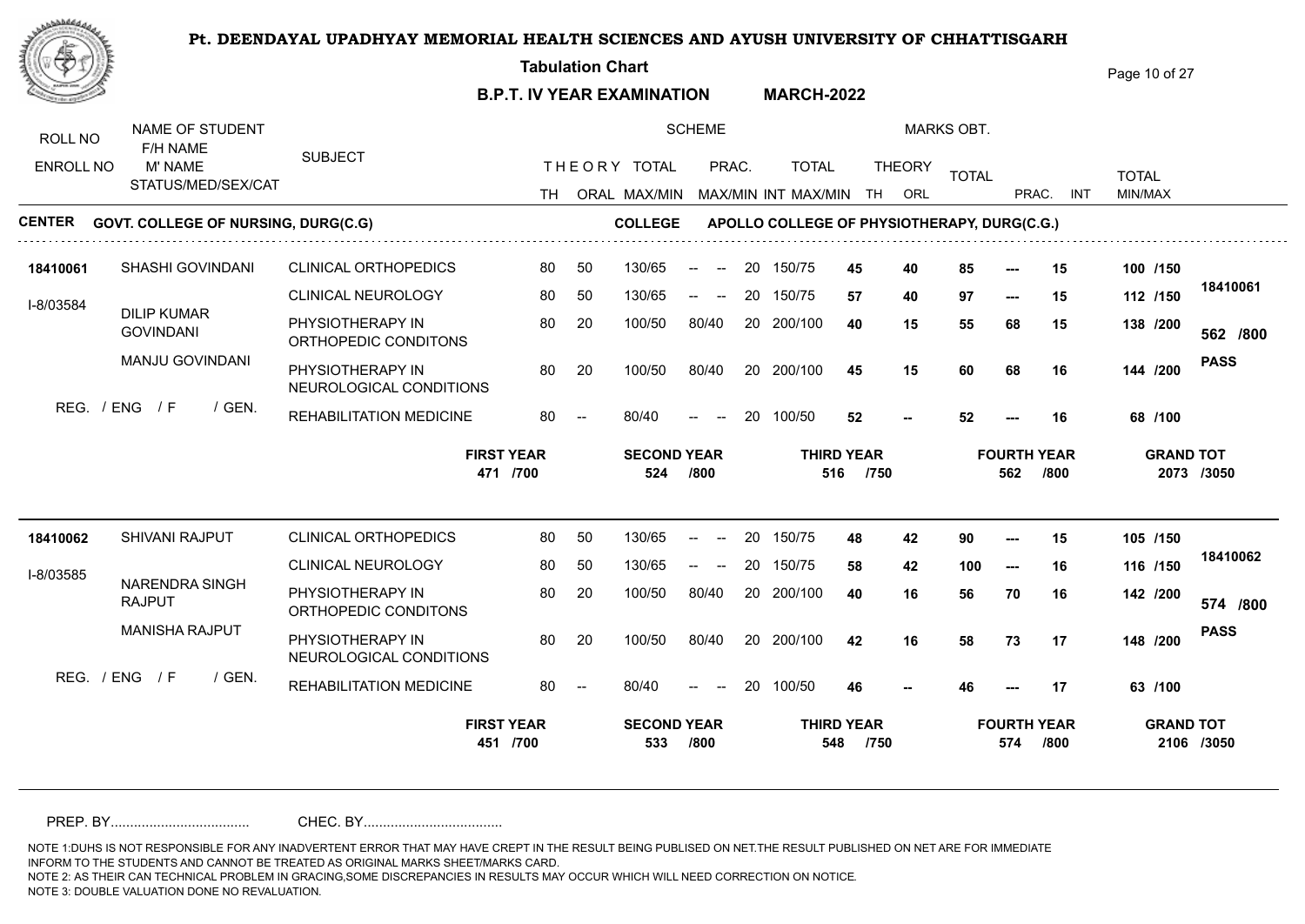**Tabulation Chart**  Page 11 of 27 **B.P.T. IV YEAR EXAMINATION MARCH-2022** NAME OF STUDENT SCHEME MARKS OBT. ROLL NO F/H NAME SUBJECT THE ORY TOTAL PRAC. TOTAL ENROLL NO M' NAME TOTAL THEORY <sub>TOTAL</sub> TOTAL TOTAL STATUS/MED/SEX/CAT TH ORAL MAX/MIN MAX/MIN INT MAX/MIN THAORL THAC. PRAC. INT INT MIN/MAX **CENTER** GOVT. COLLEGE OF NURSING, DURG(C.G) **COLLEGE GOVAT APOLLO COLLEGE OF PHYSIOTHERAPY, DURG(C.G.) 18410063** CLINICAL ORTHOPEDICS VANSHIKA VERMA 80 50 130/65 -- -- 20 150/75 4**8 43** 9 **/150 48 43 91 --- 15 106 18410063** CLINICAL NEUROLOGY 80 50  $130/65$  -- --130/65 -- -- 20 150/75 57 40 \$ **/150 57 40 97 --- 15 112** I-8/03586 VIJAY VERMA PHYSIOTHERAPY IN 80 20 100/50 80/40 **43 16 59 72 16 147** 100/50 80/40 20 200/100 **43 16 59 /800 /200 584** ORTHOPEDIC CONDITONS DEEPIKA VERMA **PASS** PHYSIOTHERAPY IN 30 20 100/50 80/40 20 200/100 47 16 63 100/50 100/50 80/40 **/200 47 16 63 72 16 151** NEUROLOGICAL CONDITIONS REG. / ENG / F / OBC REHABILITATION MEDICINE 80/40 **--** 80/40 -- -- 20 100/50 **/100 52 52 --- 16 68 FIRST YEAR SECOND YEAR THIRD YEAR FOURTH YEAR GRAND TOT 497 /700 565 /800 533 /750 584 /800 2179 /3050**

PREP. BY.................................... CHEC. BY....................................

NOTE 1:DUHS IS NOT RESPONSIBLE FOR ANY INADVERTENT ERROR THAT MAY HAVE CREPT IN THE RESULT BEING PUBLISED ON NET.THE RESULT PUBLISHED ON NET ARE FOR IMMEDIATE INFORM TO THE STUDENTS AND CANNOT BE TREATED AS ORIGINAL MARKS SHEET/MARKS CARD. NOTE 2: AS THEIR CAN TECHNICAL PROBLEM IN GRACING,SOME DISCREPANCIES IN RESULTS MAY OCCUR WHICH WILL NEED CORRECTION ON NOTICE. NOTE 3: DOUBLE VALUATION DONE NO REVALUATION.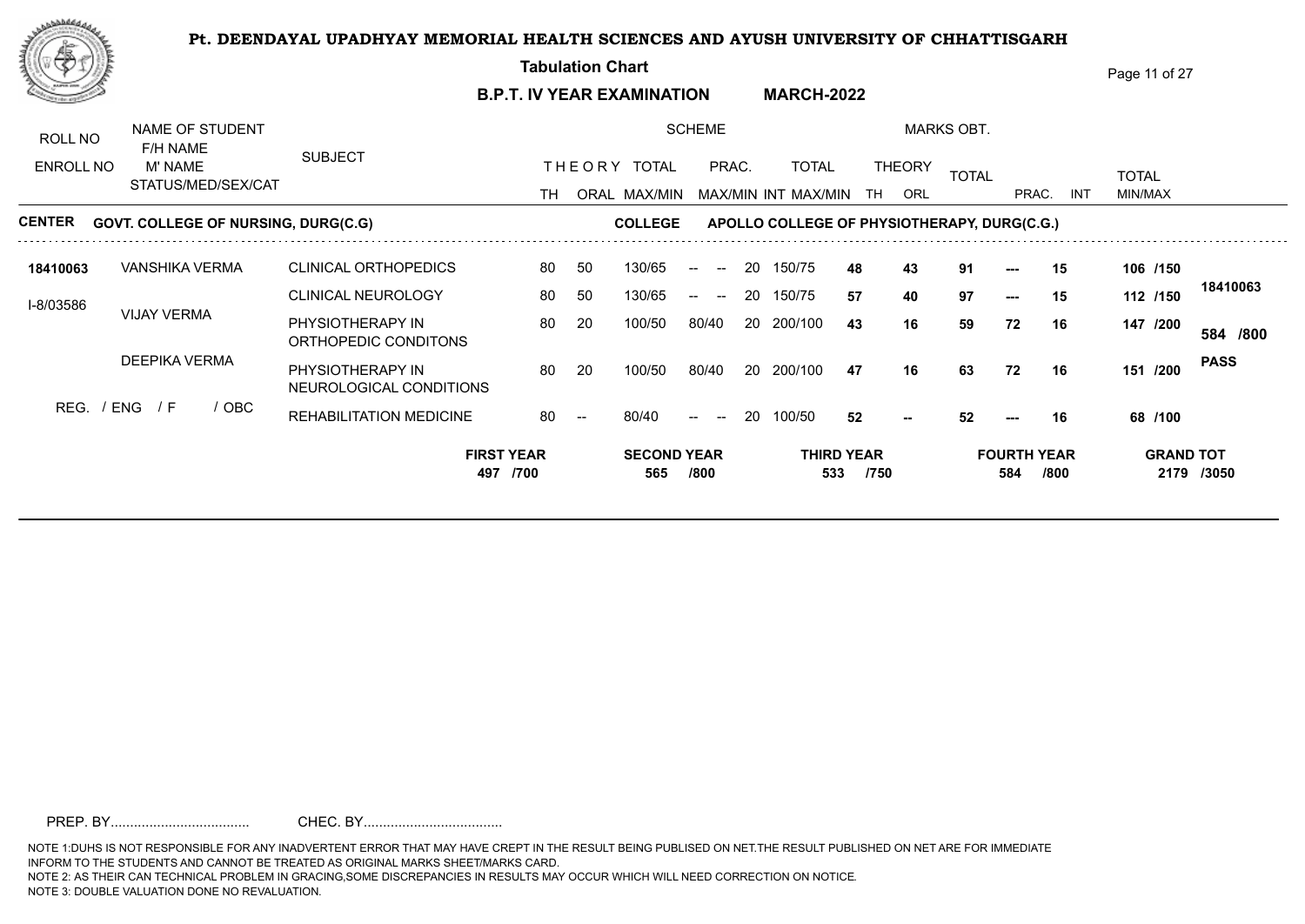**Tabulation Chart** 

**B.P.T. IV YEAR EXAMINATION MARCH-2022** Page 12 of 27

NAME OF STUDENT SCHEME MARKS OBT. ROLL NO F/H NAME SUBJECT THE ORY TOTAL PRAC. TOTAL ENROLL NO M' NAME TOTAL THEORY <sub>TOTAL</sub> TOTAL TOTAL STATUS/MED/SEX/CAT TH ORAL MAX/MIN MAX/MIN INT MAX/MIN THAORL THAC. PRAC. INT INT MIN/MAX **CENTER COLLEGE C.G. INSTITUTE OF MEDICAL SCIENCE, RAIPUR(C.G.) 251** CLINICAL ORTHOPEDICS AKANKSHA 80 50 130/65 -- -- 20 150/75 11 29 4 **11 29 40\* --- 16C 56\* /150 251 /150** CLINICAL NEUROLOGY 80 50  $130/65$  -- --130/65 -- -- 20 150/75 24 25 4 **24 25 49\* --- 15C 64\*** A-8/0719 ARJUN YADAV PHYSIOTHERAPY IN 80 20 100/50 80/40 **21 10 31\* 40 15C 86\*** 100/50 80/40 20 200/100 21 10 3 **/800 /200 359** ORTHOPEDIC CONDITONS SUSHMA YADAV **FAIL** PHYSIOTHERAPY IN 60 20 200 100/50 80/40 20 200/100 30 11 41\* 100/50 100/50 80/40 **/200 30 11 41\* 40 16C 97\*** NEUROLOGICAL CONDITIONS SUPPL/ ENG / F / OBC REHABILITATION MEDICINE 80/40 80/40 -- -- 20 100/50 **/100 40 40 --- 16C 56** <u>40</u> **FIRST YEAR SECOND YEAR THIRD YEAR FOURTH YEAR GRAND TOT 406 /700 471 /800 421 /750 359 /800 1657 /3050**

PREP. BY.................................... CHEC. BY....................................

NOTE 1:DUHS IS NOT RESPONSIBLE FOR ANY INADVERTENT ERROR THAT MAY HAVE CREPT IN THE RESULT BEING PUBLISED ON NET.THE RESULT PUBLISHED ON NET ARE FOR IMMEDIATE INFORM TO THE STUDENTS AND CANNOT BE TREATED AS ORIGINAL MARKS SHEET/MARKS CARD. NOTE 2: AS THEIR CAN TECHNICAL PROBLEM IN GRACING,SOME DISCREPANCIES IN RESULTS MAY OCCUR WHICH WILL NEED CORRECTION ON NOTICE.

NOTE 3: DOUBLE VALUATION DONE NO REVALUATION.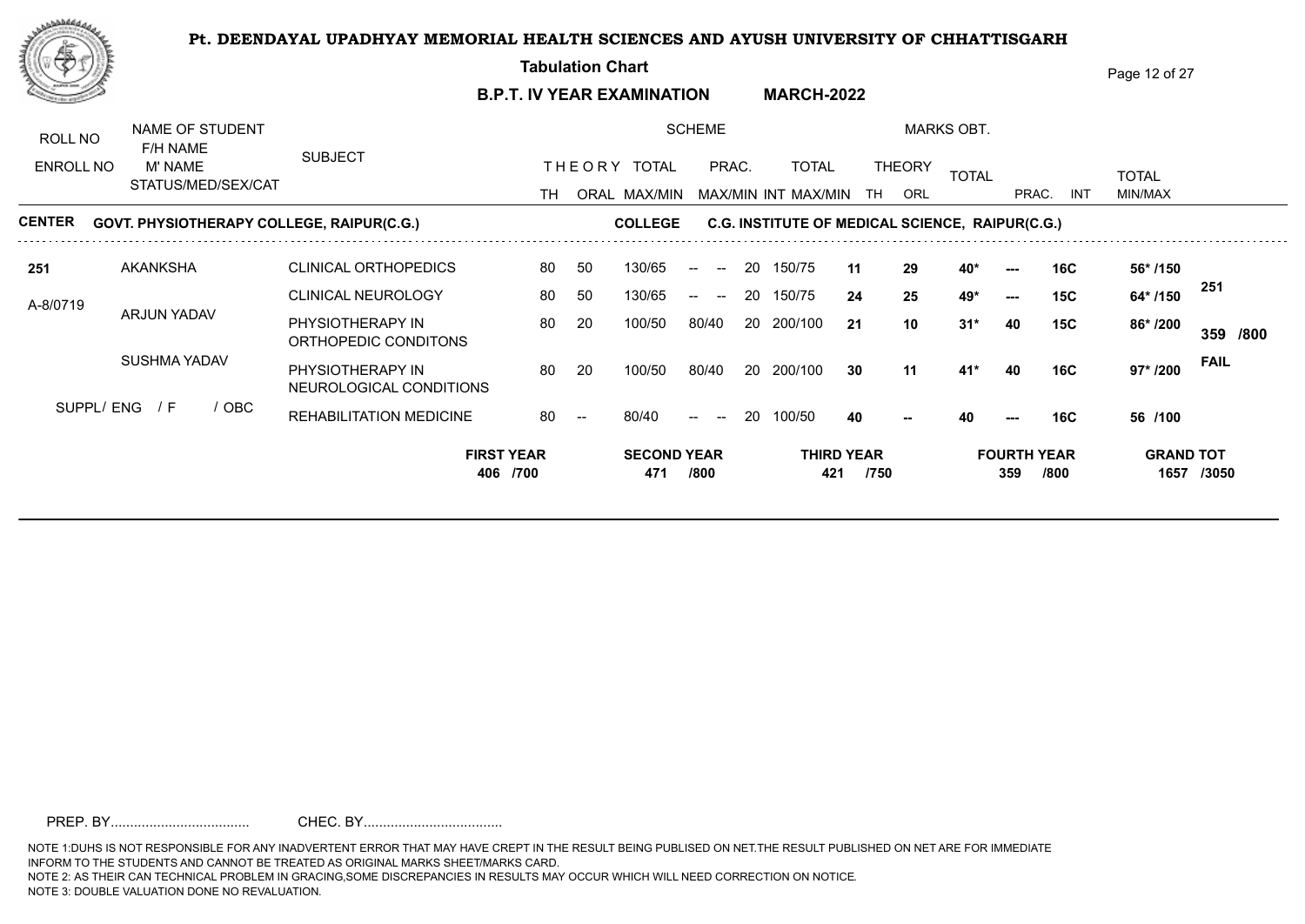**Tabulation Chart** 

**B.P.T. IV YEAR EXAMINATION MARCH-2022** Page 13 of 27

| ROLL NO          | NAME OF STUDENT<br>F/H NAME |                                             |                               |    |                           | <b>SCHEME</b>                                                              |     |                                            |                           |               | <b>MARKS OBT.</b> |                           |      |                  |              |
|------------------|-----------------------------|---------------------------------------------|-------------------------------|----|---------------------------|----------------------------------------------------------------------------|-----|--------------------------------------------|---------------------------|---------------|-------------------|---------------------------|------|------------------|--------------|
| <b>ENROLL NO</b> | M' NAME                     | <b>SUBJECT</b>                              |                               |    | THEORY TOTAL              | PRAC.                                                                      |     | <b>TOTAL</b>                               |                           | <b>THEORY</b> | <b>TOTAL</b>      |                           |      | <b>TOTAL</b>     |              |
|                  | STATUS/MED/SEX/CAT          |                                             |                               |    |                           |                                                                            |     | TH ORAL MAX/MIN MAX/MIN INT MAX/MIN TH ORL |                           |               |                   | PRAC.                     | INT  | MIN/MAX          |              |
| <b>CENTER</b>    |                             | GOVT. PHYSIOTHERAPY COLLEGE, RAIPUR(C.G.)   |                               |    | <b>COLLEGE</b>            |                                                                            |     | GOVT. PHYSIOTHERAPY COLLEGE, RAIPUR(C.G.)  |                           |               |                   |                           |      |                  |              |
| 130113           | <b>MALIK RAM</b>            | <b>CLINICAL ORTHOPEDICS</b>                 | 80                            | 50 | 130/65                    | $\sim$<br>$--$                                                             | -20 | 150/75                                     | 43                        | 30            | 73                |                           | 13   | 86 /150          |              |
| D-8/013          |                             | <b>CLINICAL NEUROLOGY</b>                   | 80                            | 50 | 130/65                    | $\hspace{0.1mm}-\hspace{0.1mm}-\hspace{0.1mm}$                             | 20  | 150/75                                     | 40                        | 28            | 68                | $---$                     | 16   | 84 /150          | 130113       |
|                  | PUNU DAS                    | PHYSIOTHERAPY IN<br>ORTHOPEDIC CONDITONS    | 80                            | 20 | 100/50                    | 80/40                                                                      |     | 20 200/100                                 | 33                        | 11            | 44*               | 42                        | 12   | 98* /200         | 418 /800     |
|                  | NIRA BAI                    | PHYSIOTHERAPY IN<br>NEUROLOGICAL CONDITIONS | 80                            | 20 | 100/50                    | 80/40                                                                      |     | 20 200/100                                 | 35                        | 11            | 46*               | 42                        | 12   | 100 /200         | <b>SUPPL</b> |
| REG.             | / ENG<br>/ M<br>/ SC        | REHABILITATION MEDICINE                     | 80                            |    | 80/40                     |                                                                            | 20  | 100/50                                     | 40                        |               | 40                |                           | 10   | 50 /100          |              |
|                  |                             |                                             |                               |    |                           |                                                                            |     |                                            |                           |               |                   |                           |      |                  |              |
|                  |                             |                                             | <b>FIRST YEAR</b><br>380 /700 |    | <b>SECOND YEAR</b><br>436 | /800                                                                       |     | 403                                        | <b>THIRD YEAR</b><br>/750 |               |                   | <b>FOURTH YEAR</b><br>418 | /800 | <b>GRAND TOT</b> | 1637 /3050   |
| 16410021         | <b>MUKESHWARI</b>           | <b>CLINICAL ORTHOPEDICS</b>                 | 80                            | 50 | 130/65                    | $\overline{\phantom{a}}$                                                   | 20  | 150/75                                     | 38                        | 31            | 69                |                           | 14   | 83 /150          |              |
|                  |                             | <b>CLINICAL NEUROLOGY</b>                   | 80                            | 50 | 130/65                    | $\overline{\phantom{a}}$<br>$\hspace{0.1mm}-\hspace{0.1mm}-\hspace{0.1mm}$ | 20  | 150/75                                     | 38                        | 25            | $63*$             | $---$                     | 15   | 78 /150          | 16410021     |
| G-8/0017         | <b>MOHITRAM</b>             | PHYSIOTHERAPY IN<br>ORTHOPEDIC CONDITONS    | 80                            | 20 | 100/50                    | 80/40                                                                      |     | 20 200/100                                 | 34                        | 11            | 45*               | 41                        | 13   | 99* /200         | 421 /800     |
|                  | <b>TULASI BAI</b>           | PHYSIOTHERAPY IN<br>NEUROLOGICAL CONDITIONS | 80                            | 20 | 100/50                    | 80/40                                                                      |     | 20 200/100                                 | 41                        | 11            | 52                | 43                        | 14   | 109 /200         | <b>SUPPL</b> |
|                  | REG. / ENG / F<br>/ OBC     | REHABILITATION MEDICINE                     | 80                            |    | 80/40                     | $\overline{\phantom{a}}$                                                   | 20  | 100/50                                     | 40                        |               | 40                |                           | 12   | 52 /100          |              |

PREP. BY.................................... CHEC. BY....................................

NOTE 1:DUHS IS NOT RESPONSIBLE FOR ANY INADVERTENT ERROR THAT MAY HAVE CREPT IN THE RESULT BEING PUBLISED ON NET.THE RESULT PUBLISHED ON NET ARE FOR IMMEDIATE INFORM TO THE STUDENTS AND CANNOT BE TREATED AS ORIGINAL MARKS SHEET/MARKS CARD.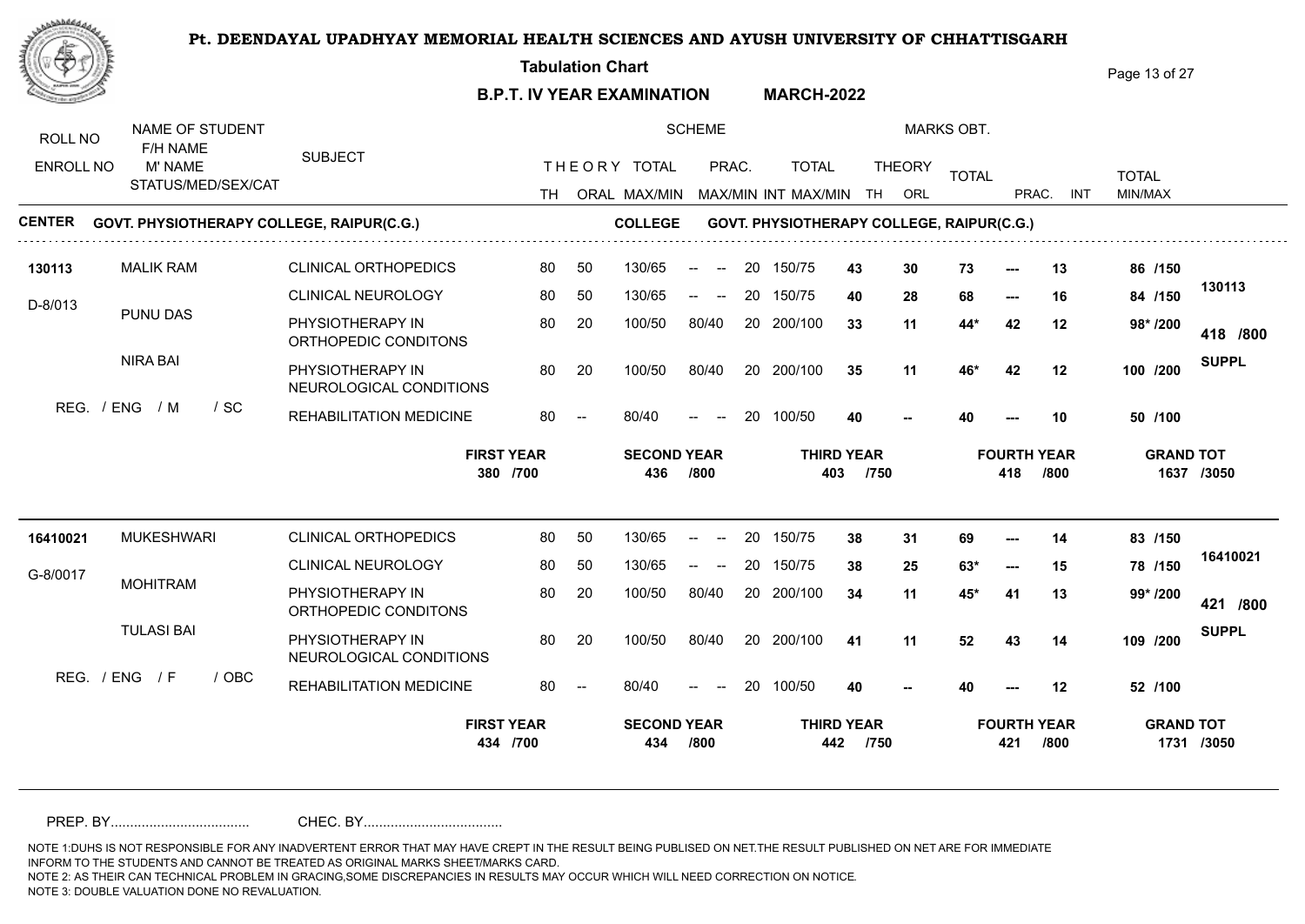**Tabulation Chart** 

**B.P.T. IV YEAR EXAMINATION MARCH-2022** Page 14 of 27

| ROLL NO          | NAME OF STUDENT<br>F/H NAME               |                                             |    |    |                           | <b>SCHEME</b>                                              |    |                                           |        |               | <b>MARKS OBT.</b> |                           |            |                  |              |
|------------------|-------------------------------------------|---------------------------------------------|----|----|---------------------------|------------------------------------------------------------|----|-------------------------------------------|--------|---------------|-------------------|---------------------------|------------|------------------|--------------|
| <b>ENROLL NO</b> | M' NAME                                   | <b>SUBJECT</b>                              |    |    | THEORY TOTAL              | PRAC.                                                      |    | <b>TOTAL</b>                              |        | <b>THEORY</b> | <b>TOTAL</b>      |                           |            | <b>TOTAL</b>     |              |
|                  | STATUS/MED/SEX/CAT                        |                                             |    |    |                           |                                                            |    | TH ORAL MAX/MIN MAX/MIN INT MAX/MIN       | TH ORL |               |                   | PRAC.                     | <b>INT</b> | MIN/MAX          |              |
| CENTER           | GOVT. PHYSIOTHERAPY COLLEGE, RAIPUR(C.G.) |                                             |    |    | <b>COLLEGE</b>            |                                                            |    | GOVT. PHYSIOTHERAPY COLLEGE, RAIPUR(C.G.) |        |               |                   |                           |            |                  |              |
| 16410023         | RADHIKA SAHU                              | <b>CLINICAL ORTHOPEDICS</b>                 | 80 | 50 | 130/65                    | $\sim$<br>$--$                                             | 20 | 150/75                                    | 42     | 31            | 73                |                           | 14         | 87 /150          |              |
| G-8/0020         |                                           | <b>CLINICAL NEUROLOGY</b>                   | 80 | 50 | 130/65                    | $--$<br>$\hspace{0.1mm}-\hspace{0.1mm}-\hspace{0.1mm}$     | 20 | 150/75                                    | 40     | 30            | 70                | $--$                      | 15         | 85 /150          | 16410023     |
|                  | DHANNA RAM SAHU                           | PHYSIOTHERAPY IN<br>ORTHOPEDIC CONDITONS    | 80 | 20 | 100/50                    | 80/40                                                      |    | 20 200/100                                | 35     | 11            | 46*               | 41                        | 13         | 100 /200         | 429 /800     |
|                  | PRAMILA SAHU                              | PHYSIOTHERAPY IN<br>NEUROLOGICAL CONDITIONS | 80 | 20 | 100/50                    | 80/40                                                      |    | 20 200/100                                | 35     | 12            | $47*$             | 45                        | 14         | 106 /200         | <b>SUPPL</b> |
| REG.             | / ENG<br>$\sqrt{F}$<br>/ OBC              | REHABILITATION MEDICINE                     | 80 |    | 80/40                     | $\hspace{0.05cm}$ – $\hspace{0.05cm}$                      | 20 | 100/50                                    | 40     |               | 40                |                           | 11         | 51 /100          |              |
|                  |                                           |                                             |    |    |                           |                                                            |    |                                           |        |               |                   |                           |            |                  |              |
|                  |                                           | <b>FIRST YEAR</b><br>407 /700               |    |    | <b>SECOND YEAR</b><br>468 | /800                                                       |    | <b>THIRD YEAR</b><br>444                  | /750   |               |                   | <b>FOURTH YEAR</b><br>429 | /800       | <b>GRAND TOT</b> | 1748 /3050   |
| 17410004         | ANISHA SINGH                              | <b>CLINICAL ORTHOPEDICS</b>                 | 80 | 50 | 130/65                    | $\overline{\phantom{a}}$                                   | 20 | 150/75                                    | 45     | 35            | 80                | $\overline{\phantom{a}}$  | 13         | 93 /150          |              |
|                  |                                           | <b>CLINICAL NEUROLOGY</b>                   | 80 | 50 | 130/65                    | $\begin{array}{ccc} -\infty & \infty & \infty \end{array}$ | 20 | 150/75                                    | 49     | 28            | 77                | $\hspace{0.05cm} \ldots$  | 13         | 90 /150          | 17410004     |
| H-8/05655        | A. K. SINGH                               | PHYSIOTHERAPY IN<br>ORTHOPEDIC CONDITONS    | 80 | 20 | 100/50                    | 80/40                                                      |    | 20 200/100                                | 49     | 13            | 62                | 60                        | 12         | 134 /200         | 494 /800     |
|                  | <b>SUNITA SINGH</b>                       | PHYSIOTHERAPY IN<br>NEUROLOGICAL CONDITIONS | 80 | 20 | 100/50                    | 80/40                                                      |    | 20 200/100                                | 43     | 13            | 56                | 51                        | 13         | 120 /200         | <b>PASS</b>  |
|                  | REG. / ENG / F<br>/ GEN.                  | REHABILITATION MEDICINE                     | 80 |    | 80/40                     | $\overline{\phantom{a}}$                                   | 20 | 100/50                                    | 47     |               | 47                |                           | 10         | 57 /100          |              |

PREP. BY.................................... CHEC. BY....................................

NOTE 1:DUHS IS NOT RESPONSIBLE FOR ANY INADVERTENT ERROR THAT MAY HAVE CREPT IN THE RESULT BEING PUBLISED ON NET.THE RESULT PUBLISHED ON NET ARE FOR IMMEDIATE INFORM TO THE STUDENTS AND CANNOT BE TREATED AS ORIGINAL MARKS SHEET/MARKS CARD.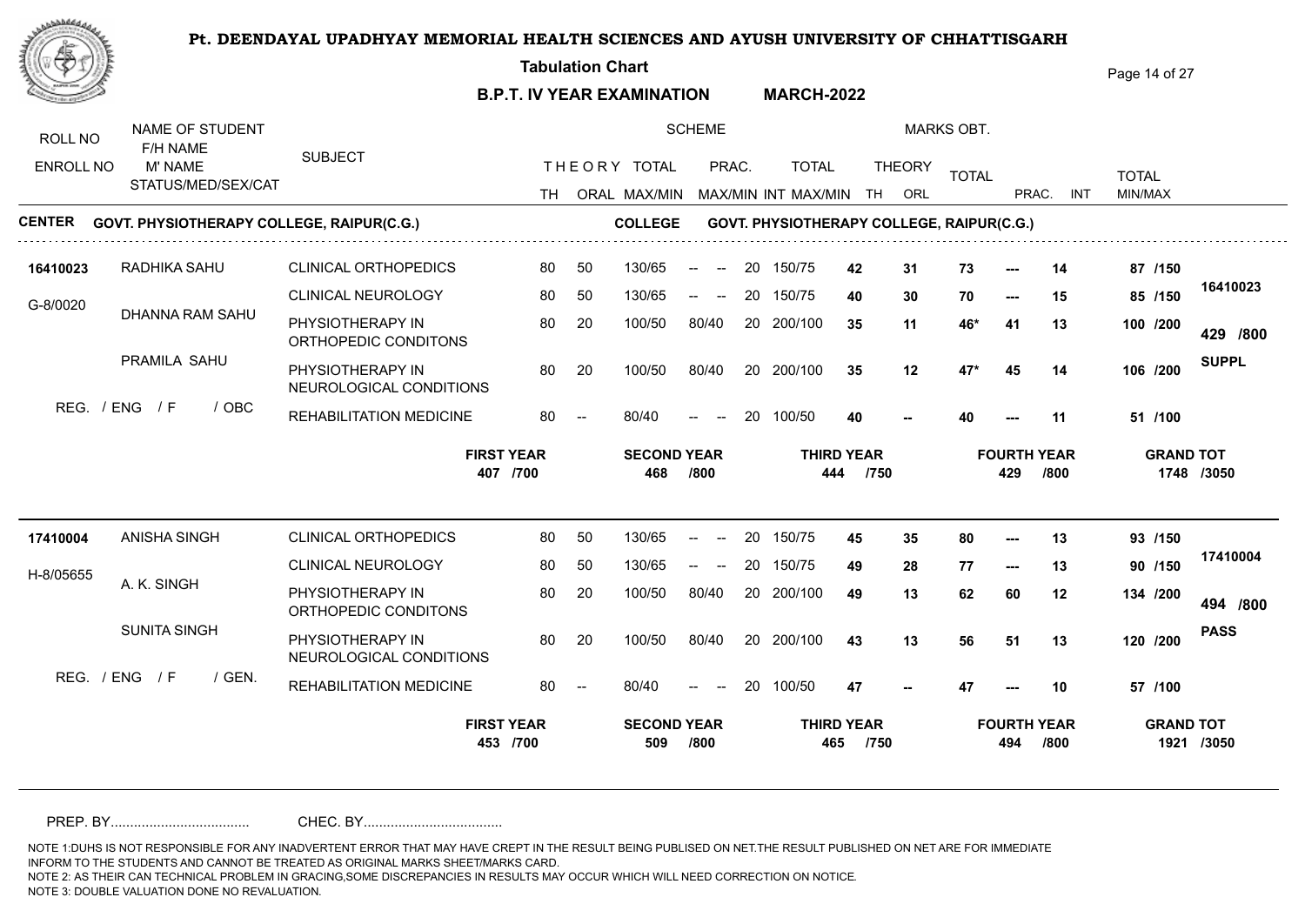**Tabulation Chart** 

**B.P.T. IV YEAR EXAMINATION MARCH-2022** Page 15 of 27

NAME OF STUDENT SCHEME MARKS OBT. ROLL NO F/H NAME SUBJECT THE ORY TOTAL PRAC. TOTAL ENROLL NO M' NAME TOTAL THEORY <sub>TOTAL</sub> TOTAL TOTAL STATUS/MED/SEX/CAT TH ORAL MAX/MIN MAX/MIN MAX/MIN INT MAX/MIN TH ORL PRAC. INT INT MIN/MAX **CENTER COLLEGE GOVT. PHYSIOTHERAPY COLLEGE, RAIPUR(C.G.) GOVT. PHYSIOTHERAPY COLLEGE, RAIPUR(C.G.)** 50 130/65 150/75 **17410007** CLINICAL ORTHOPEDICS ARCHANA TANDON 80 50 130/65 -- -- 20 150/75 4**2 33** 1 **42 33 75 --- 13 88 /150 17410007** CLINICAL NEUROLOGY 80 50 80 50 130/65 -- -- 20 150/75 **44 28** 1 **/150 44 28 72 --- 13 85** H-8/05658 SANTOSH KUMAR PHYSIOTHERAPY IN 80 20 100/50 80/40 **43 12 55 45 12 112** 100/50 80/40 20 200/100 43 12 5 **/800 /200 449** ORTHOPEDIC CONDITONS SHASHI TANDON **PASS** PHYSIOTHERAPY IN 20 20 20 100/50 80/40 20 200/100 38 12 50 100/50 100/50 80/40 20 200/100 38 **/200 38 12 50 48 14 112** NEUROLOGICAL CONDITIONS REG. / ENG / F / SC REHABILITATION MEDICINE 80/40 **--** 80/40 -- -- 20 100/50 **/100 41 41 --- 11 52 FIRST YEAR SECOND YEAR THIRD YEAR FOURTH YEAR GRAND TOT 417 /700 465 /800 445 /750 449 /800 1776 /3050** CLINICAL ORTHOPEDICS DEEKESHWAR **17410012** 80 20 150/75 50 130/65 -- -- **/150 41 34 75 --- 15 90** PRASAD **17410012** CLINICAL NEUROLOGY 80 50  $130/65$  -- --130/65 -- -- 20 150/75 42 26 ( **/150 42 26 68 --- 15 83** H-8/05663 SHIV NARAYAN PHYSIOTHERAPY IN 80 20 100/50 80/40 100/50 80/40 20 200/100 34 12 4 **34 12 46\* 42 14 102 /800 /200 434** ORTHOPEDIC CONDITONS JIRMAN BAI **PASS** PHYSIOTHERAPY IN 20 20 20 200/100 20 200/100 20 200/100 27 29\* 100/50 100/50 80/40 **/200 37 12 49\* 46 13 108** NEUROLOGICAL CONDITIONS **DC-05** REG. / ENG / M / SC REHABILITATION MEDICINE 80 -**/100**  $80/40$ 80/40 -- -- 20 100/50 **40 40 --- 11 51** 40 **FIRST YEAR SECOND YEAR THIRD YEAR FOURTH YEAR GRAND TOT 426 /700 461 /800 418 /750 434 /800 1739 /3050**

PREP. BY.................................... CHEC. BY....................................

NOTE 1:DUHS IS NOT RESPONSIBLE FOR ANY INADVERTENT ERROR THAT MAY HAVE CREPT IN THE RESULT BEING PUBLISED ON NET.THE RESULT PUBLISHED ON NET ARE FOR IMMEDIATE INFORM TO THE STUDENTS AND CANNOT BE TREATED AS ORIGINAL MARKS SHEET/MARKS CARD.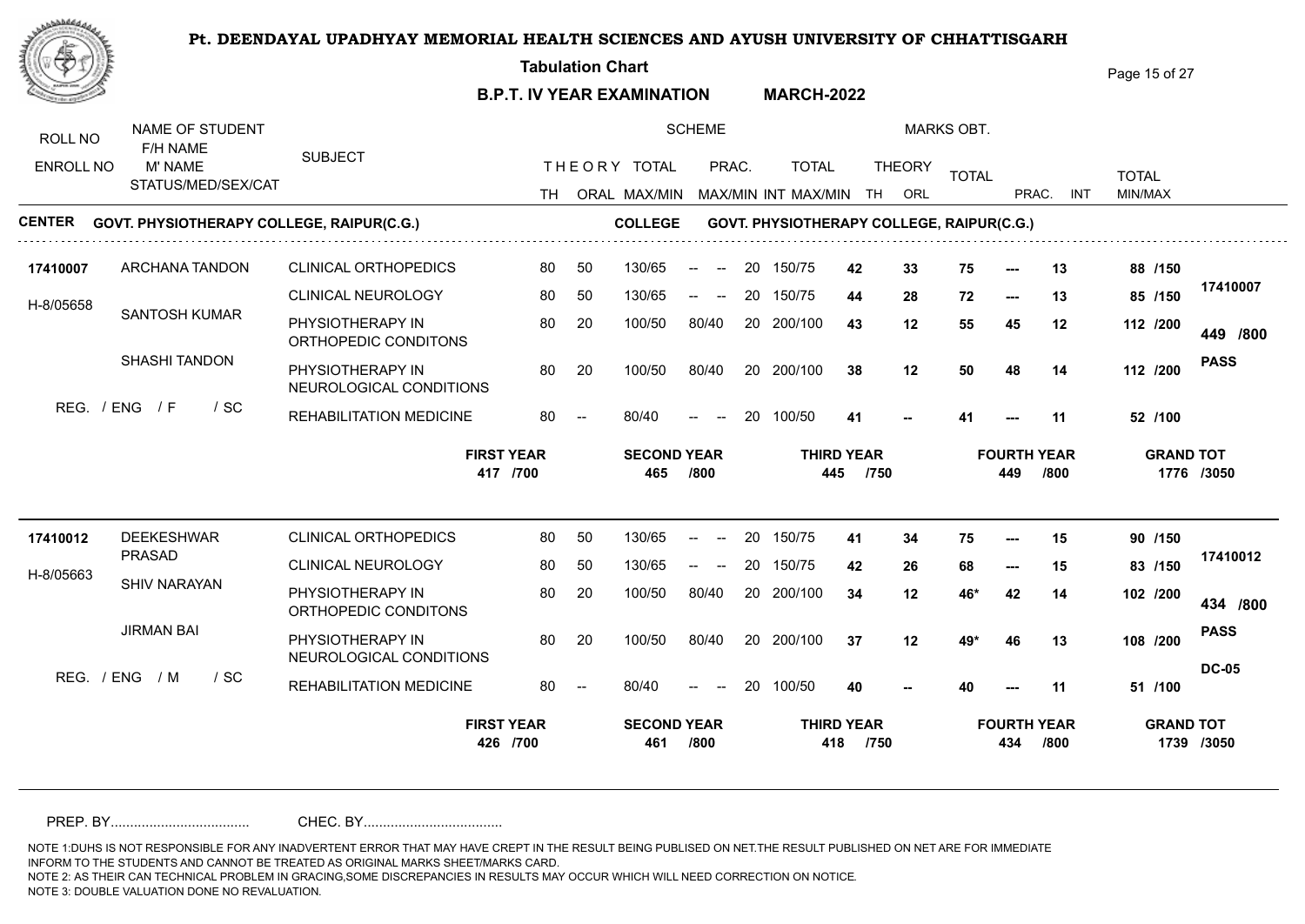**Tabulation Chart** 

**B.P.T. IV YEAR EXAMINATION MARCH-2022** Page 16 of 27

| ROLL NO<br><b>ENROLL NO</b> | NAME OF STUDENT<br>F/H NAME<br>M' NAME | <b>SUBJECT</b>                              |      |                          | THEORY TOTAL              | <b>SCHEME</b><br>PRAC.                                  |    | <b>TOTAL</b>                              |                           | <b>THEORY</b> | <b>MARKS OBT.</b> |                           |            |                         |             |
|-----------------------------|----------------------------------------|---------------------------------------------|------|--------------------------|---------------------------|---------------------------------------------------------|----|-------------------------------------------|---------------------------|---------------|-------------------|---------------------------|------------|-------------------------|-------------|
|                             | STATUS/MED/SEX/CAT                     |                                             | TH T |                          | ORAL MAX/MIN              |                                                         |    | MAX/MIN INT MAX/MIN                       | TH                        | ORL           | <b>TOTAL</b>      | PRAC.                     | <b>INT</b> | <b>TOTAL</b><br>MIN/MAX |             |
| <b>CENTER</b>               |                                        | GOVT. PHYSIOTHERAPY COLLEGE, RAIPUR(C.G.)   |      |                          | <b>COLLEGE</b>            |                                                         |    | GOVT. PHYSIOTHERAPY COLLEGE, RAIPUR(C.G.) |                           |               |                   |                           |            |                         |             |
| 17410017                    | <b>JAYSHANKAR</b>                      | <b>CLINICAL ORTHOPEDICS</b>                 | 80   | 50                       | 130/65                    | $\sim$<br>$--$                                          | 20 | 150/75                                    | 49                        | 32            | 81                |                           | 15         | 96 /150                 |             |
| H-8/05668                   | <b>CHOUDHARY</b>                       | <b>CLINICAL NEUROLOGY</b>                   | 80   | 50                       | 130/65                    | $\overline{\phantom{a}}$<br>$- -$                       | 20 | 150/75                                    | 51                        | 26            | 77                | $\hspace{0.05cm} \ldots$  | 13         | 90 /150                 | 17410017    |
|                             | <b>NEHARU LAL</b><br><b>CHOUDHARY</b>  | PHYSIOTHERAPY IN<br>ORTHOPEDIC CONDITONS    | 80   | 20                       | 100/50                    | 80/40                                                   |    | 20 200/100                                | 41                        | 11            | 52                | 42                        | 12         | 106 /200                | 472 /800    |
|                             | <b>TULAWATI</b><br><b>CHOUDHARY</b>    | PHYSIOTHERAPY IN<br>NEUROLOGICAL CONDITIONS | 80   | 20                       | 100/50                    | 80/40                                                   |    | 20 200/100                                | 43                        | 11            | 54                | 44                        | 14         | 112 /200                | <b>PASS</b> |
|                             | REG. / ENG<br>/ M<br>/ OBC             | REHABILITATION MEDICINE                     | 80   | $\overline{\phantom{a}}$ | 80/40                     | $- -$<br>$\hspace{0.1mm}-\hspace{0.1mm}-\hspace{0.1mm}$ | 20 | 100/50                                    | 56                        |               | 56                |                           | 12         | 68 /100                 |             |
|                             |                                        |                                             |      |                          |                           |                                                         |    |                                           |                           |               |                   |                           |            |                         |             |
|                             |                                        | <b>FIRST YEAR</b><br>423 /700               |      |                          | <b>SECOND YEAR</b><br>440 | /800                                                    |    | 482                                       | <b>THIRD YEAR</b><br>/750 |               |                   | <b>FOURTH YEAR</b><br>472 | /800       | <b>GRAND TOT</b>        | 1817 /3050  |
| 17410023                    | <b>MEGHA NARANG</b>                    | <b>CLINICAL ORTHOPEDICS</b>                 | 80   | 50                       | 130/65                    | $\overline{\phantom{a}}$                                | 20 | 150/75                                    | 48                        | 34            | 82                | $---$                     | 13         | 95 /150                 |             |
|                             |                                        | CLINICAL NEUROLOGY                          | 80   | 50                       | 130/65                    |                                                         | 20 | 150/75                                    | 44                        | 26            | 70                | $---$                     | 12         | 82 /150                 | 17410023    |
| H-8/05674                   | <b>SHIV NARAYAN</b><br><b>NARANG</b>   | PHYSIOTHERAPY IN<br>ORTHOPEDIC CONDITONS    | 80   | 20                       | 100/50                    | 80/40                                                   |    | 20 200/100                                | 41                        | 12            | 53                | 45                        | 13         | 111 /200                | 463 /800    |
|                             | <b>GONDA NARANG</b>                    | PHYSIOTHERAPY IN<br>NEUROLOGICAL CONDITIONS | 80   | 20                       | 100/50                    | 80/40                                                   |    | 20 200/100                                | 43                        | 12            | 55                | 48                        | 14         | 117 /200                | <b>PASS</b> |
|                             | REG. / ENG / F<br>$/$ SC               | REHABILITATION MEDICINE                     | 80   |                          | 80/40                     | $\overline{\phantom{a}}$                                | 20 | 100/50                                    | 46                        |               | 46                |                           | 12         | 58 /100                 |             |

PREP. BY.................................... CHEC. BY....................................

NOTE 1:DUHS IS NOT RESPONSIBLE FOR ANY INADVERTENT ERROR THAT MAY HAVE CREPT IN THE RESULT BEING PUBLISED ON NET.THE RESULT PUBLISHED ON NET ARE FOR IMMEDIATE INFORM TO THE STUDENTS AND CANNOT BE TREATED AS ORIGINAL MARKS SHEET/MARKS CARD.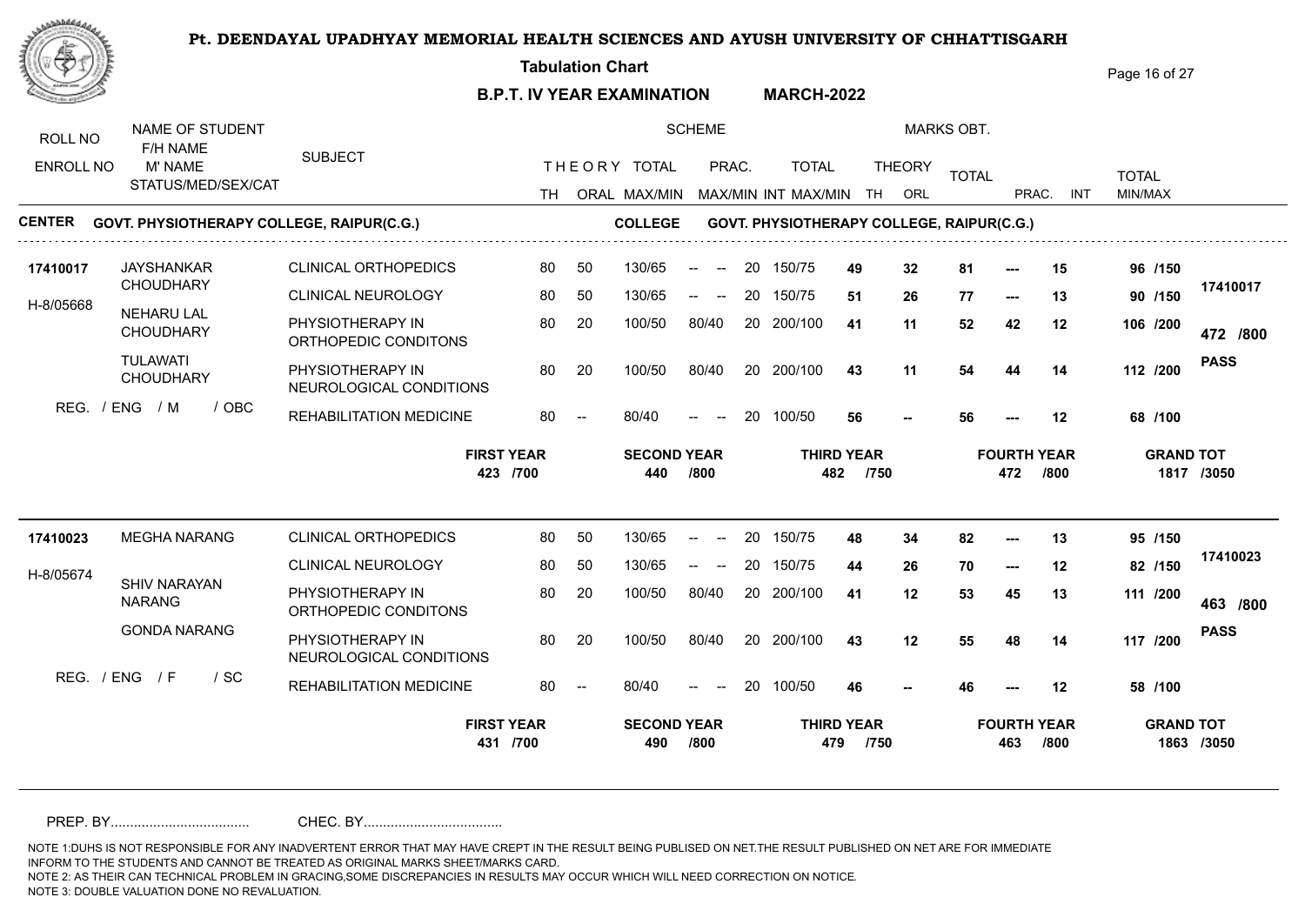**Tabulation Chart** 

**B.P.T. IV YEAR EXAMINATION MARCH-2022** Page 17 of 27

NAME OF STUDENT SCHEME MARKS OBT. ROLL NO F/H NAME SUBJECT THE ORY TOTAL PRAC. TOTAL ENROLL NO M' NAME TOTAL THEORY <sub>TOTAL</sub> TOTAL TOTAL STATUS/MED/SEX/CAT TH ORAL MAX/MIN MAX/MIN MAX/MIN INT MAX/MIN TH ORL PRAC. INT INT MIN/MAX **CENTER COLLEGE GOVT. PHYSIOTHERAPY COLLEGE, RAIPUR(C.G.) GOVT. PHYSIOTHERAPY COLLEGE, RAIPUR(C.G.) 18410001** 150/75 CLINICAL ORTHOPEDICS AAKANSHA SAHU 80 50 130/65 -- -- 20 150/75 5**1 35** 8 50 130/65 **/150 51 35 86 --- 17 103 18410001** CLINICAL NEUROLOGY 80 50 80 50 130/65 -- -- 20 150/75 **43 36** 1 **/150 43 36 79 --- 17 96** I-8/03520 SATYENDRA SAHU PHYSIOTHERAPY IN 80 20 100/50 80/40 **44 16 60 63 15 138** 100/50 80/40 20 200/100 44 16 60 **/800 /200 552** ORTHOPEDIC CONDITONS MITHILESH SAHU **PASS** PHYSIOTHERAPY IN 30 20 20 100/50 80/40 20 200/100 57 13 70 100/50 100/50 80/40 **/200 57 13 70 62 18 150** NEUROLOGICAL CONDITIONS REG. / ENG / F / OBC REHABILITATION MEDICINE 80/40 **--** 80/40 -- -- 20 100/50 **/100 50 50 --- 15 65 FIRST YEAR SECOND YEAR THIRD YEAR FOURTH YEAR GRAND TOT 526 /700 514 /800 503 /750 552 /800 2095 /3050 18410002** CLINICAL ORTHOPEDICS ABHISHEK PANDEY 80 50 130/65 -- -- 20 150/75 5**5 40** 9 **/150 55 40 95 --- 17 112 18410002** CLINICAL NEUROLOGY 80 50  $130/65$  -- --130/65 -- -- 20 150/75 50 36 8 **/150 50 36 86 --- 17 103** I-8/03521 DINESH PANDEY PHYSIOTHERAPY IN 80 20 100/50 80/40 100/50 80/40 20 200/100 44 14 58 **44 14 58 58 17 133 /800 /200 575** ORTHOPEDIC CONDITONS PRABHA PANDEY **PASS** PHYSIOTHERAPY IN 20 20 20 100/50 80/40 20 200/100 52 15 67 100/50 100/50 80/40 **/200 52 15 67 66 18 151** NEUROLOGICAL CONDITIONS REG. / ENG / M / GEN. REHABILITATION MEDICINE 80 -**/100**  $80/40$ 80/40 -- -- 20 100/50 **60 60 --- 16 76 -- FIRST YEAR SECOND YEAR THIRD YEAR FOURTH YEAR GRAND TOT 536 /700 531 /800 529 /750 575 /800 2171 /3050**

PREP. BY.................................... CHEC. BY....................................

NOTE 1:DUHS IS NOT RESPONSIBLE FOR ANY INADVERTENT ERROR THAT MAY HAVE CREPT IN THE RESULT BEING PUBLISED ON NET.THE RESULT PUBLISHED ON NET ARE FOR IMMEDIATE INFORM TO THE STUDENTS AND CANNOT BE TREATED AS ORIGINAL MARKS SHEET/MARKS CARD.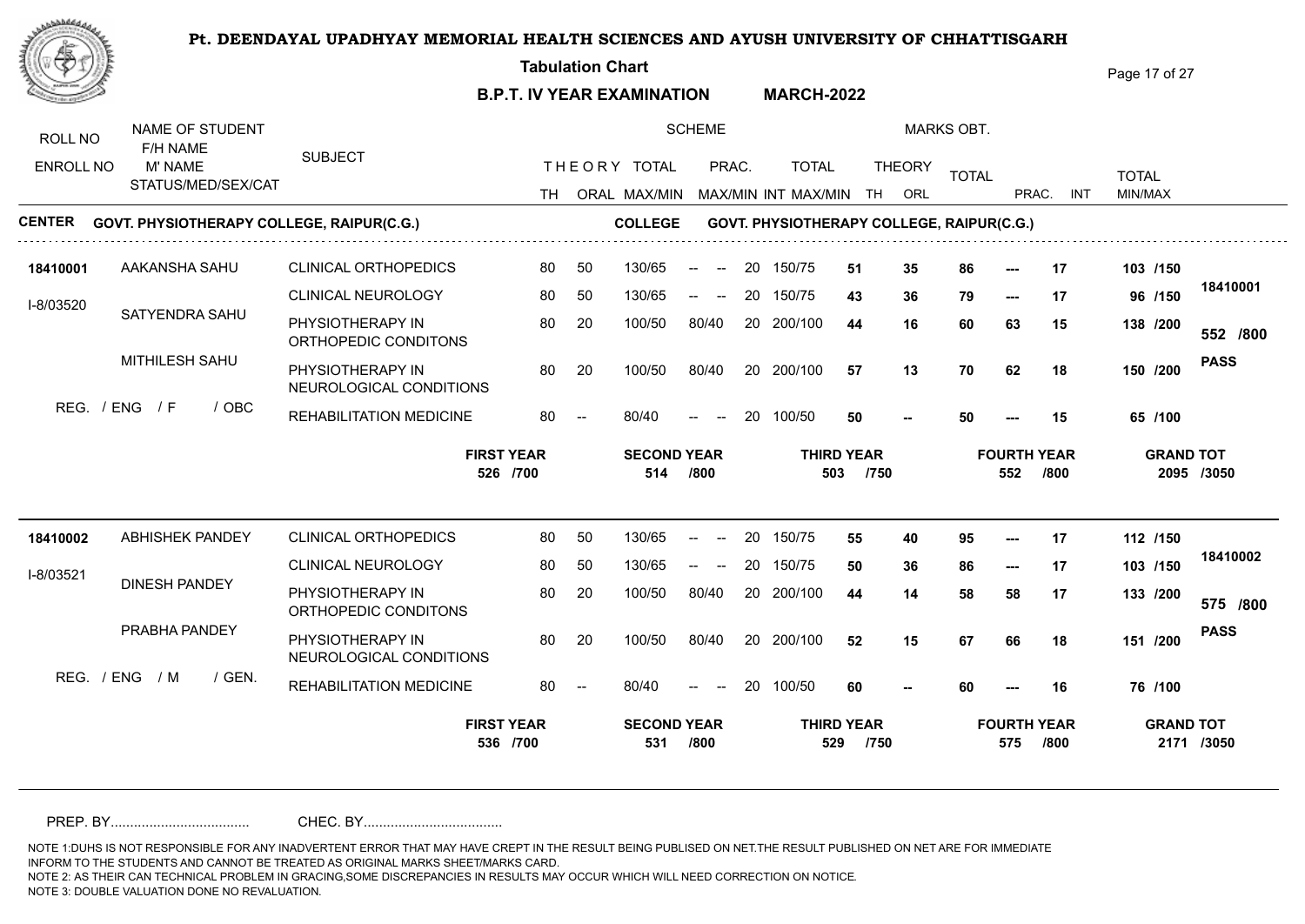**Tabulation Chart** 

**B.P.T. IV YEAR EXAMINATION MARCH-2022** Page 18 of 27

NAME OF STUDENT SCHEME MARKS OBT. ROLL NO F/H NAME SUBJECT THE ORY TOTAL PRAC. TOTAL ENROLL NO M' NAME TOTAL THEORY <sub>TOTAL</sub> TOTAL TOTAL STATUS/MED/SEX/CAT TH ORAL MAX/MIN MAX/MIN MAX/MIN INT MAX/MIN TH ORL PRAC. INT INT MIN/MAX **CENTER COLLEGE GOVT. PHYSIOTHERAPY COLLEGE, RAIPUR(C.G.) GOVT. PHYSIOTHERAPY COLLEGE, RAIPUR(C.G.)** CLINICAL ORTHOPEDICS  $130/65$  -- -- 20 150/75 ADHARIKA **18410003** 80 50 130/65 -- -- 20 150/75 49 33 8 **49 33 82 --- 14 96 /150** AGRAWAL **18410003** CLINICAL NEUROLOGY 80 50 80 50 130/65 -- -- 20 150/75 **40 37** 1 **/150 40 37 77 --- 16 93** I-8/03522 VASANT AGRAWAL PHYSIOTHERAPY IN 80 20 100/50 80/40 **41 12 53 50 13 116** 100/50 80/40 20 200/100 41 12 53 **/800 /200 507** ORTHOPEDIC CONDITONS MANISHA AGRAWAL **PASS** PHYSIOTHERAPY IN 30 20 100/50 80/40 20 200/100 47 14 61 100/50 100/50 80/40 **/200 47 14 61 60 16 137** NEUROLOGICAL CONDITIONS REG. / ENG / F / GEN. REHABILITATION MEDICINE 80/40 **--** 80/40 -- -- 20 100/50 **53 -- -** -**/100 53 53 --- 12 65 FIRST YEAR SECOND YEAR THIRD YEAR FOURTH YEAR GRAND TOT 474 /700 515 /800 518 /750 507 /800 2014 /3050 18410005** CLINICAL ORTHOPEDICS ADITI THAKUR 80 50 130/65 -- -- 20 150/75 58 32 \$ **/150 58 32 90 --- 16 106 18410005** CLINICAL NEUROLOGY 80 50  $130/65$  -- --130/65 -- -- 20 150/75 49 38 8 **/150 49 38 87 --- 17 104** I-8/03524 DEEPAK THAKUR PHYSIOTHERAPY IN 80 20 100/50 80/40 100/50 80/40 20 200/100 48 15 63 **48 15 63 58 17 138 /800 /200 553** ORTHOPEDIC CONDITONS LATA THAKUR **PASS** PHYSIOTHERAPY IN 20 20 20 100/50 80/40 20 200/100 49 14 63 100/50 100/50 80/40 **/200 49 14 63 58 17 138** NEUROLOGICAL CONDITIONS  $RFG$  /  $FNG$  /  $F$  /  $GFN$ REHABILITATION MEDICINE 80 -**/100**  $80/40$ 80/40 -- -- 20 100/50 **51 -- -** -**51 51 --- 16 67 -- FIRST YEAR SECOND YEAR THIRD YEAR FOURTH YEAR GRAND TOT 523 /700 528 /800 510 /750 553 /800 2114 /3050**

PREP. BY.................................... CHEC. BY....................................

NOTE 1:DUHS IS NOT RESPONSIBLE FOR ANY INADVERTENT ERROR THAT MAY HAVE CREPT IN THE RESULT BEING PUBLISED ON NET.THE RESULT PUBLISHED ON NET ARE FOR IMMEDIATE INFORM TO THE STUDENTS AND CANNOT BE TREATED AS ORIGINAL MARKS SHEET/MARKS CARD.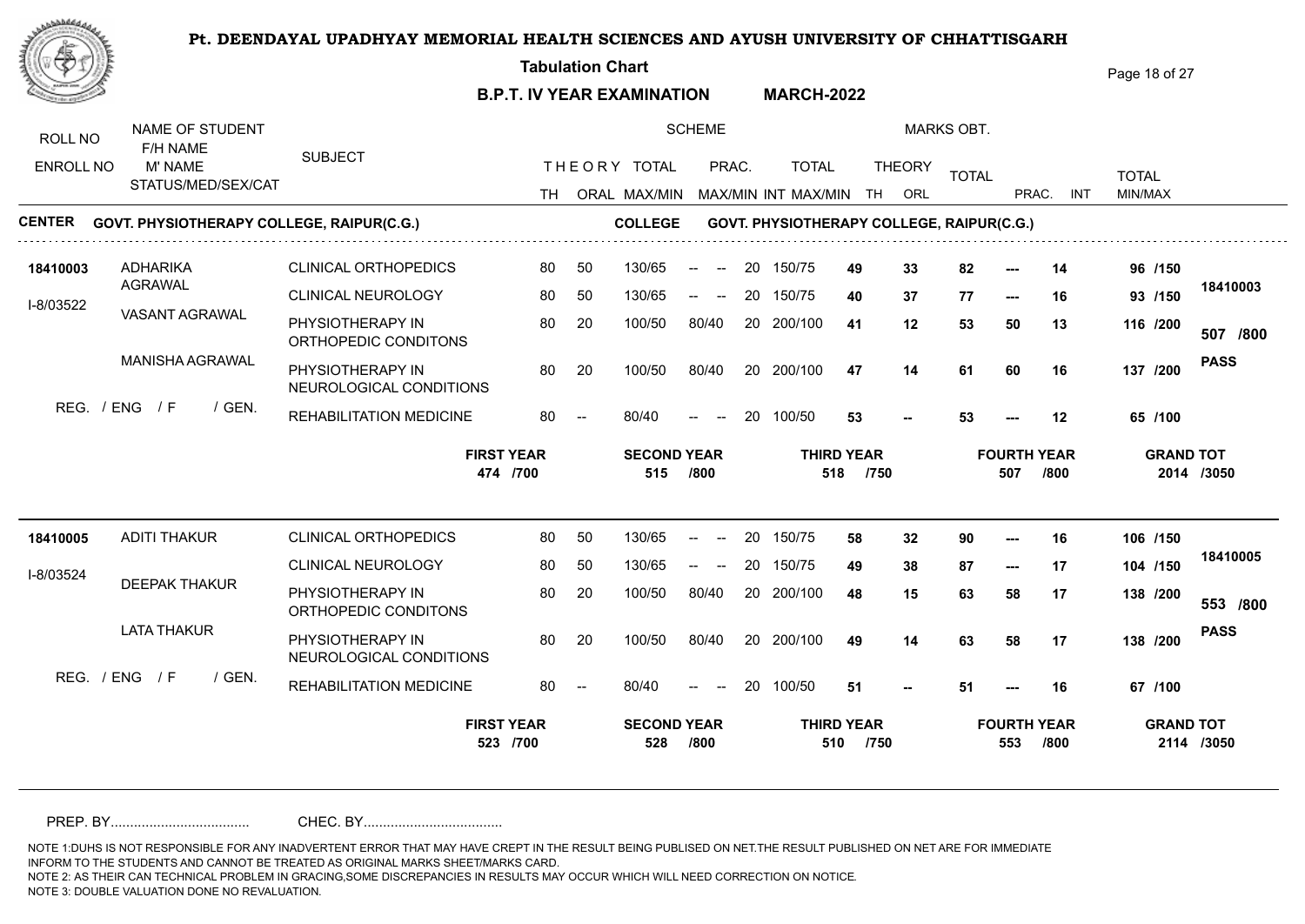**Tabulation Chart** 

**B.P.T. IV YEAR EXAMINATION MARCH-2022** Page 19 of 27

NAME OF STUDENT SCHEME MARKS OBT. ROLL NO F/H NAME SUBJECT THE ORY TOTAL PRAC. TOTAL ENROLL NO M' NAME TOTAL THEORY <sub>TOTAL</sub> TOTAL TOTAL STATUS/MED/SEX/CAT TH ORAL MAX/MIN MAX/MIN MAX/MIN INT MAX/MIN TH ORL PRAC. INT INT MIN/MAX **CENTER COLLEGE GOVT. PHYSIOTHERAPY COLLEGE, RAIPUR(C.G.) GOVT. PHYSIOTHERAPY COLLEGE, RAIPUR(C.G.) 18410008** 150/75 CLINICAL ORTHOPEDICS APEKSHA GUPTA 80 50 130/65 -- -- 20 150/75 5**4 32** 8 50 130/65 **/150 54 32 86 --- 16 102 18410008** CLINICAL NEUROLOGY 80 50 130/65 -- -- 20 150/75 **41 34** 1 **/150 41 34 75 --- 17 92** I-8/03527 RITESH GUPTA PHYSIOTHERAPY IN 80 20 100/50 80/40 **41 12 53 50 15 118** 100/50 80/40 20 200/100 41 12 53 **/800 /200 496** ORTHOPEDIC CONDITONS NAMITA GUPTA **PASS** PHYSIOTHERAPY IN 30 20 100/50 80/40 20 200/100 43 13 56 100/50 100/50 80/40 20 200/100 43 **/200 43 13 56 55 16 127** NEUROLOGICAL CONDITIONS REG. / ENG / F / GEN. REHABILITATION MEDICINE 80/40 **43** 80/40 -- -- 20 100/50 **/100 43 43 --- 14 57 FIRST YEAR SECOND YEAR THIRD YEAR FOURTH YEAR GRAND TOT 478 /700 482 /800 468 /750 496 /800 1924 /3050 18410010** BHUMIKA SINGH CLINICAL ORTHOPEDICS 80 50 1 80 50 130/65 -- -- 20 150/75 55 35 \$ **/150 55 35 90 --- 14 104 18410010** CLINICAL NEUROLOGY 80 50  $130/65$  -- --130/65 -- -- 20 150/75 51 30 8 **/150 51 30 81 --- 17 98** I-8/03529 A.K. SINGH PHYSIOTHERAPY IN 80 20 100/50 80/40 100/50 80/40 20 200/100 40 12 52 **40 12 52 50 15 117 /800 /200 512** ORTHOPEDIC CONDITONS ANITA SINGH **PASS** PHYSIOTHERAPY IN 20 20 20 100/50 80/40 20 200/100 42 15 57 100/50 100/50 80/40 **/200 42 15 57 63 17 137** NEUROLOGICAL CONDITIONS REG. / ENG / F / GEN. REHABILITATION MEDICINE 80 -**/100**  $80/40$ 80/40 -- -- 20 100/50 **42 42 --- 14 56** 42 **FIRST YEAR SECOND YEAR THIRD YEAR FOURTH YEAR GRAND TOT 419 /700 475 /800 495 /750 512 /800 1901 /3050**

PREP. BY.................................... CHEC. BY....................................

NOTE 1:DUHS IS NOT RESPONSIBLE FOR ANY INADVERTENT ERROR THAT MAY HAVE CREPT IN THE RESULT BEING PUBLISED ON NET.THE RESULT PUBLISHED ON NET ARE FOR IMMEDIATE INFORM TO THE STUDENTS AND CANNOT BE TREATED AS ORIGINAL MARKS SHEET/MARKS CARD.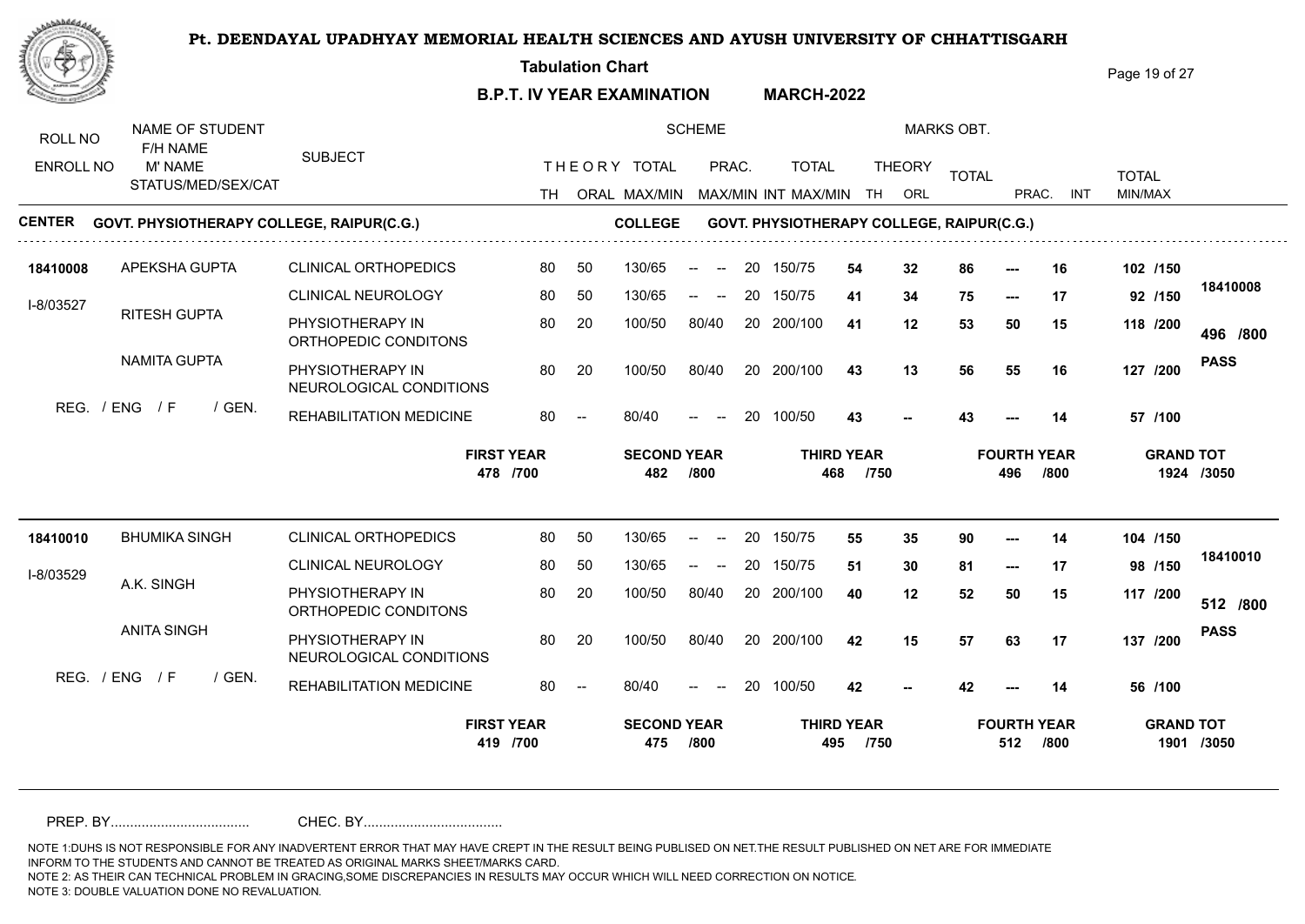**Tabulation Chart** 

**B.P.T. IV YEAR EXAMINATION MARCH-2022** Page 20 of 27

| ROLL NO          | NAME OF STUDENT<br>F/H NAME               |                                             |    |    |                           | <b>SCHEME</b>                                            |    |                                            |                           |               | <b>MARKS OBT.</b> |                           |      |                  |             |
|------------------|-------------------------------------------|---------------------------------------------|----|----|---------------------------|----------------------------------------------------------|----|--------------------------------------------|---------------------------|---------------|-------------------|---------------------------|------|------------------|-------------|
| <b>ENROLL NO</b> | M' NAME                                   | <b>SUBJECT</b>                              |    |    | THEORY TOTAL              | PRAC.                                                    |    | <b>TOTAL</b>                               |                           | <b>THEORY</b> | <b>TOTAL</b>      |                           |      | <b>TOTAL</b>     |             |
|                  | STATUS/MED/SEX/CAT                        |                                             |    |    |                           |                                                          |    | TH ORAL MAX/MIN MAX/MIN INT MAX/MIN TH ORL |                           |               |                   | PRAC.                     | INT  | MIN/MAX          |             |
| <b>CENTER</b>    | GOVT. PHYSIOTHERAPY COLLEGE, RAIPUR(C.G.) |                                             |    |    | <b>COLLEGE</b>            |                                                          |    | GOVT. PHYSIOTHERAPY COLLEGE, RAIPUR(C.G.)  |                           |               |                   |                           |      |                  |             |
| 18410016         | <b>ISHA NISHAD</b>                        | <b>CLINICAL ORTHOPEDICS</b>                 | 80 | 50 | 130/65                    | $\sim$<br>$--$                                           | 20 | 150/75                                     | 54                        | 35            | 89                |                           | 15   | 104 /150         |             |
| I-8/03535        |                                           | <b>CLINICAL NEUROLOGY</b>                   | 80 | 50 | 130/65                    | $- -$<br>$\hspace{0.1mm}-\hspace{0.1mm}-\hspace{0.1mm}$  | 20 | 150/75                                     | 51                        | 38            | 89                | $--$                      | 16   | 105 /150         | 18410016    |
|                  | <b>SURESH KUMAR</b><br><b>NISHAD</b>      | PHYSIOTHERAPY IN<br>ORTHOPEDIC CONDITONS    | 80 | 20 | 100/50                    | 80/40                                                    |    | 20 200/100                                 | 45                        | 14            | 59                | 55                        | 15   | 129 /200         | 526 /800    |
|                  | <b>ANITA NISHAD</b>                       | PHYSIOTHERAPY IN<br>NEUROLOGICAL CONDITIONS | 80 | 20 | 100/50                    | 80/40                                                    |    | 20 200/100                                 | 46                        | 13            | 59                | 57                        | 16   | 132 /200         | <b>PASS</b> |
| REG.             | / ENG<br>/ F<br>/ GEN.                    | <b>REHABILITATION MEDICINE</b>              | 80 |    | 80/40                     | $\overline{\phantom{a}}$                                 | 20 | 100/50                                     | 42                        |               | 42                |                           | 14   | 56 /100          |             |
|                  |                                           |                                             |    |    |                           |                                                          |    |                                            |                           |               |                   |                           |      |                  |             |
|                  |                                           | <b>FIRST YEAR</b><br>455 /700               |    |    | <b>SECOND YEAR</b><br>463 | /800                                                     |    | 475                                        | <b>THIRD YEAR</b><br>/750 |               |                   | <b>FOURTH YEAR</b><br>526 | /800 | <b>GRAND TOT</b> | 1919 /3050  |
| 18410018         | <b>JYOTI RAMANI</b>                       | <b>CLINICAL ORTHOPEDICS</b>                 | 80 | 50 | 130/65                    | $\overline{\phantom{a}}$                                 | 20 | 150/75                                     | 45                        | 35            | 80                | $---$                     | 15   | 95 /150          |             |
|                  |                                           | CLINICAL NEUROLOGY                          | 80 | 50 | 130/65                    | $  \,$<br>$\hspace{0.1mm}-\hspace{0.1mm}-\hspace{0.1mm}$ | 20 | 150/75                                     | 44                        | 32            | 76                | $\hspace{0.05cm} \ldots$  | 15   | 91 /150          | 18410018    |
| I-8/03537        | <b>SANJAY RAMANI</b>                      | PHYSIOTHERAPY IN<br>ORTHOPEDIC CONDITONS    | 80 | 20 | 100/50                    | 80/40                                                    |    | 20 200/100                                 | 41                        | 12            | 53                | 52                        | 14   | 119 /200         | 484 /800    |
|                  | <b>SARITA RAMANI</b>                      | PHYSIOTHERAPY IN<br>NEUROLOGICAL CONDITIONS | 80 | 20 | 100/50                    | 80/40                                                    |    | 20 200/100                                 | 45                        | 13            | 58                | 53                        | 14   | 125 /200         | <b>PASS</b> |
|                  | REG. $/$ ENG $/$ F<br>/ GEN.              | REHABILITATION MEDICINE                     | 80 |    | 80/40                     | $\overline{\phantom{a}}$                                 | 20 | 100/50                                     | 42                        |               | 42                |                           | 12   | 54 /100          |             |

PREP. BY.................................... CHEC. BY....................................

NOTE 1:DUHS IS NOT RESPONSIBLE FOR ANY INADVERTENT ERROR THAT MAY HAVE CREPT IN THE RESULT BEING PUBLISED ON NET.THE RESULT PUBLISHED ON NET ARE FOR IMMEDIATE INFORM TO THE STUDENTS AND CANNOT BE TREATED AS ORIGINAL MARKS SHEET/MARKS CARD.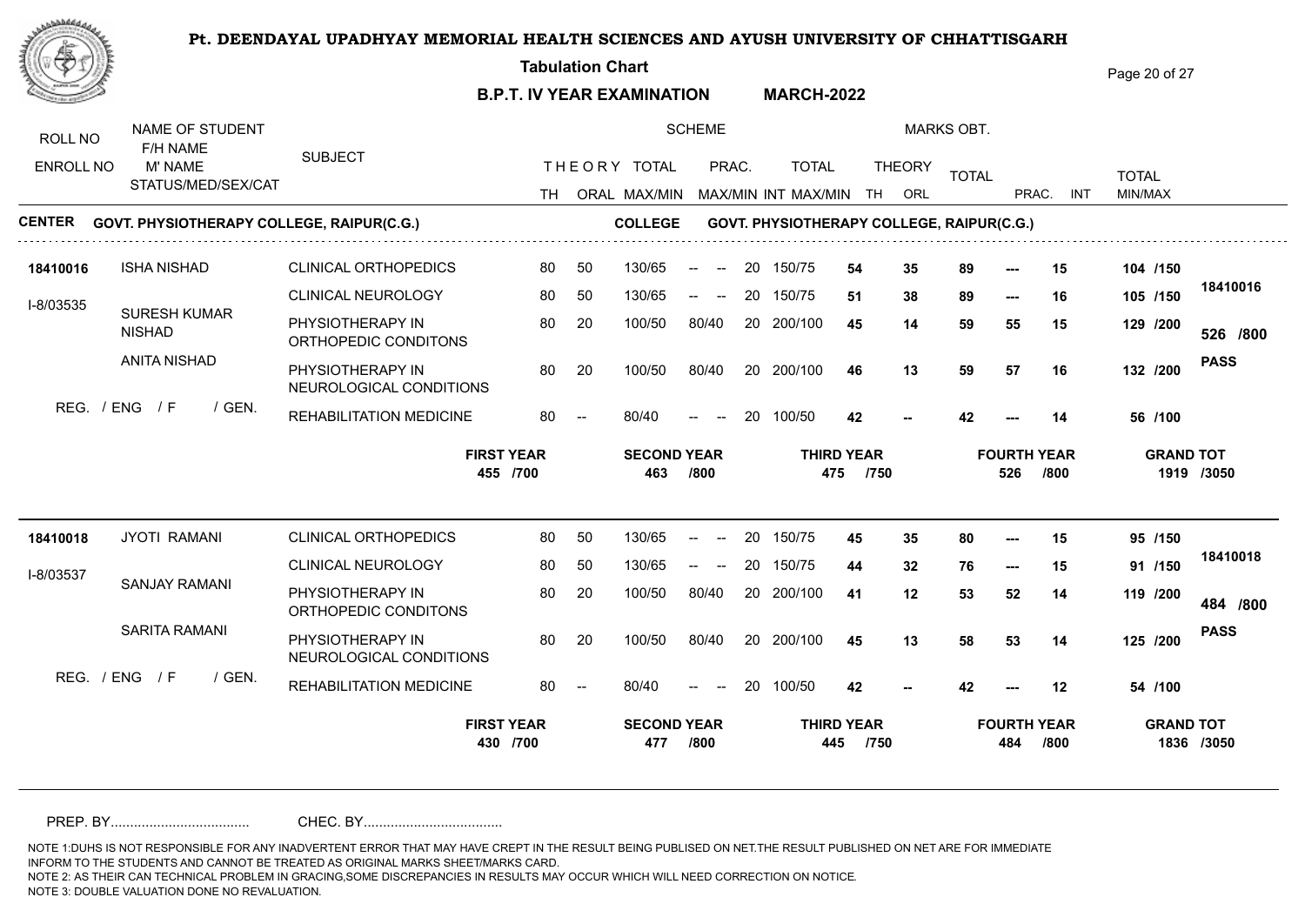**Tabulation Chart** 

**B.P.T. IV YEAR EXAMINATION MARCH-2022** Page 21 of 27

NAME OF STUDENT SCHEME MARKS OBT. ROLL NO F/H NAME SUBJECT THE ORY TOTAL PRAC. TOTAL ENROLL NO M' NAME TOTAL THEORY <sub>TOTAL</sub> TOTAL TOTAL STATUS/MED/SEX/CAT TH ORAL MAX/MIN MAX/MIN MAX/MIN INT MAX/MIN TH ORL PRAC. INT INT MIN/MAX **CENTER COLLEGE GOVT. PHYSIOTHERAPY COLLEGE, RAIPUR(C.G.) GOVT. PHYSIOTHERAPY COLLEGE, RAIPUR(C.G.) 18410019** 50 130/65 150/75 CLINICAL ORTHOPEDICS KHUSHBU KHAN 80 50 130/65 -- -- 20 150/75 **57 40** 9 **/150 57 40 97 --- 16 113 18410019** CLINICAL NEUROLOGY 80 50 80 50 130/65 -- -- 20 150/75 52 30 8 **/150 52 30 82 --- 17 99** I-8/03538 KHURSHID KHAN PHYSIOTHERAPY IN 80 20 100/50 80/40 **45 17 62 65 17 144** 100/50 80/40 20 200/100 45 17 62 **/800 /200 575** ORTHOPEDIC CONDITONS SABIHA KHAN **PASS** PHYSIOTHERAPY IN 30 20 100/50 80/40 20 200/100 58 16 74 100/50 100/50 80/40 20 200/100 58 **/200 58 16 74 68 18 160** NEUROLOGICAL CONDITIONS REG. / ENG / F / GEN. REHABILITATION MEDICINE 80/40 **/100** 80/40 -- -- 20 100/50 **44 44 --- 15 59 -- FIRST YEAR SECOND YEAR THIRD YEAR FOURTH YEAR GRAND TOT 519 /700 504 /800 542 /750 575 /800 2140 /3050 18410020** CLINICAL ORTHOPEDICS KIRANDEEP KAUR 80 50 130/65 -- -- 20 150/75 49 38 8 **/150 49 38 87 --- 16 103 18410020** CLINICAL NEUROLOGY 80 50  $130/65$  -- --130/65 -- -- 20 150/75 48 36 8 **/150 48 36 84 --- 16 100** I-8/03539 JAGDEV SINGH PHYSIOTHERAPY IN 80 20 100/50 80/40 100/50 80/40 20 200/100 43 13 5 **43 13 56 55 14 125 /800 /200 533** ORTHOPEDIC CONDITONS KAMALJEET KAUR **PASS** PHYSIOTHERAPY IN 30 20 20 100/50 80/40 20 200/100 54 13 67 100/50 100/50 80/40 **/200 54 13 67 56 16 139** NEUROLOGICAL CONDITIONS  $RFG$  /  $FNG$  /  $F$  /  $GFN$ REHABILITATION MEDICINE 80 -**/100**  $80/40$ 80/40 -- -- 20 100/50 **51 -- -** -**51 51 --- 15 66 -- FIRST YEAR SECOND YEAR THIRD YEAR FOURTH YEAR GRAND TOT 439 /700 496 /800 532 /750 533 /800 2000 /3050**

PREP. BY.................................... CHEC. BY....................................

NOTE 1:DUHS IS NOT RESPONSIBLE FOR ANY INADVERTENT ERROR THAT MAY HAVE CREPT IN THE RESULT BEING PUBLISED ON NET.THE RESULT PUBLISHED ON NET ARE FOR IMMEDIATE INFORM TO THE STUDENTS AND CANNOT BE TREATED AS ORIGINAL MARKS SHEET/MARKS CARD.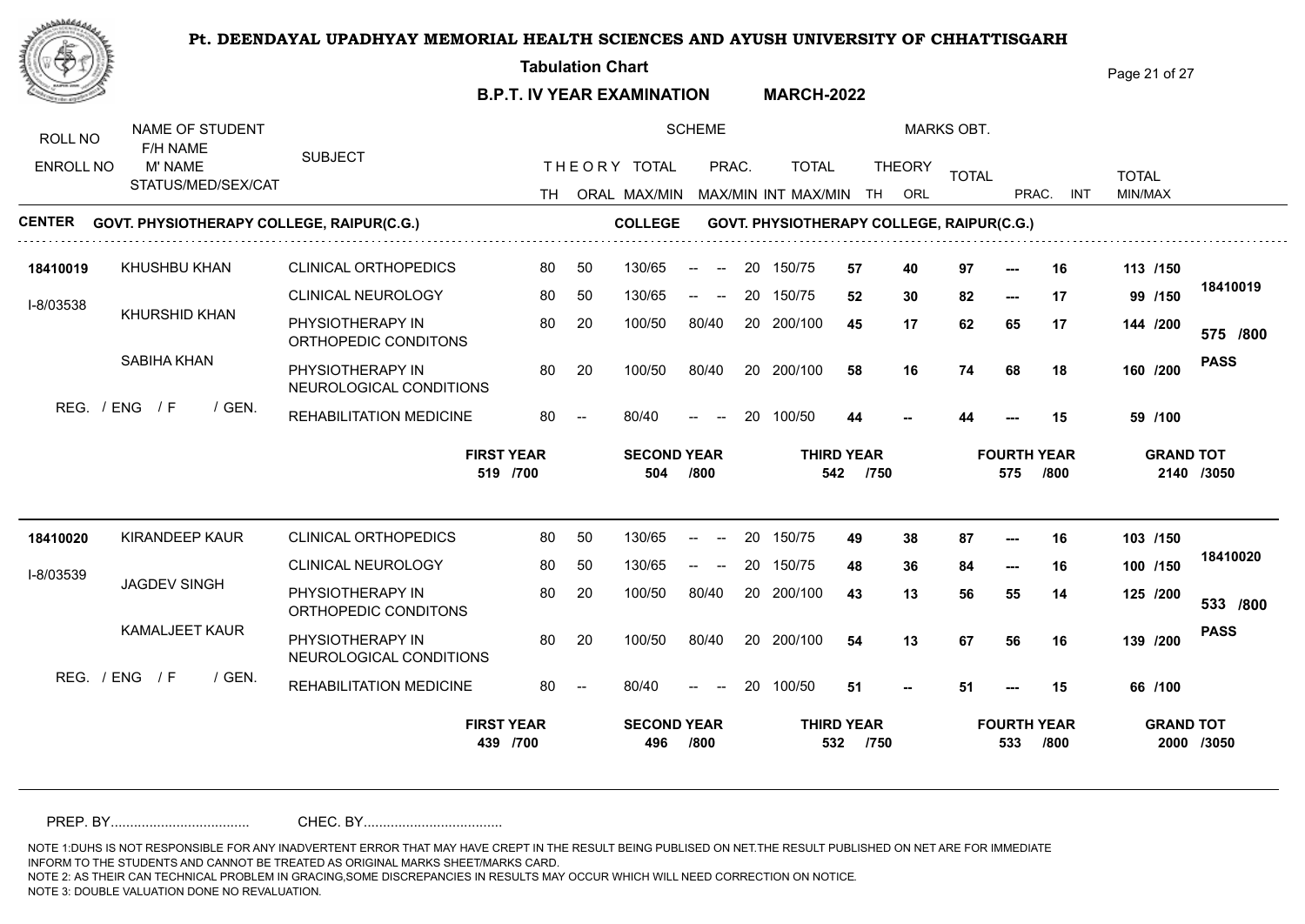**Tabulation Chart** 

**B.P.T. IV YEAR EXAMINATION MARCH-2022** Page 22 of 27

NAME OF STUDENT SCHEME MARKS OBT. ROLL NO F/H NAME SUBJECT THE ORY TOTAL PRAC. TOTAL ENROLL NO M' NAME TOTAL THEORY <sub>TOTAL</sub> TOTAL TOTAL STATUS/MED/SEX/CAT TH ORAL MAX/MIN MAX/MIN MAX/MIN INT MAX/MIN TH ORL PRAC. INT INT MIN/MAX **CENTER COLLEGE GOVT. PHYSIOTHERAPY COLLEGE, RAIPUR(C.G.) GOVT. PHYSIOTHERAPY COLLEGE, RAIPUR(C.G.)** CLINICAL ORTHOPEDICS  $130/65$  -- -- 20 150/75 MAULISHREE **18410022** 80 50 130/65 -- -- 20 150/75 58 36 \$ **/150 58 36 94 --- 15 109** SHARMA **18410022** CLINICAL NEUROLOGY 80 50 80 50 130/65 -- -- 20 150/75 **48 33** 8 **/150 48 33 81 --- 16 97** I-8/03541 MAHESH SHARMA PHYSIOTHERAPY IN 80 20 100/50 80/40 **45 13 58 53 15 126** 100/50 80/40 20 200/100 45 13 58 **/800 /200 526** ORTHOPEDIC CONDITONS SURABHI SHARMA **PASS** PHYSIOTHERAPY IN 30 20 100/50 80/40 20 200/100 48 13 61 100/50 100/50 80/40 20 200/100 48 **/200 48 13 61 55 16 132** NEUROLOGICAL CONDITIONS REG. / ENG / F / GEN. REHABILITATION MEDICINE 80/40 48 80/40 -- -- 20 100/50 **/100 48 48 --- 14 62 FIRST YEAR SECOND YEAR THIRD YEAR FOURTH YEAR GRAND TOT 493 /700 543 /800 489 /750 526 /800 2051 /3050 18410023** CLINICAL ORTHOPEDICS MAYANK THAKUR 80 50 130/65 -- -- 20 150/75 49 35 8 **/150 49 35 84 --- 14 98 18410023** CLINICAL NEUROLOGY 80 50  $130/65$  -- --130/65 -- -- 20 150/75 41 30 7 **/150 41 30 71 --- 15 86** I-8/03542 DUBESH KUMAR PHYSIOTHERAPY IN 80 20 100/50 80/40 100/50 80/40 20 200/100 36 12 48 **36 12 48\* 50 13 111 /800 /200 479** THAKUR ORTHOPEDIC CONDITONS BASANTI THAKUR **PASS** PHYSIOTHERAPY IN 30 20 100/50 80/40 20 200/100 51 12 63 100/50 **/200** 100/50 80/40 **51 12 63 53 12 128** NEUROLOGICAL CONDITIONS **DC-02** REG. / ENG / M / ST REHABILITATION MEDICINE 80 -**/100**  $80/40$ 80/40 -- -- 20 100/50 **45 45 --- 11 56 45 FIRST YEAR SECOND YEAR THIRD YEAR FOURTH YEAR GRAND TOT 409 /700 496 /800 497 /750 479 /800 1881 /3050**

PREP. BY.................................... CHEC. BY....................................

NOTE 1:DUHS IS NOT RESPONSIBLE FOR ANY INADVERTENT ERROR THAT MAY HAVE CREPT IN THE RESULT BEING PUBLISED ON NET.THE RESULT PUBLISHED ON NET ARE FOR IMMEDIATE INFORM TO THE STUDENTS AND CANNOT BE TREATED AS ORIGINAL MARKS SHEET/MARKS CARD.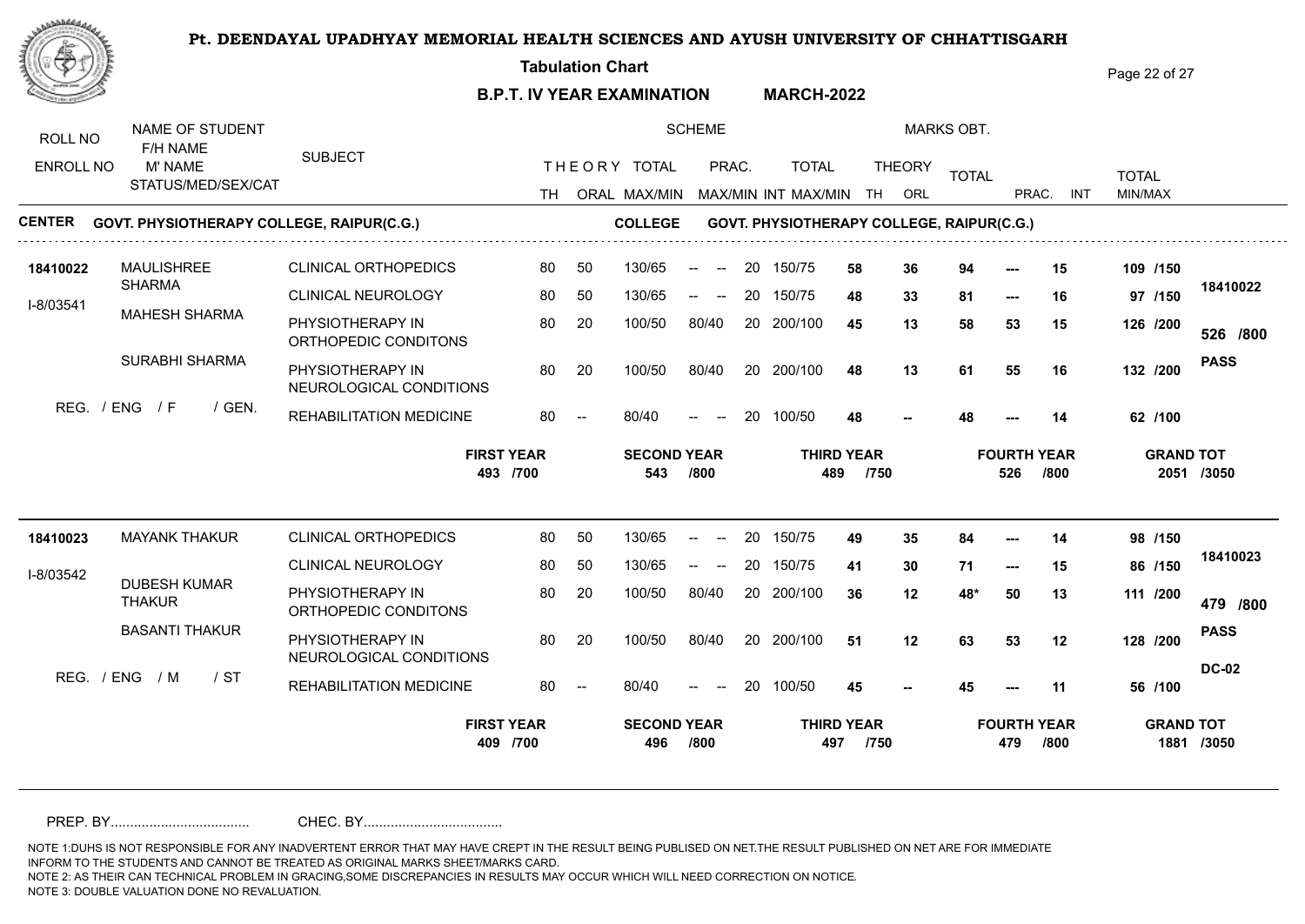**Tabulation Chart** 

**B.P.T. IV YEAR EXAMINATION MARCH-2022** Page 23 of 27

| ROLL NO          | NAME OF STUDENT<br>F/H NAME               |                                             |    |                          |                           | <b>SCHEME</b>                                              |    |                                           |                           |               | <b>MARKS OBT.</b> |                           |            |                  |             |
|------------------|-------------------------------------------|---------------------------------------------|----|--------------------------|---------------------------|------------------------------------------------------------|----|-------------------------------------------|---------------------------|---------------|-------------------|---------------------------|------------|------------------|-------------|
| <b>ENROLL NO</b> | M' NAME                                   | <b>SUBJECT</b>                              |    |                          | THEORY TOTAL              | PRAC.                                                      |    | <b>TOTAL</b>                              |                           | <b>THEORY</b> | <b>TOTAL</b>      |                           |            | <b>TOTAL</b>     |             |
|                  | STATUS/MED/SEX/CAT                        |                                             |    |                          |                           |                                                            |    | TH ORAL MAX/MIN MAX/MIN INT MAX/MIN       |                           | TH ORL        |                   | PRAC.                     | <b>INT</b> | MIN/MAX          |             |
| <b>CENTER</b>    | GOVT. PHYSIOTHERAPY COLLEGE, RAIPUR(C.G.) |                                             |    |                          | <b>COLLEGE</b>            |                                                            |    | GOVT. PHYSIOTHERAPY COLLEGE, RAIPUR(C.G.) |                           |               |                   |                           |            |                  |             |
| 18410024         | <b>MITHILESH</b>                          | <b>CLINICAL ORTHOPEDICS</b>                 | 80 | 50                       | 130/65                    | $\sim$<br>$\overline{\phantom{a}}$                         | 20 | 150/75                                    | 47                        | 31            | 78                |                           | 14         | 92 /150          |             |
| I-8/03543        | <b>CHOUHAN</b>                            | CLINICAL NEUROLOGY                          | 80 | 50                       | 130/65                    | $\hspace{0.1mm}-\hspace{0.1mm}-\hspace{0.1mm}$<br>$-$      | 20 | 150/75                                    | 40                        | 32            | 72                | $---$                     | 13         | 85 /150          | 18410024    |
|                  | <b>MADANLAL</b><br><b>CHOUHAN</b>         | PHYSIOTHERAPY IN<br>ORTHOPEDIC CONDITONS    | 80 | 20                       | 100/50                    | 80/40                                                      |    | 20 200/100                                | 40                        | 11            | 51                | 43                        | 11         | 105 /200         | 448 /800    |
|                  | <b>SATYAVATI</b><br><b>CHOUHAN</b>        | PHYSIOTHERAPY IN<br>NEUROLOGICAL CONDITIONS | 80 | 20                       | 100/50                    | 80/40                                                      |    | 20 200/100                                | 43                        | 12            | 55                | 50                        | 11         | 116 /200         | <b>PASS</b> |
| REG.             | / ENG<br>/ M<br>$/$ SC                    | <b>REHABILITATION MEDICINE</b>              | 80 | $\overline{\phantom{a}}$ | 80/40                     | $\overline{\phantom{a}}$                                   | 20 | 100/50                                    | 40                        |               | 40                |                           | 10         | 50 /100          |             |
|                  |                                           |                                             |    |                          |                           |                                                            |    |                                           |                           |               |                   |                           |            |                  |             |
|                  |                                           | <b>FIRST YEAR</b><br>479 /700               |    |                          | <b>SECOND YEAR</b><br>465 | /800                                                       |    | 439                                       | <b>THIRD YEAR</b><br>/750 |               |                   | <b>FOURTH YEAR</b><br>448 | /800       | <b>GRAND TOT</b> | 1831 /3050  |
| 18410026         | NEHAL GOLECHHA                            | <b>CLINICAL ORTHOPEDICS</b>                 | 80 | 50                       | 130/65                    | $\overline{\phantom{a}}$                                   |    | 20 150/75                                 | 61                        | 41            | 102               | $---$                     | 17         | 119 /150         |             |
|                  |                                           | CLINICAL NEUROLOGY                          | 80 | 50                       | 130/65                    | $\begin{array}{ccc} -\infty & \infty & \infty \end{array}$ | 20 | 150/75                                    | 53                        | 35            | 88                | $\hspace{0.05cm} \ldots$  | 18         | 106 /150         | 18410026    |
| I-8/03545        | <b>INDAR CHAND</b><br><b>GOLECHHA</b>     | PHYSIOTHERAPY IN<br>ORTHOPEDIC CONDITONS    | 80 | 20                       | 100/50                    | 80/40                                                      |    | 20 200/100                                | 48                        | 17            | 65                | 65                        | 18         | 148 /200         | 604 /800    |
|                  | <b>MAMTA GOLECHHA</b>                     | PHYSIOTHERAPY IN<br>NEUROLOGICAL CONDITIONS | 80 | 20                       | 100/50                    | 80/40                                                      |    | 20 200/100                                | 56                        | 16            | 72                | 68                        | 18         | 158 /200         | <b>PASS</b> |
|                  | REG. / ENG / F<br>/ GEN.                  | REHABILITATION MEDICINE                     | 80 |                          | 80/40                     | $\overline{\phantom{a}}$                                   | 20 | 100/50                                    | 56                        |               | 56                |                           | 17         | 73 /100          |             |

PREP. BY.................................... CHEC. BY....................................

NOTE 1:DUHS IS NOT RESPONSIBLE FOR ANY INADVERTENT ERROR THAT MAY HAVE CREPT IN THE RESULT BEING PUBLISED ON NET.THE RESULT PUBLISHED ON NET ARE FOR IMMEDIATE INFORM TO THE STUDENTS AND CANNOT BE TREATED AS ORIGINAL MARKS SHEET/MARKS CARD.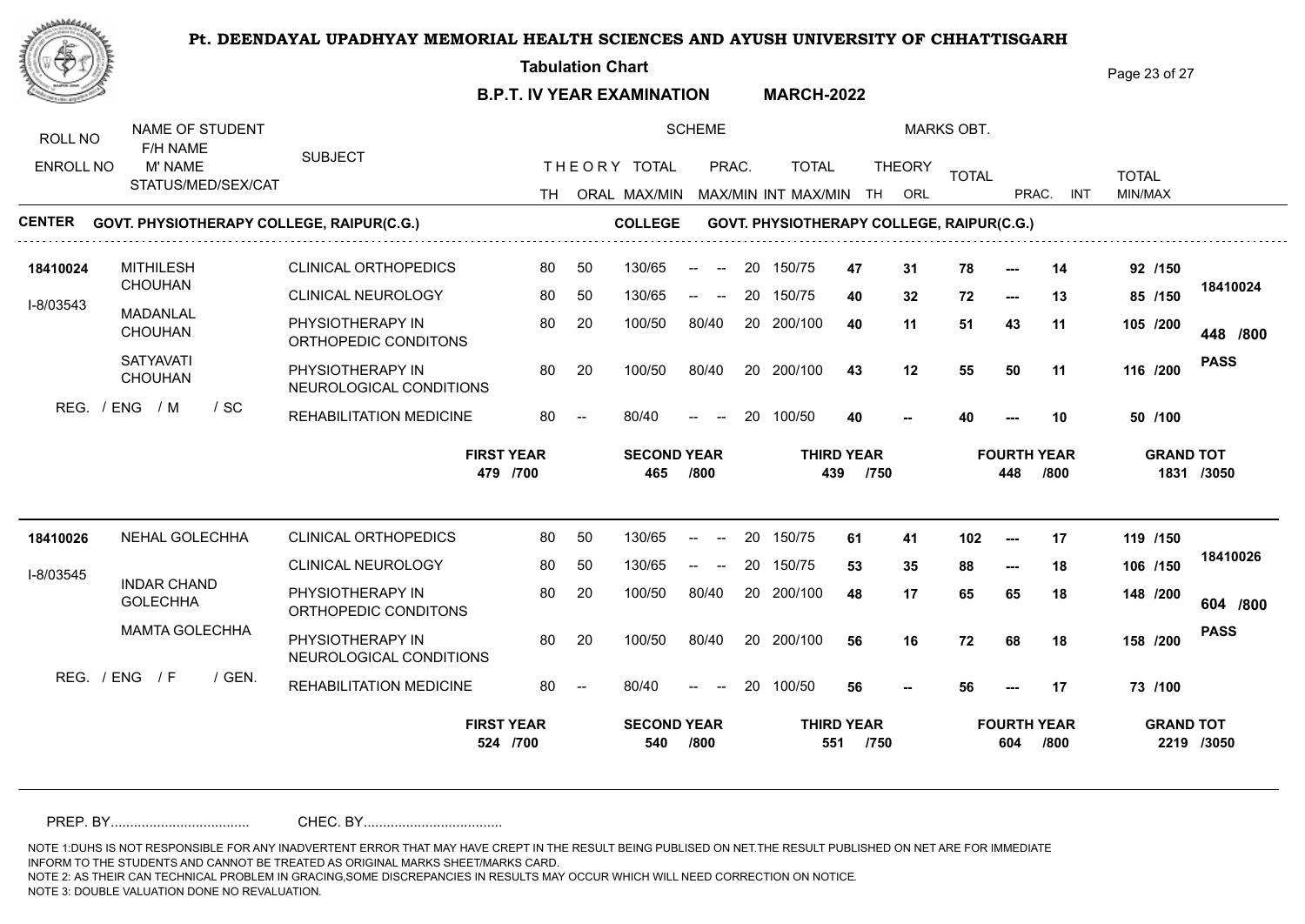**Tabulation Chart** 

**B.P.T. IV YEAR EXAMINATION MARCH-2022** Page 24 of 27

| ROLL NO          | NAME OF STUDENT<br>F/H NAME           |        |                                             |    |    |                           | <b>SCHEME</b>                                          |    |                                            |                           |               | <b>MARKS OBT.</b> |                           |      |                  |              |
|------------------|---------------------------------------|--------|---------------------------------------------|----|----|---------------------------|--------------------------------------------------------|----|--------------------------------------------|---------------------------|---------------|-------------------|---------------------------|------|------------------|--------------|
| <b>ENROLL NO</b> | M' NAME                               |        | <b>SUBJECT</b>                              |    |    | THEORY TOTAL              | PRAC.                                                  |    | <b>TOTAL</b>                               |                           | <b>THEORY</b> | <b>TOTAL</b>      |                           |      | <b>TOTAL</b>     |              |
|                  | STATUS/MED/SEX/CAT                    |        |                                             |    |    |                           |                                                        |    | TH ORAL MAX/MIN MAX/MIN INT MAX/MIN TH ORL |                           |               |                   | PRAC.                     | INT  | MIN/MAX          |              |
| <b>CENTER</b>    |                                       |        | GOVT. PHYSIOTHERAPY COLLEGE, RAIPUR(C.G.)   |    |    | <b>COLLEGE</b>            |                                                        |    | GOVT. PHYSIOTHERAPY COLLEGE, RAIPUR(C.G.)  |                           |               |                   |                           |      |                  |              |
| 18410030         | <b>PINKY MISHRA</b>                   |        | <b>CLINICAL ORTHOPEDICS</b>                 | 80 | 50 | 130/65                    | $-$<br>$\sim$                                          | 20 | 150/75                                     | 53                        | 35            | 88                |                           | 16   | 104 /150         |              |
| I-8/03549        |                                       |        | CLINICAL NEUROLOGY                          | 80 | 50 | 130/65                    | $--$<br>$- -$                                          | 20 | 150/75                                     | 40                        | 36            | 76                | $--$                      | 17   | 93 /150          | 18410030     |
|                  | <b>RAJSHI ROMANI</b><br><b>MISHRA</b> |        | PHYSIOTHERAPY IN<br>ORTHOPEDIC CONDITONS    | 80 | 20 | 100/50                    | 80/40                                                  |    | 20 200/100                                 | 40                        | 13            | 53                | 58                        | 14   | 125 /200         | 511 /800     |
|                  | <b>GANGOTRI MISHRA</b>                |        | PHYSIOTHERAPY IN<br>NEUROLOGICAL CONDITIONS | 80 | 20 | 100/50                    | 80/40                                                  |    | 20 200/100                                 | 48                        | 13            | 61                | 57                        | 16   | 134 /200         | <b>PASS</b>  |
|                  | REG. / ENG / F                        | / GEN. | REHABILITATION MEDICINE                     | 80 |    | 80/40                     |                                                        | 20 | 100/50                                     | 40                        |               | 40                |                           | 15   | 55 /100          |              |
|                  |                                       |        |                                             |    |    |                           |                                                        |    |                                            |                           |               |                   |                           |      |                  |              |
|                  |                                       |        | <b>FIRST YEAR</b><br>447 /700               |    |    | <b>SECOND YEAR</b><br>507 | /800                                                   |    | 492                                        | <b>THIRD YEAR</b><br>/750 |               |                   | <b>FOURTH YEAR</b><br>511 | /800 | <b>GRAND TOT</b> | 1957 /3050   |
| 18410033         | <b>RUCHI</b>                          |        | <b>CLINICAL ORTHOPEDICS</b>                 | 80 | 50 | 130/65                    | $\overline{\phantom{a}}$                               | 20 | 150/75                                     | 38                        | 35            | 73                |                           | 13   | 86 /150          |              |
|                  |                                       |        | <b>CLINICAL NEUROLOGY</b>                   | 80 | 50 | 130/65                    | $\hspace{0.1mm}-\hspace{0.1mm}-\hspace{0.1mm}$<br>$--$ | 20 | 150/75                                     | 43                        | 33            | 76                | ---                       | 15   | 91 /150          | 18410033     |
| I-8/03552        | <b>RAMESH</b>                         |        | PHYSIOTHERAPY IN<br>ORTHOPEDIC CONDITONS    | 80 | 20 | 100/50                    | 80/40                                                  |    | 20 200/100                                 | 33                        | 12            | 45*               | 45                        | 12   | 102 /200         | 450 /800     |
|                  | <b>TOSHIKA</b>                        |        | PHYSIOTHERAPY IN<br>NEUROLOGICAL CONDITIONS | 80 | 20 | 100/50                    | 80/40                                                  |    | 20 200/100                                 | 39                        | 13            | 52                | 53                        | 14   | 119 /200         | <b>PASS</b>  |
|                  | REG. / ENG / F                        | / GEN. | REHABILITATION MEDICINE                     | 80 |    | 80/40                     | $\overline{\phantom{a}}$                               | 20 | 100/50                                     | 40                        |               | 40                |                           | 12   | 52 /100          | <b>DC-05</b> |

PREP. BY.................................... CHEC. BY....................................

NOTE 1:DUHS IS NOT RESPONSIBLE FOR ANY INADVERTENT ERROR THAT MAY HAVE CREPT IN THE RESULT BEING PUBLISED ON NET.THE RESULT PUBLISHED ON NET ARE FOR IMMEDIATE INFORM TO THE STUDENTS AND CANNOT BE TREATED AS ORIGINAL MARKS SHEET/MARKS CARD.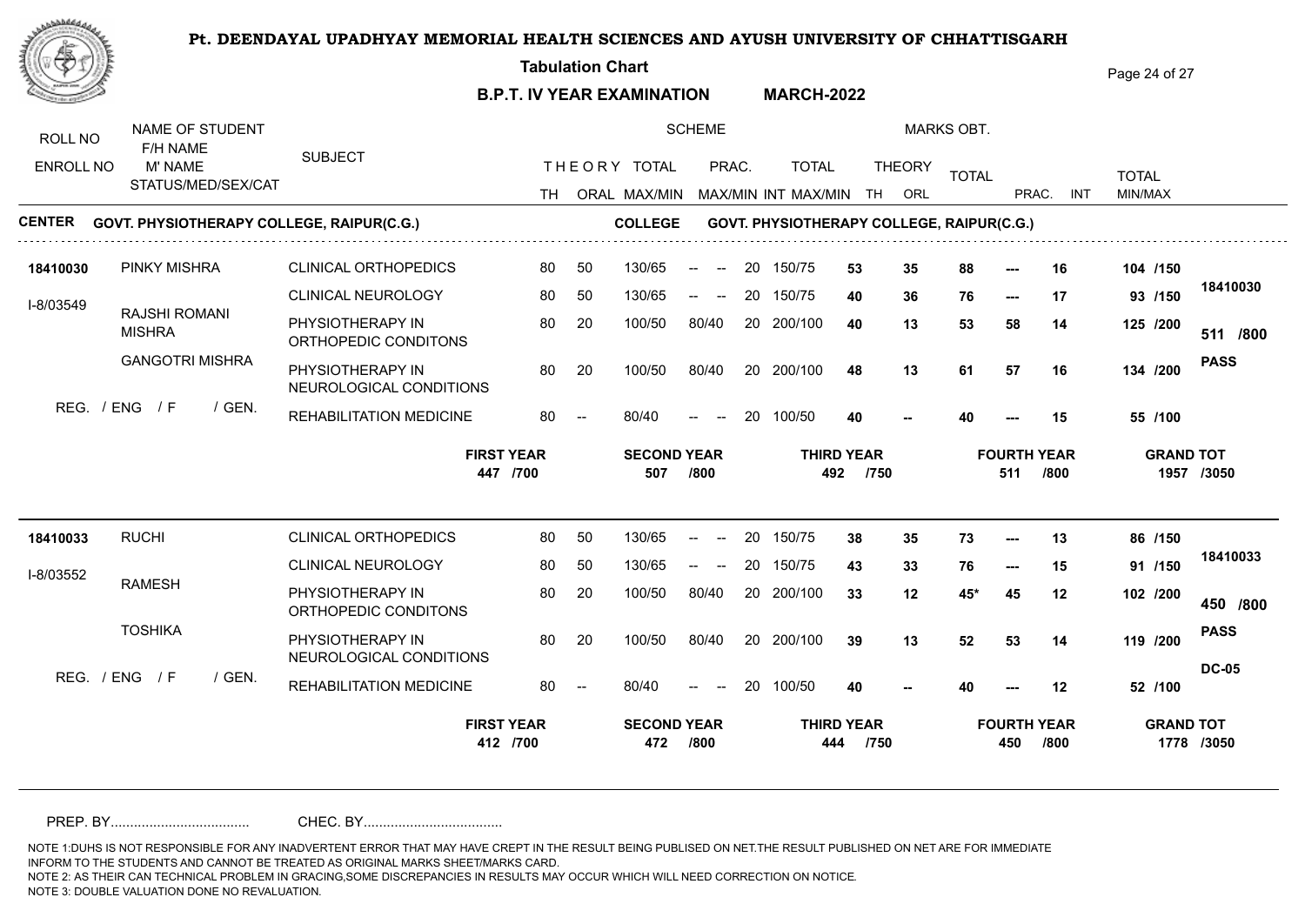**Tabulation Chart** 

**B.P.T. IV YEAR EXAMINATION MARCH-2022** Page 25 of 27

| ROLL NO          | NAME OF STUDENT<br>F/H NAME       |                                             |                               |    |                           | <b>SCHEME</b>                                              |    |                                           |                           |               | <b>MARKS OBT.</b> |                           |            |              |                                |
|------------------|-----------------------------------|---------------------------------------------|-------------------------------|----|---------------------------|------------------------------------------------------------|----|-------------------------------------------|---------------------------|---------------|-------------------|---------------------------|------------|--------------|--------------------------------|
| <b>ENROLL NO</b> | M' NAME                           | <b>SUBJECT</b>                              |                               |    | THEORY TOTAL              | PRAC.                                                      |    | <b>TOTAL</b>                              |                           | <b>THEORY</b> | <b>TOTAL</b>      |                           |            | <b>TOTAL</b> |                                |
|                  | STATUS/MED/SEX/CAT                |                                             |                               |    |                           |                                                            |    | TH ORAL MAX/MIN MAX/MIN INT MAX/MIN       |                           | TH ORL        |                   | PRAC.                     | <b>INT</b> | MIN/MAX      |                                |
| <b>CENTER</b>    |                                   | GOVT. PHYSIOTHERAPY COLLEGE, RAIPUR(C.G.)   |                               |    | <b>COLLEGE</b>            |                                                            |    | GOVT. PHYSIOTHERAPY COLLEGE, RAIPUR(C.G.) |                           |               |                   |                           |            |              |                                |
| 18410035         | SHAMBHAVI DUBEY                   | <b>CLINICAL ORTHOPEDICS</b>                 | 80                            | 50 | 130/65                    | $\sim$<br>$--$                                             | 20 | 150/75                                    | 49                        | 32            | 81                | $--$                      | 11         | 92 /150      |                                |
| I-8/03554        |                                   | CLINICAL NEUROLOGY                          | 80                            | 50 | 130/65                    | $--$<br>$\hspace{0.1mm}-\hspace{0.1mm}-\hspace{0.1mm}$     | 20 | 150/75                                    | 43                        | 37            | 80                | $--$                      | 16         | 96 /150      | 18410035                       |
|                  | <b>ALOK KUMAR</b><br><b>DUBEY</b> | PHYSIOTHERAPY IN<br>ORTHOPEDIC CONDITONS    | 80                            | 20 | 100/50                    | 80/40                                                      |    | 20 200/100                                | 48                        | 12            | 60                | 58                        | 12         | 130 /200     | 497 /800                       |
|                  | MALYAJ DUBEY                      | PHYSIOTHERAPY IN<br>NEUROLOGICAL CONDITIONS | 80                            | 20 | 100/50                    | 80/40                                                      |    | 20 200/100                                | 41                        | 14            | 55                | 58                        | 12         | 125 /200     | <b>PASS</b>                    |
| REG.             | / ENG<br>$\sqrt{F}$<br>/ GEN.     | REHABILITATION MEDICINE                     | 80                            |    | 80/40                     | $\hspace{0.05cm}$ – $\hspace{0.05cm}$                      | 20 | 100/50                                    | 43                        |               | 43                |                           | 11         | 54 /100      |                                |
|                  |                                   |                                             |                               |    |                           |                                                            |    |                                           |                           |               |                   |                           |            |              |                                |
|                  |                                   |                                             | <b>FIRST YEAR</b><br>440 /700 |    | <b>SECOND YEAR</b><br>514 | /800                                                       |    | 499                                       | <b>THIRD YEAR</b><br>/750 |               |                   | <b>FOURTH YEAR</b><br>497 | /800       |              | <b>GRAND TOT</b><br>1950 /3050 |
| 18410036         | <b>SHIKHA TAKEY</b>               | <b>CLINICAL ORTHOPEDICS</b>                 | 80                            | 50 | 130/65                    | $\overline{\phantom{a}}$                                   | 20 | 150/75                                    | 54                        | 37            | 91                | $---$                     | 17         | 108 /150     |                                |
|                  |                                   | <b>CLINICAL NEUROLOGY</b>                   | 80                            | 50 | 130/65                    | $\begin{array}{ccc} -\infty & \infty & \infty \end{array}$ | 20 | 150/75                                    | 46                        | 36            | 82                | $\hspace{0.05cm} \ldots$  | 17         | 99 /150      | 18410036                       |
| I-8/03555        | <b>VIJAY KUMAR</b>                | PHYSIOTHERAPY IN<br>ORTHOPEDIC CONDITONS    | 80                            | 20 | 100/50                    | 80/40                                                      |    | 20 200/100                                | 40                        | 14            | 54                | 60                        | 15         | 129 /200     | 524 /800                       |
|                  | <b>APARNA TAKEY</b>               | PHYSIOTHERAPY IN<br>NEUROLOGICAL CONDITIONS | 80                            | 20 | 100/50                    | 80/40                                                      |    | 20 200/100                                | 42                        | 14            | 56                | 60                        | 16         | 132 /200     | <b>PASS</b>                    |
|                  | REG. / ENG / F<br>/ GEN.          | REHABILITATION MEDICINE                     | 80                            |    | 80/40                     | $\overline{\phantom{a}}$                                   | 20 | 100/50                                    | 40                        |               | 40                |                           | 16         | 56 /100      |                                |

PREP. BY.................................... CHEC. BY....................................

NOTE 1:DUHS IS NOT RESPONSIBLE FOR ANY INADVERTENT ERROR THAT MAY HAVE CREPT IN THE RESULT BEING PUBLISED ON NET.THE RESULT PUBLISHED ON NET ARE FOR IMMEDIATE INFORM TO THE STUDENTS AND CANNOT BE TREATED AS ORIGINAL MARKS SHEET/MARKS CARD.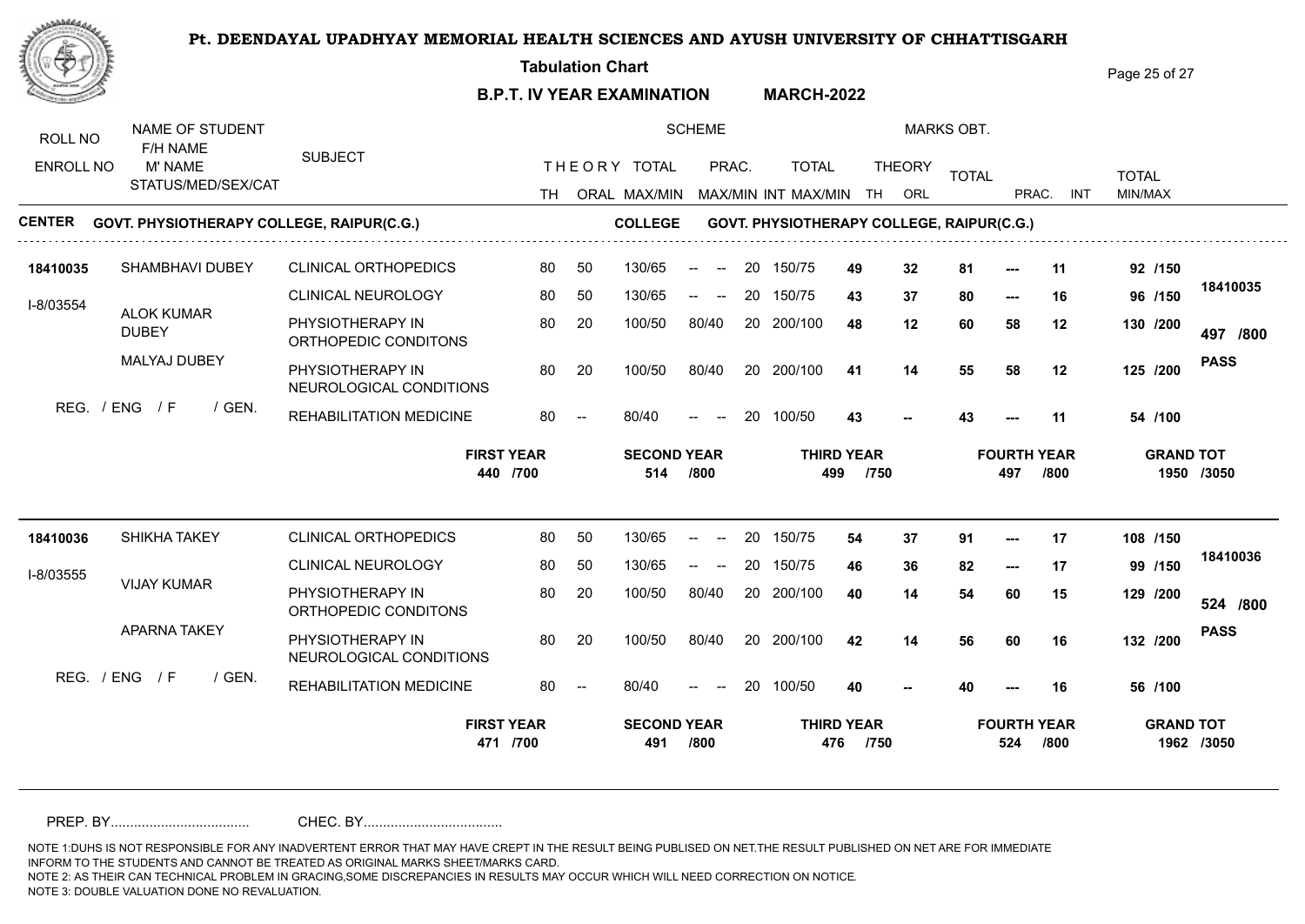**Tabulation Chart** 

**B.P.T. IV YEAR EXAMINATION MARCH-2022** Page 26 of 27

| ROLL NO          | NAME OF STUDENT<br>F/H NAME           |                    |                                             |          |    |                           | <b>SCHEME</b>                                         |    |                                           |                           |               | <b>MARKS OBT.</b> |                           |            |              |                  |             |
|------------------|---------------------------------------|--------------------|---------------------------------------------|----------|----|---------------------------|-------------------------------------------------------|----|-------------------------------------------|---------------------------|---------------|-------------------|---------------------------|------------|--------------|------------------|-------------|
| <b>ENROLL NO</b> | M' NAME                               |                    | <b>SUBJECT</b>                              |          |    | THEORY TOTAL              | PRAC.                                                 |    | <b>TOTAL</b>                              |                           | <b>THEORY</b> | <b>TOTAL</b>      |                           |            | <b>TOTAL</b> |                  |             |
|                  |                                       | STATUS/MED/SEX/CAT |                                             |          |    |                           |                                                       |    | TH ORAL MAX/MIN MAX/MIN INT MAX/MIN       | TH                        | ORL           |                   | PRAC.                     | <b>INT</b> | MIN/MAX      |                  |             |
| <b>CENTER</b>    |                                       |                    | GOVT. PHYSIOTHERAPY COLLEGE, RAIPUR(C.G.)   |          |    | <b>COLLEGE</b>            |                                                       |    | GOVT. PHYSIOTHERAPY COLLEGE, RAIPUR(C.G.) |                           |               |                   |                           |            |              |                  |             |
| 18410037         | <b>SHIWANI</b>                        |                    | <b>CLINICAL ORTHOPEDICS</b>                 | 80       | 50 | 130/65                    | $\sim$<br>$--$                                        | 20 | 150/75                                    | 58                        | 36            | 94                |                           | 17         | 111 /150     |                  |             |
| I-8/03556        | <b>DESHMUKH</b>                       |                    | CLINICAL NEUROLOGY                          | 80       | 50 | 130/65                    | $-$<br>$\hspace{0.1mm}-\hspace{0.1mm}-\hspace{0.1mm}$ | 20 | 150/75                                    | 49                        | 38            | 87                | $--$                      | 18         | 105 /150     |                  | 18410037    |
|                  | <b>ROHAN KUMAR</b><br><b>DESHMUKH</b> |                    | PHYSIOTHERAPY IN<br>ORTHOPEDIC CONDITONS    | 80       | 20 | 100/50                    | 80/40                                                 |    | 20 200/100                                | 49                        | 13            | 62                | 58                        | 15         | 135 /200     |                  | 569 /800    |
|                  | <b>SANGITA</b><br><b>DESHMUKH</b>     |                    | PHYSIOTHERAPY IN<br>NEUROLOGICAL CONDITIONS | 80       | 20 | 100/50                    | 80/40                                                 |    | 20 200/100                                | 55                        | 15            | 70                | 64                        | 17         | 151 /200     |                  | <b>PASS</b> |
| REG.             | / ENG<br>$\sqrt{F}$                   | / OBC              | REHABILITATION MEDICINE                     | 80       |    | 80/40                     | $\hspace{0.1mm}-\hspace{0.1mm}-\hspace{0.1mm}$        | 20 | 100/50                                    | 51                        |               | 51                |                           | 16         | 67 /100      |                  |             |
|                  |                                       |                    |                                             |          |    |                           |                                                       |    |                                           |                           |               |                   |                           |            |              |                  |             |
|                  |                                       |                    | <b>FIRST YEAR</b>                           | 457 /700 |    | <b>SECOND YEAR</b><br>498 | /800                                                  |    | 541                                       | <b>THIRD YEAR</b><br>/750 |               |                   | <b>FOURTH YEAR</b><br>569 | /800       |              | <b>GRAND TOT</b> | 2065 /3050  |
| 18410038         | <b>SHRISHTI</b>                       |                    | <b>CLINICAL ORTHOPEDICS</b>                 | 80       | 50 | 130/65                    | $\overline{\phantom{a}}$                              | 20 | 150/75                                    | 51                        | 36            | 87                | ---                       | 15         | 102 /150     |                  |             |
|                  | <b>KANKARIYA</b>                      |                    | <b>CLINICAL NEUROLOGY</b>                   | 80       | 50 | 130/65                    | $\sim$ $-$<br>$- -$                                   | 20 | 150/75                                    | 43                        | 33            | 76                | $\hspace{0.05cm} \ldots$  | 16         | 92 /150      |                  | 18410038    |
| I-8/03557        | SANJAY KANKARIYA                      |                    | PHYSIOTHERAPY IN<br>ORTHOPEDIC CONDITONS    | 80       | 20 | 100/50                    | 80/40                                                 |    | 20 200/100                                | 40                        | 12            | 52                | 55                        | 14         | 121 /200     |                  | 504 /800    |
|                  | SEEMA KANKARIYA                       |                    | PHYSIOTHERAPY IN<br>NEUROLOGICAL CONDITIONS | 80       | 20 | 100/50                    | 80/40                                                 |    | 20 200/100                                | 44                        | 14            | 58                | 62                        | 16         | 136 /200     |                  | <b>PASS</b> |
|                  | REG. / ENG / F                        | / GEN.             | REHABILITATION MEDICINE                     | 80       |    | 80/40                     | $\overline{\phantom{a}}$                              | 20 | 100/50                                    | 41                        |               | 41                |                           | 12         | 53 /100      |                  |             |

PREP. BY.................................... CHEC. BY....................................

NOTE 1:DUHS IS NOT RESPONSIBLE FOR ANY INADVERTENT ERROR THAT MAY HAVE CREPT IN THE RESULT BEING PUBLISED ON NET.THE RESULT PUBLISHED ON NET ARE FOR IMMEDIATE INFORM TO THE STUDENTS AND CANNOT BE TREATED AS ORIGINAL MARKS SHEET/MARKS CARD.